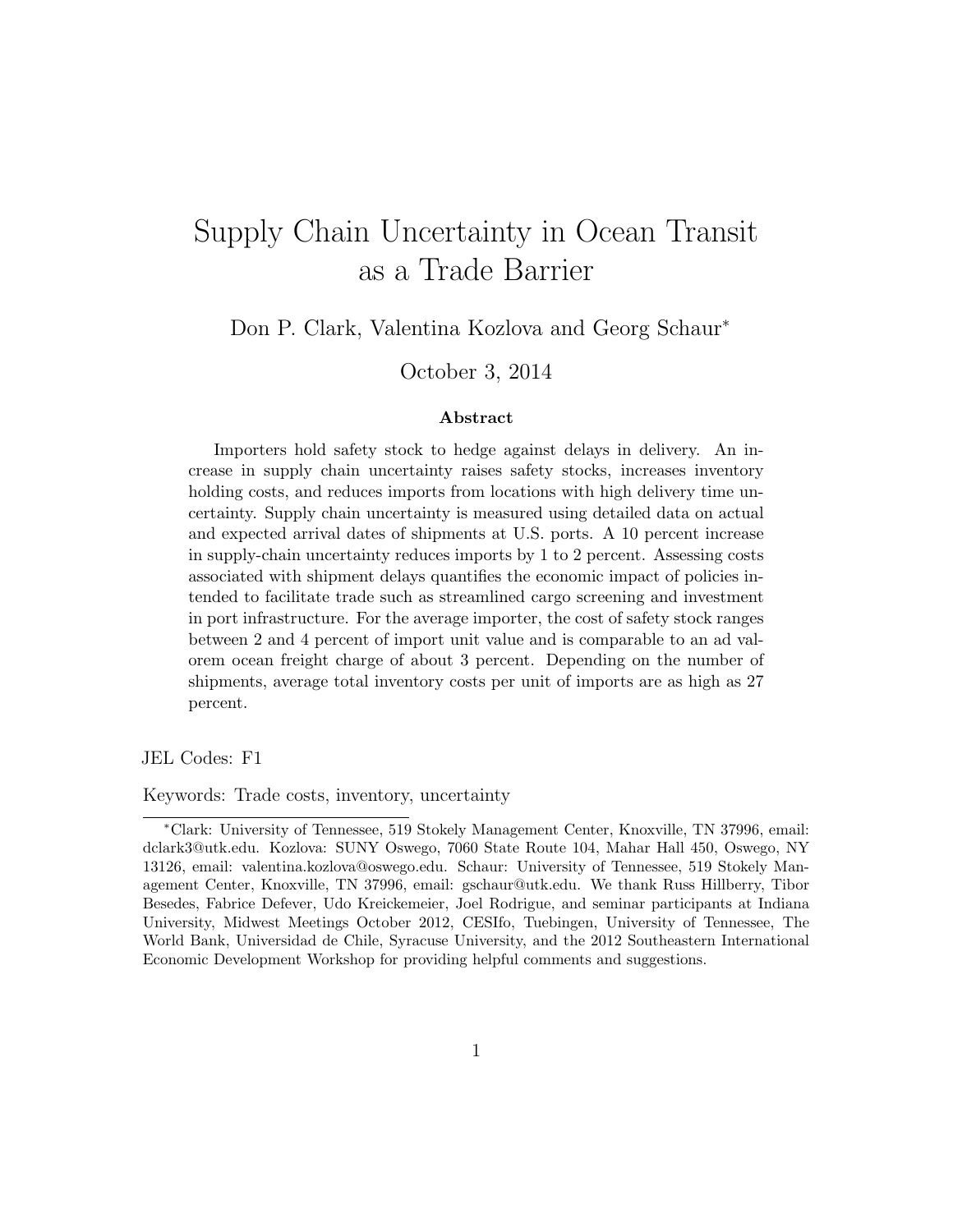## 1 Introduction

Goods traded over long distances are subject to unexpected delays in delivery. Over fifty percent of shipments arrive one or more days late at U.S. ports. When vessels arrive early, shipments require storage until delivery to a customer or absorption into the production process. Late shipments put an importer at risk of losing sales, market share and highly valued customer relationships.

We test two predictions to quantify the impact of supply chain uncertainty and inventory management on international transactions. First, to avoid disruptions due to unexpected delays in delivery, importers respond to greater delivery time uncertainty with an increase in safety stock that is expected to raise inventory holding costs and reduce import demand relative to locations with a lower degree of delivery time uncertainty. Second, order costs constrain an importer's ability to split total import demand over multiple shipments. An increase in ordering costs will raise basestock inventory holding costs and impact the intensive margin of trade. Hypotheses are formalized by combining a static trade model with a stochastic inventory model from the logistics and economics literature (Wisner et al., 2005; Eppen and Martin, 1988; Baumol and Vinod, 1970). Our model shows how to interpret inventory risk management costs in terms of fixed and variable trade costs.

Predictions are tested using a panel of annual U.S. vessel imports, freight rate charges and a supply chain uncertainty measure by district of arrival, source country and 10-digit product for years 2007-2009. Shipment-level data at U.S. ports from Import Genius include expected and actual arrival dates. We compute supply chain uncertainty as the standard deviation of the difference between actual and expected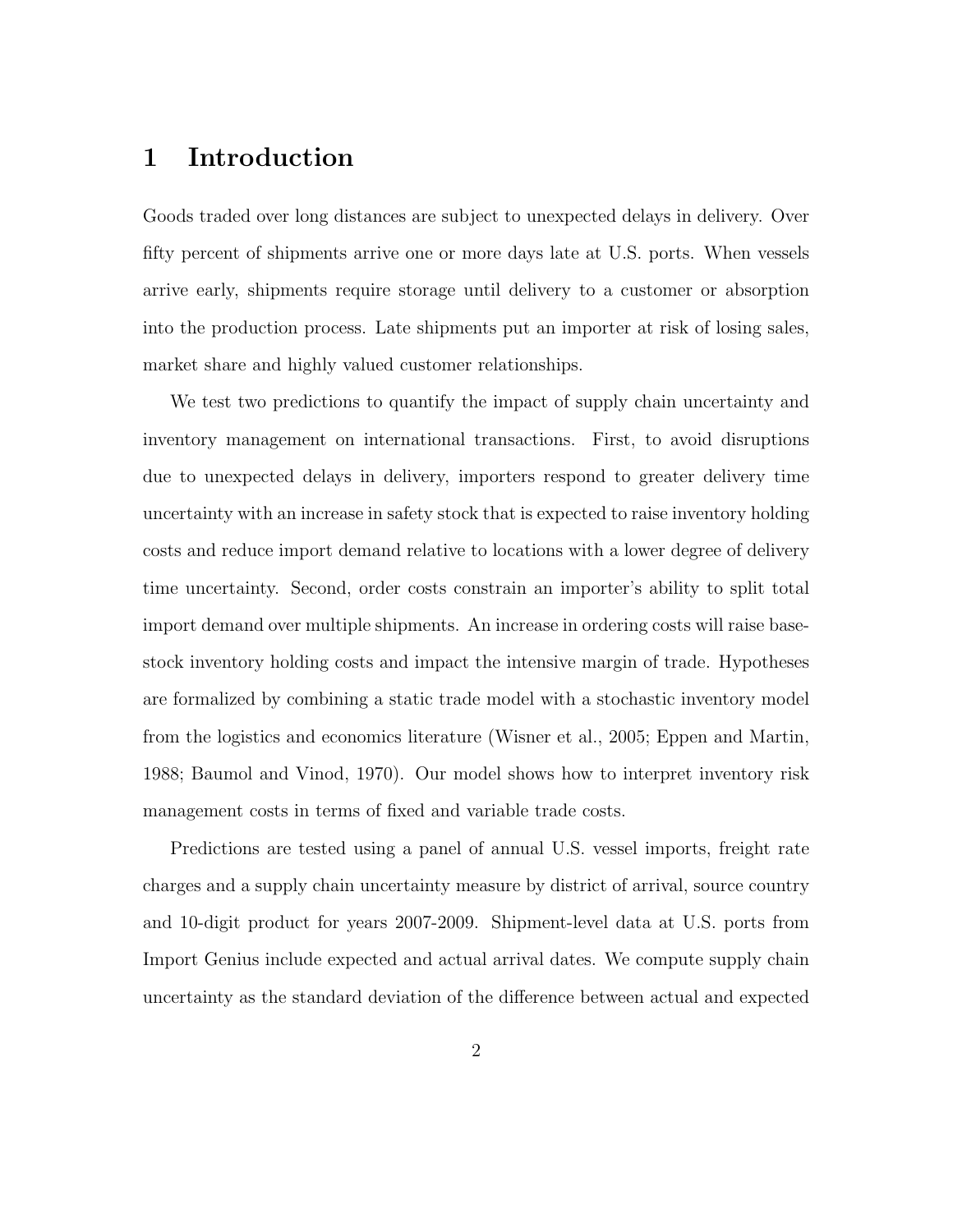arrival dates by district of arrrival, country of loading and year. Import Genius does not report information on import values or freight charges. Our supply chain uncertainty measure is merged with manufacturing imports from the U.S. Census Imports of Merchandise.

The dataset provides several dimensions of variation that are useful for examining our hypotheses. For example, let purchasers in New York import ball bearings from Germany and China. If shipments from Germany to New York are more reliable, we expect New York importers will source relatively more from Germany. On the other hand, if shipments from China to Los Angeles (LA) are more reliable, we would expect LA importers would source relatively more from China. This variation across exporters and ports of arrival allows us to absorb unobserved exporter-specific information such as quality of infrastructure with fixed effects.

Results show delivery time uncertainty and higher ordering costs significantly reduce trade volumes like other non-tariff barriers such as transit time within and across countries (Hummels and Schaur, 2013; Djankov et al., 2010), time delays at customs (Carballo et al., 2012) and port efficiency (Blonigen and Wilson, 2008). We find a 10 percent increase in supply chain uncertainty reduces imports by about 1 to 2 percent. Our study is the first to provide a measure of supply chain uncertainty and to estimate its restrictive impact on trade.

Depending on the number of shipments, back-of-the-envelope calculations imply total inventory costs as a fraction of the import value as high as 27 percent. Comparable to our estimates the supply chain literature argues that inventory holding costs are often underestimated and they can vary from 15% of the cost of goods per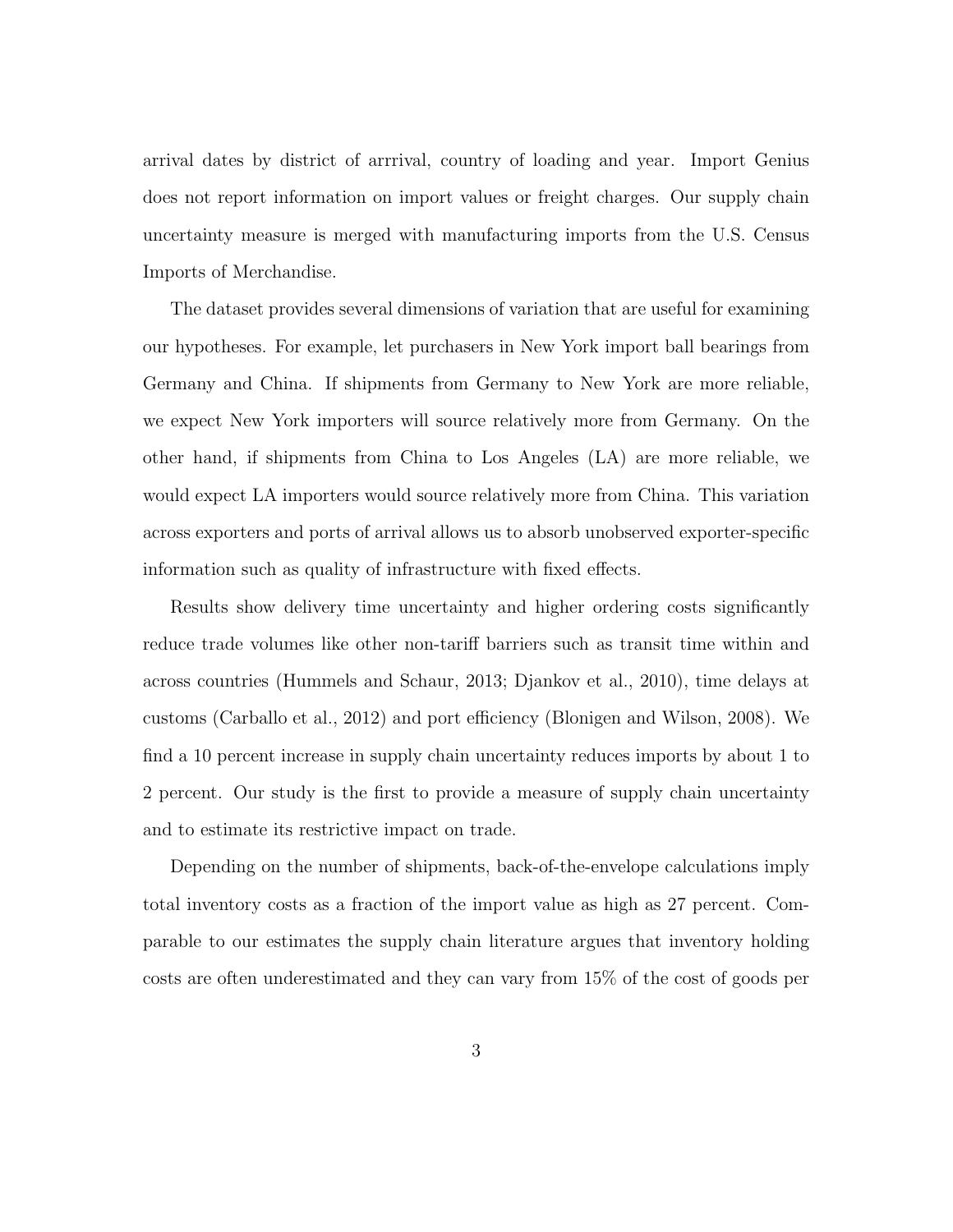year to as much as 50% (Sanders, 2012). Independent of the number of shipments, safety-stock costs account for 2 to 4 percent of the unit value of the average import. For comparison, in our sample average per-unit freight charges are about 3 percent of the average per-unit import value.

We also provide evidence that during the trade collapse of 2008/2009, the supply chain uncertainty of 2007 works best to predict U.S. imports. This suggests either firms are slow to learn and adjust to their new environment, or firms are fully aware of changes in supply chain uncertainty, but it is too costly to adjust if they expect the trade collapse is temporary.

Previous studies investigate effects of inventory management and demand side shocks on trade. Alessandria et al. (2010) examine how firms use inventories to manage demand uncertainty. Their calibration exercise finds that volatility necessary to explain large inventory holdings observed in the data is about five times larger than the real data-based demand volatility found by Khan and Thomas (2007). Demand volatility exerts an important impact on inventories, but evidence suggests other yet unidentified sources of volatility such as supply chain uncertainty, must be an important source of risk to be addressed with inventory management.

Importers may use supply chain strategies other than holding inventory to manage uncertainty. For example, Hummels and Schaur (2010) show firms facing demand uncertainty speed up deliveries by trading fast and expensive air transport for cheap and slow ocean shipping. Evans and Harrigan (2005) find that firms move closer to the destination market to speed up delivery of time-sensitive goods to optimally respond to demand realizations. Harrigan and Venables (2006) show timeliness im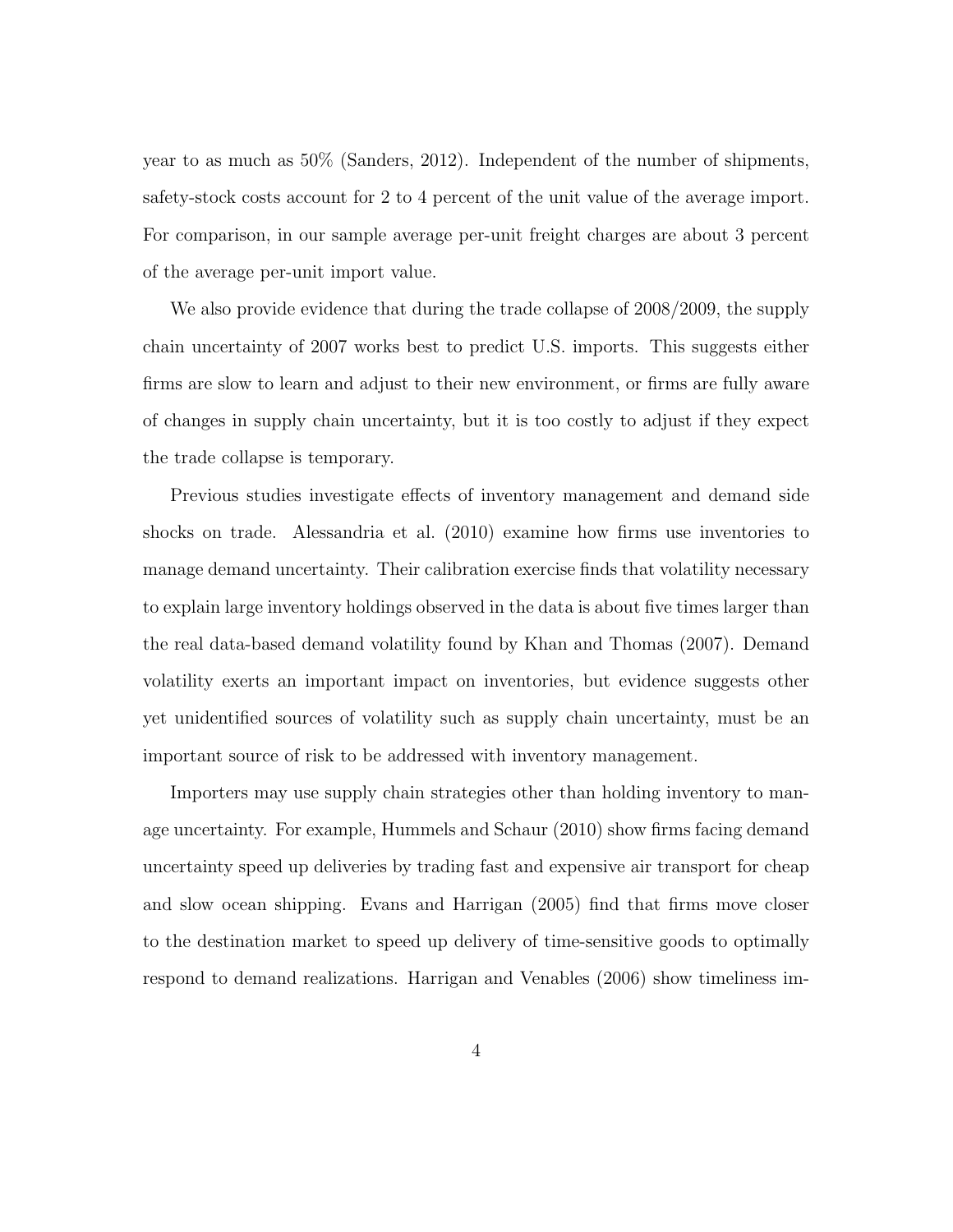poses trade costs that create incentives for clustering production activities. Also, a homogeneous product imported from Germany can be more easily substituted for the same product arriving late from Italy compared to highly differentiated products. Consistent with these theories, we provide evidence that air transport, as well as sourcing from nearby markets such as Canada and Mexico, and product substitutability can be effective supply side risk management strategies in addition to holding inventory.

This paper is organized as follows. The next section provides background information on supply chain uncertainty. Section 3 derives import demand as a function of supply chain uncertainty and ordering costs. Empirical specifications, data, estimation and results are discussed in Section 4. Conclusions are summarized in the final section.

## 2 Background on Supply Chain Uncertainty

Import Genius receives bill of lading information at the shipment level via U.S. customs feed. We observe the delivery vessel, port of arrival, country of loading, actual and expected arrival dates for each shipment. Vessels have a contractually negotiated berthing window at the destination port. Based on this, each carrier quotes an expected arrival date to the shipper, either an exporter or importer, that is recorded on the bill of lading.

The contractually negotiated berthing window is an agreement that specifies when the vessel is to arrive and how many containers are to be handled. Carriers pay a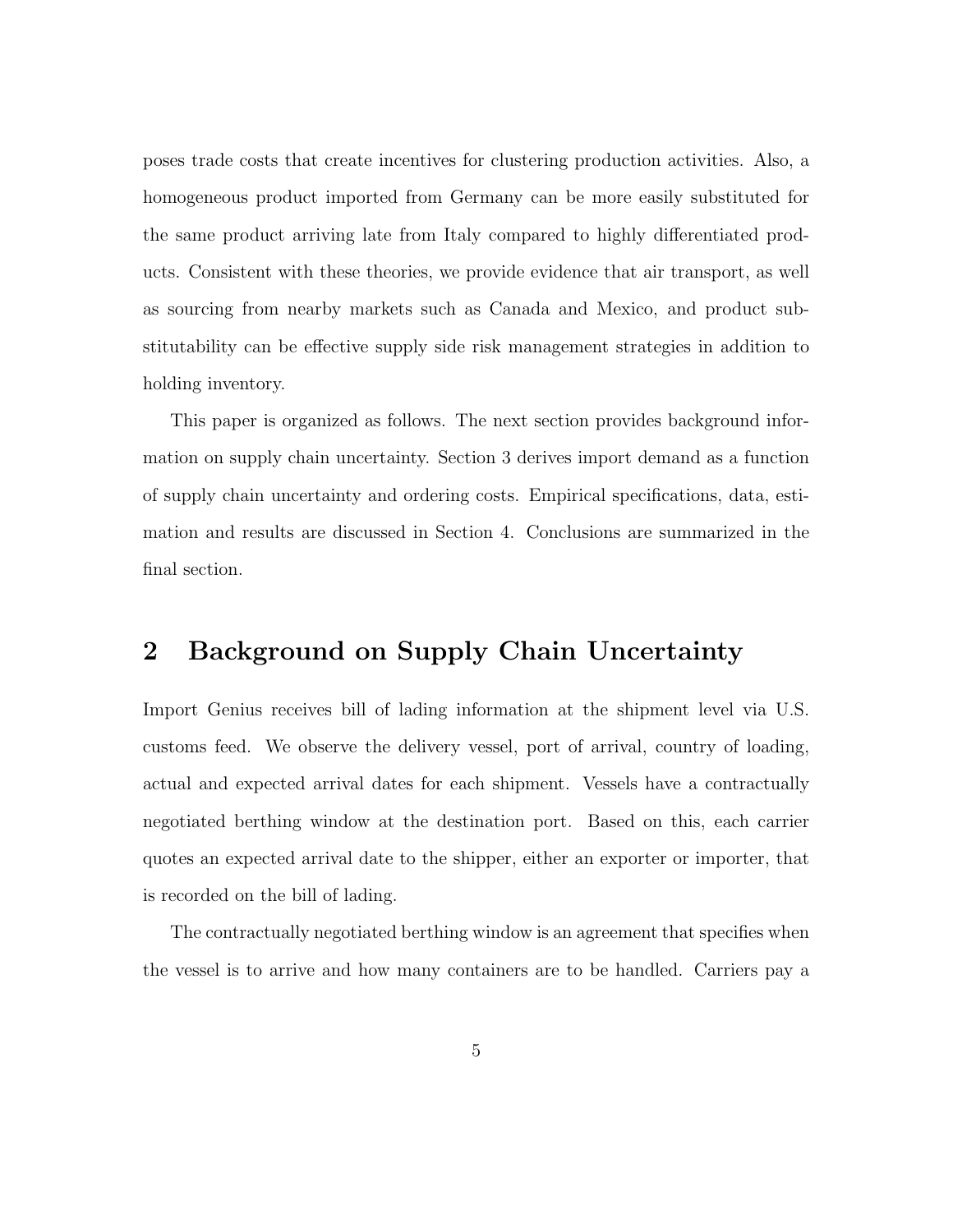lump sum or hourly penalty for missing the berthing window. Terminal operators can pay a penalty for delayed departures. As carriers move through ports of call toward their final destination, picking up additional shipments along the way, new information is gathered on such events as weather delays, delays at ports, and port congestion. Shippers have an opportunity to modify their expected arrival date. Recently loaded shipments on a vessel may have different expected arrival dates than shipments loaded earlier. Figure 1 plots the distribution of the difference between actual and expected arrival dates for manufactured imports excluding those from Canada and Mexico.<sup>1</sup> While the distribution is slightly skewed to late arrivals, a significant fraction of shipments are found to arrive early.

Late shipments may be due to factors beyond carriers' control. Included here are bad weather, labor strikes, ship collisions, groundings, customs delays, and delays at previous ports of call that lead to port congestion. Recent examples include labor strikes at Brazil's Port of Santos, the Chennai Port in India, and at Ports of Los Angeles and Long Beach. A ship collision at India's main port in Mumbai caused unexpected shipment delays. Insufficient cargo handling capacity and inadequate port infrastructure at ports along the U.S. West Coast, and at ports of New York and New Jersey delayed vessel arrivals and departures. The recent U.S. federal government shutdown stranded vessels in ports and shipments at customs clearance warehouses awaiting paperwork. Deviations from the expected arrival date across the east and west U.S. coasts can result from the need to cross the Panama canal. Weather and port congestion affect delivery time at ports along a given coast. Early

<sup>1</sup>Sample construction details are discussed in the data section.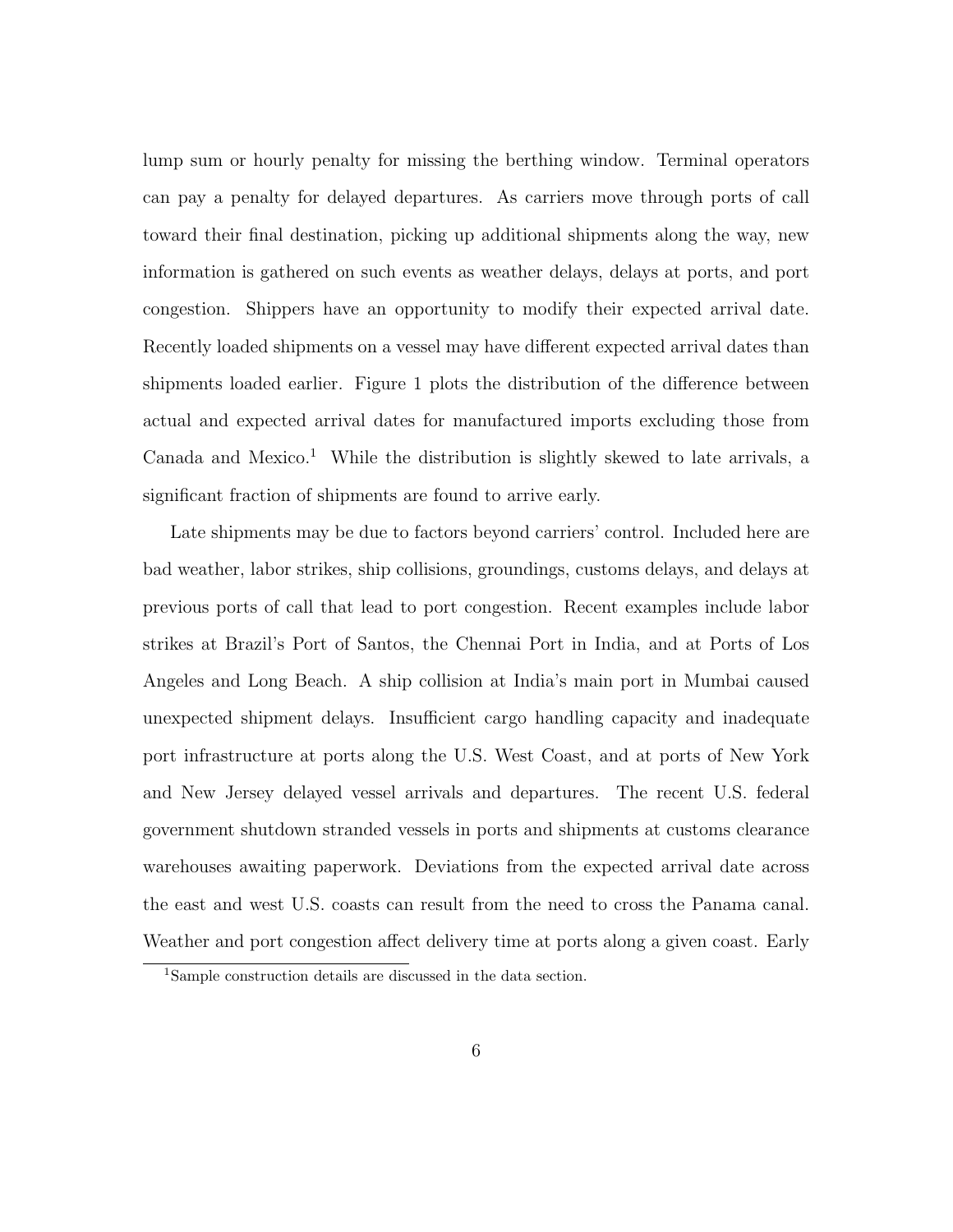arrivals may be due to lower traffic in ports, skipped ports of call, and back winds.

We compute a district-by-country-by-year measure of supply chain uncertainty.<sup>2</sup> Let  $S_{dtj}$  be the total number of shipments arriving in district d in year t that were loaded in country  $i$ . Supply chain uncertainty is defined as the standard deviation of the difference between the actual and expected arrival date:

$$
\sigma_{dif} \equiv \sqrt{\frac{\sum_{s=1}^{S_{dtj}} (\text{Actual Date}_s - \text{Expected Date}_s)^2}{S_{dtj}}}.
$$

Sources of variation in uncertainty are assessed by regressing log uncertainty on country and district-of-unloading indicators and computing r-squares. Country specific and district of arrival specific information in 2007 and 2009 account for about 23 and 13 percent of the variation, respectively. During the trade collapse of 2008, port districts of arrival explain more variation (20 percent) than exporter specific information (16 percent). If supply chain uncertainty increases the cost of trade, then these systematic differences across countries and ports represent trade costs that are subject to exporter-specific policy and port of arrival management. The remaining variation in supply chain uncertainty is due to importer-exporter location-pair specific variation. For example, Germany's supply chain uncertainty with New York is found to be higher than with the port of LA.

Figure 2 shows the relationship between supply chain uncertainty and distance between district of arrival and exporting country. There is a weak positive relationship. A one percent increase in distance raises uncertainty on average by about .14

<sup>&</sup>lt;sup>2</sup>Import Genius does not provide product codes needed to compute product level uncertainty.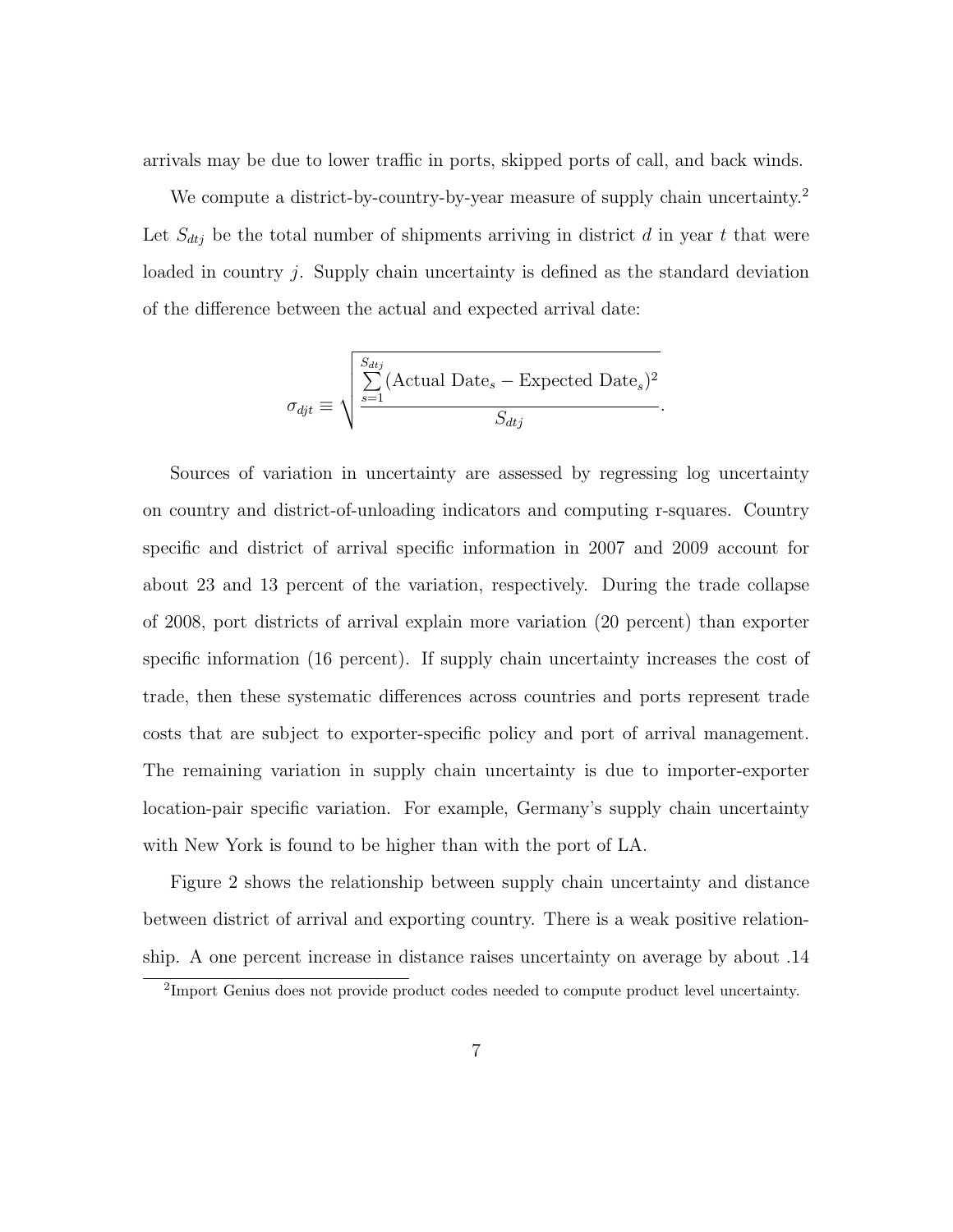percent. However, the figure also shows that for any given distance, there is a considerable amount of variation in uncertainty around the expectation. In summary, this suggests there is considerable variation in uncertainty that cannot be explained with variables commonly used to proxy trade costs. Sections that follow explain our model and empirical approach to confirming this variation in uncertainty as an important trade cost.

### 3 Theory

Importers hold safety stock to hedge against delivery delays. An increase in supply chain uncertainty will raise safety stocks, increase inventory holding costs, and reduce import demand. This section derives the import demand as a function of supply chain uncertainty and ordering costs.

#### 3.1 Import Demand

Each importer i sources inputs  $q_{ij}$  from foreign markets j at time t and combines them to produce the final product  $Q_{it} = \varphi_i \left( \sum_j q_{ij}^{\rho} \right)^{\frac{1}{\rho}}$  sold on the home market.<sup>3</sup> Importers differ in productivity  $\varphi_i$ . More productive firms produce greater amounts of output with the same mix of inputs. The total cost of sourcing from foreign markets,  $\sum_{j} (m_{ijt}q_{ijt} + F_{jt})$ , is determined by the constant marginal import cost  $m_{ijt}$  and fixed costs  $F_{jt}$ . For a given output  $Q_{it}$  the firm plans to sell on the domestic

<sup>&</sup>lt;sup>3</sup>The elasticity of substitution is  $0 < \rho < 1$  with  $\theta = 1/(1 - \rho) > 1$ . "Love of variety" imports ensures a variety of the input is purchased from each available source.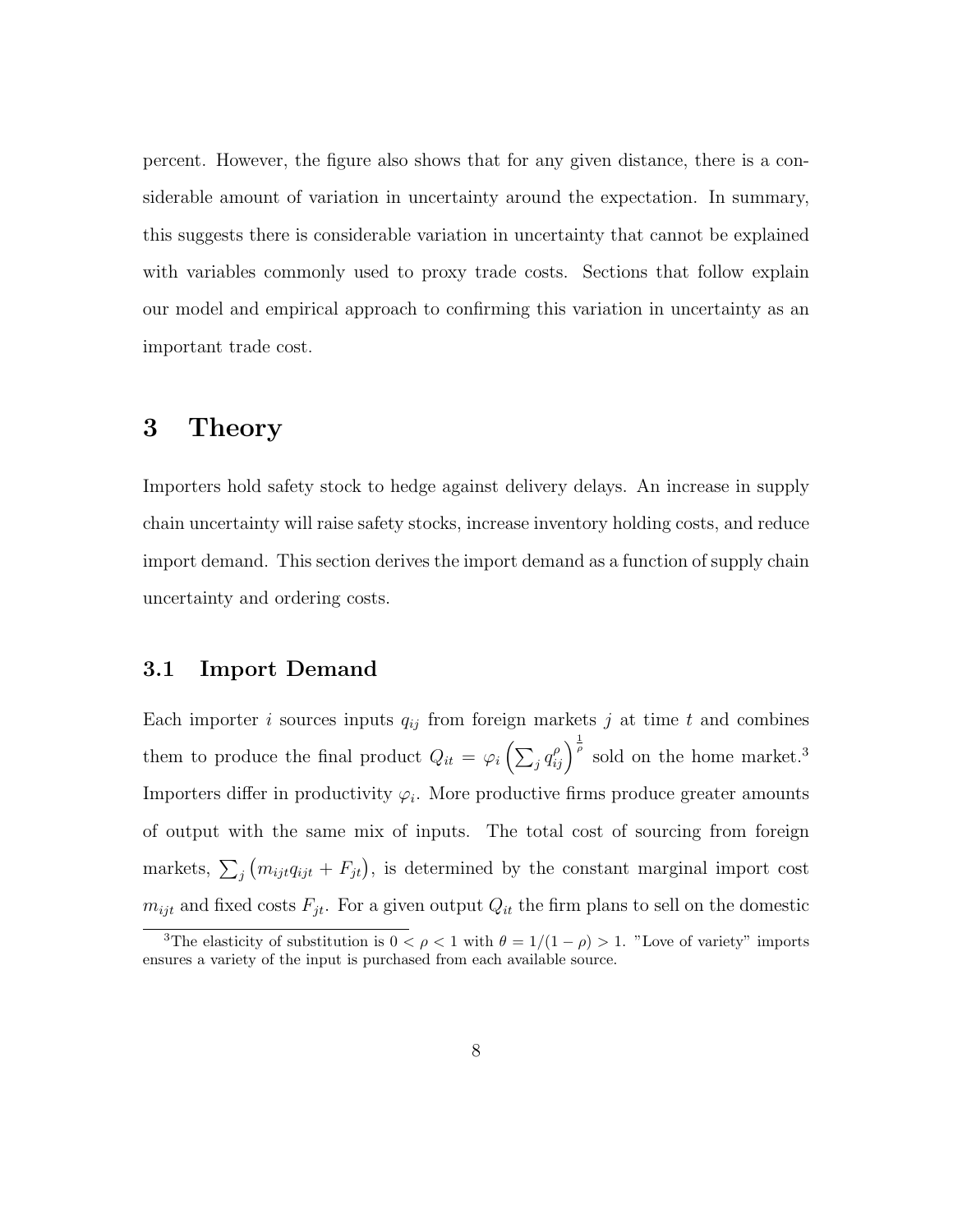market, import demand

$$
q_{ijt} = \frac{m_{ijt}^{\frac{1}{\rho-1}}}{\left(\sum_j m_{ijt}^{\frac{\rho}{\rho-1}}\right)^{\frac{1}{\rho}}} \cdot \frac{Q_{it}}{\varphi_i}
$$
(1)

minimizes the cost of sourcing from foreign markets.<sup>4</sup>

#### 3.2 Inventory and Import Costs

The importer holds inventory to serve gradually arriving demand on the home market. Total inventory management cost

$$
IC = r_{jt}n_{ijt} + \frac{1}{2}w\frac{q_{ijt}}{n_{ijt}} + wk\sigma_{ijt}\frac{q_{ijt}}{365}
$$
 (2)

is the sum of ordering costs, base-stock costs and the cost of holding safety stock as in models used by Baumol and Vinod (1970), Tyworth and O'Neill (1997) or Ray et al. (2005).

Order costs  $r_{jt}$  represent the fixed costs of filing documents, fees and processing costs. A firm that orders  $n_{ijt}$  shipments to import the total quantity  $q_{ijt}$  will pay  $r_{jt}n_{ijt}$  in total order costs. The firm gradually withdraws from inventory to serve the local market. This results in average inventory stock  $\frac{1}{2}$ 2 qijt  $n_{ijt}$ . Let  $w$  be the per-unit storage costs. Base-stock inventory costs are then  $\frac{1}{2}$ 2  $w \frac{q_{ijt}}{a}$  $n_{ijt}$ . Increasing the number of orders spreads the quantity over more shipments and lowers base-stock inventory costs, but raises ordering costs.

<sup>&</sup>lt;sup>4</sup>Without the productivity parameter  $\varphi_i$  this import demand is similar to Melitz (2003). Therefore, we can interpret  $q_{ijt}$  as the demand for variety i from the aggregate consumption bundle  $Q_{it}$ demanded by a representative consumer.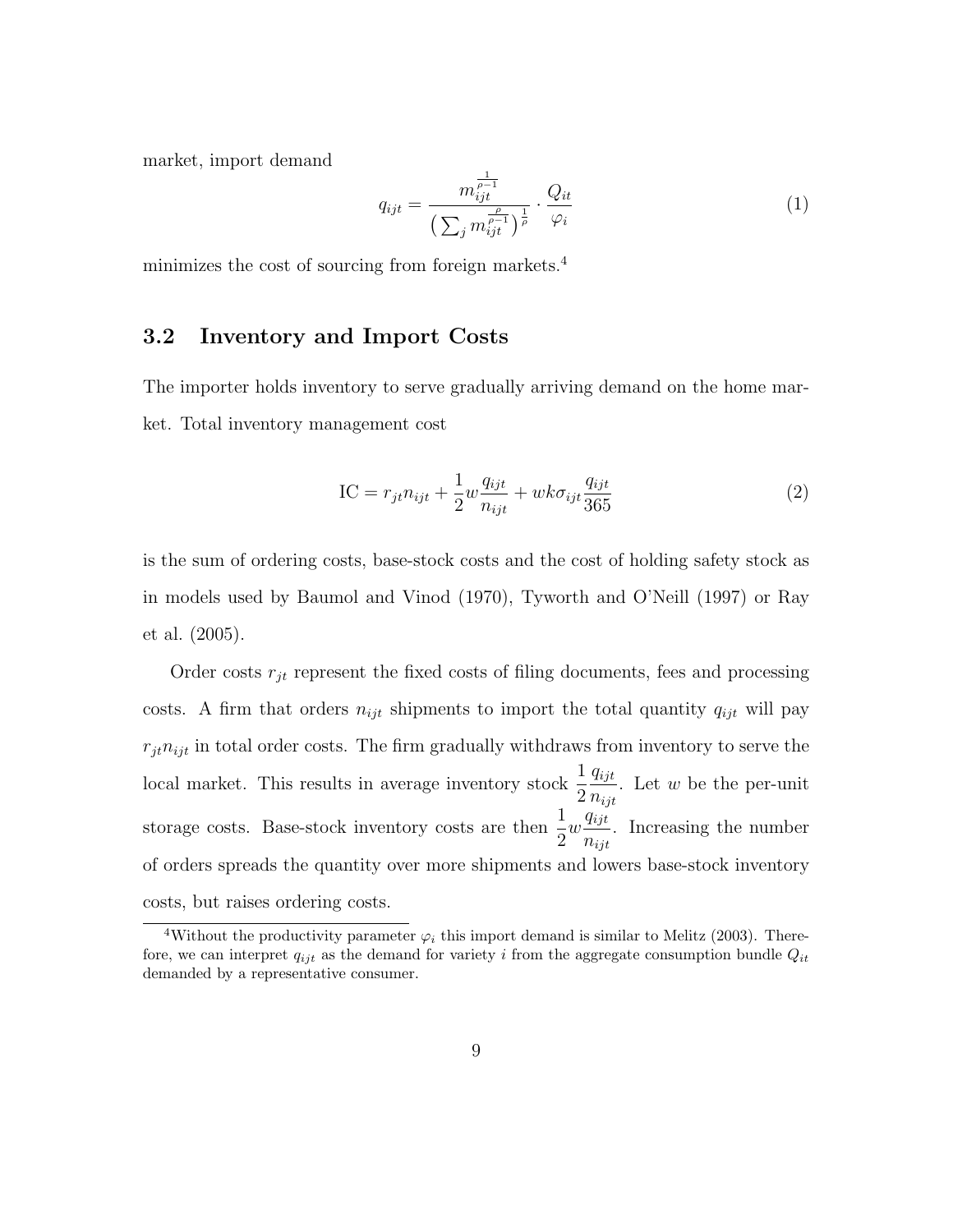The last term in the inventory cost is due to safety stock. The importer holds safety stock to hedge against delays in the arrival time of shipments.<sup>5</sup> Lead time is the time that passes between ordering and receiving a shipment s, and  $\sigma_{ijt}$  measures the standard deviation of the lead time. The service factor k scales the standard deviation to the desired level of safety stock. For example, in a given year the daily withdrawal rate is  $q_{ijt}/365$ . If  $\sigma_{ijt} = 3$  then the average shipment is 3 days late or early. If the firm sets  $k = 2$ , it holds enough safety stock to cover a 6 day delay in arrival.

We take the service factor  $k$  as an exogenous parameter. The logistics literature suggests that firms hold safety stock to keep the probability of stocking out to 1- 5 percent (Dullaert et al. (2007); Fortuin (1980)). If the lead time is normally distributed, firms achieve this by setting  $1.64 < k < 2.33$  (Eppen and Martin (1988)). The cost of safety stock is then  $wk\sigma_{ijt}\frac{q_{ijt}}{365}$ . With this in mind, we next show that inventory costs can be approximated well in terms of fixed and variables costs of trade.

To obtain the importer's optimal shipping frequency, minimize (2) with respect to  $n_{ijt}$  and solve for  $n_{ijt}(q_{ijt}) = \sqrt{\frac{wq_{ijt}}{2r_{jt}}}.$  Substitute the number of shipments into the inventory cost (2) to obtain the equilibrium inventory cost

$$
IC = \sqrt{2r_{jt}wq_{ijt}} + w \frac{k}{365} \sigma_{ijt} q_{ijt}.
$$
 (3)

<sup>5</sup>We assume varieties imported from different locations are not substitutable in the short run to highlight the role of inventories in managing arrival delays. This assumption is revisited in the empirical section.

<sup>6</sup>The optimal service factor can be determined by setting up expected profits including the possibility of stocking out. While this is interesting from a theoretical point of view, evidence from the supply chain literature suggests  $k$  is relatively constant over time.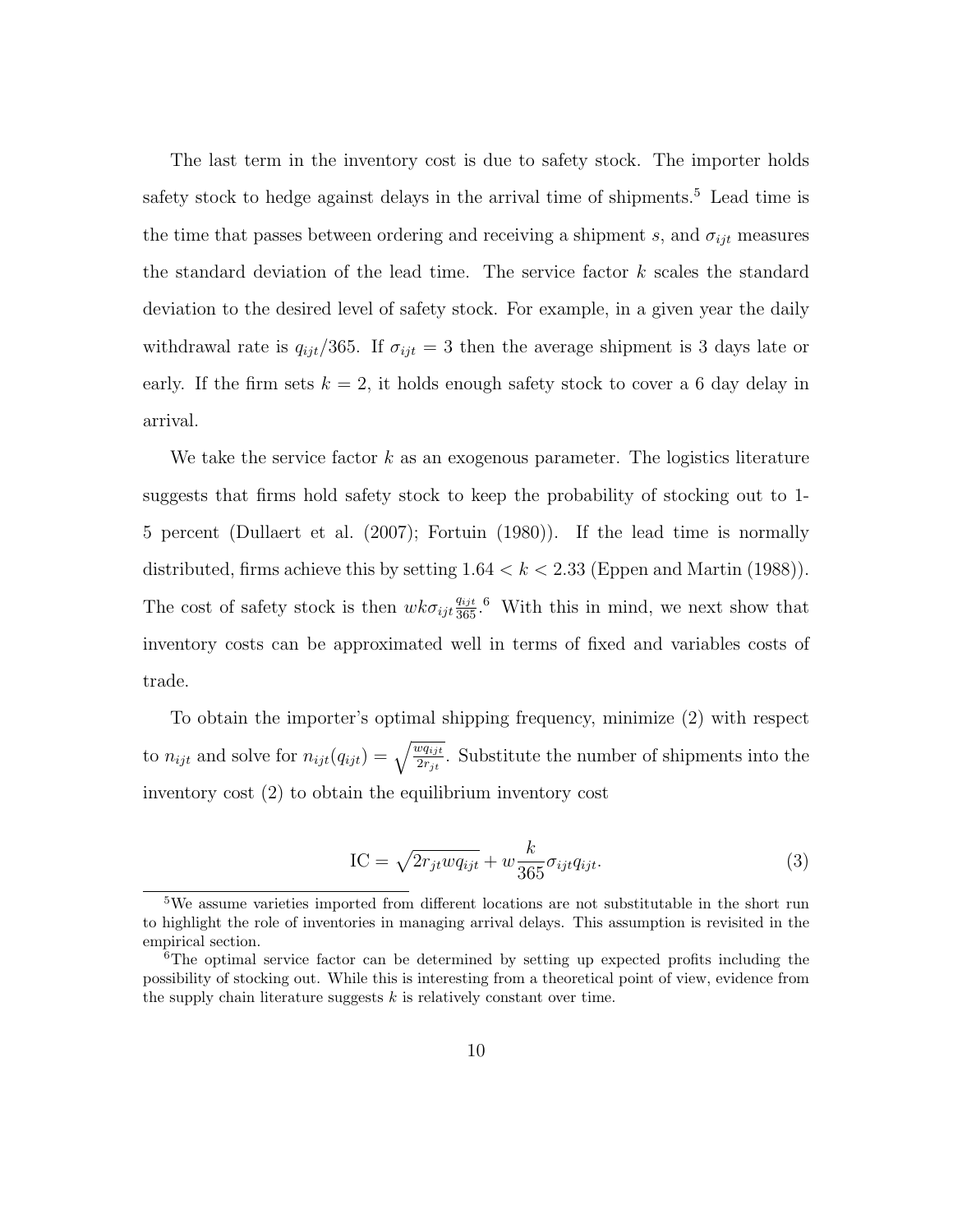If  $w = 1/q_{ijt}$ , then inventory costs are fully captured by fixed costs  $F_{jt}$ . In this case, the fixed costs vary across countries due to uncertainty in the delivery time and ordering costs. If per-unit inventory holding costs are constant, then an increase in supply chain uncertainty raises inventory costs because firms hold larger safety stock. Order costs are not separable from the quantity and therefore impact variable costs. High order costs constrain a firm's ability to spread an increase in the quantity over multiple orders. Therefore, an increase in the order cost raises the base stock and average inventory holding costs.

Note that for large quantities total inventory costs are close to linear in  $q_{ijt}$  and the first order Taylor approximation

$$
IC \approx \sqrt{\frac{r_{jt}wc}{2}} + \left(\sqrt{\frac{r_{jt}w}{2c}} + w\frac{k}{365}\sigma_{ijt}\right)q_{ijt}
$$

is a good representation of total inventory costs. An increase in ordering costs and per-unit inventory costs raises the fixed costs of importing,  $F_{jt}$ . Therefore, inventory management impacts the extensive margin of trade. Let  $p_{ijt}$  denote the factory gate price and  $f_{ijt}$  denote per-unit freight charges of importing. Including inventory costs, the constant marginal cost of importing then equals

$$
m_{ijt} = p_{ijt} + f_{ijt} + \sqrt{\frac{r_{jt}w}{2c}} + w\frac{k}{365}\sigma_{ijt}.
$$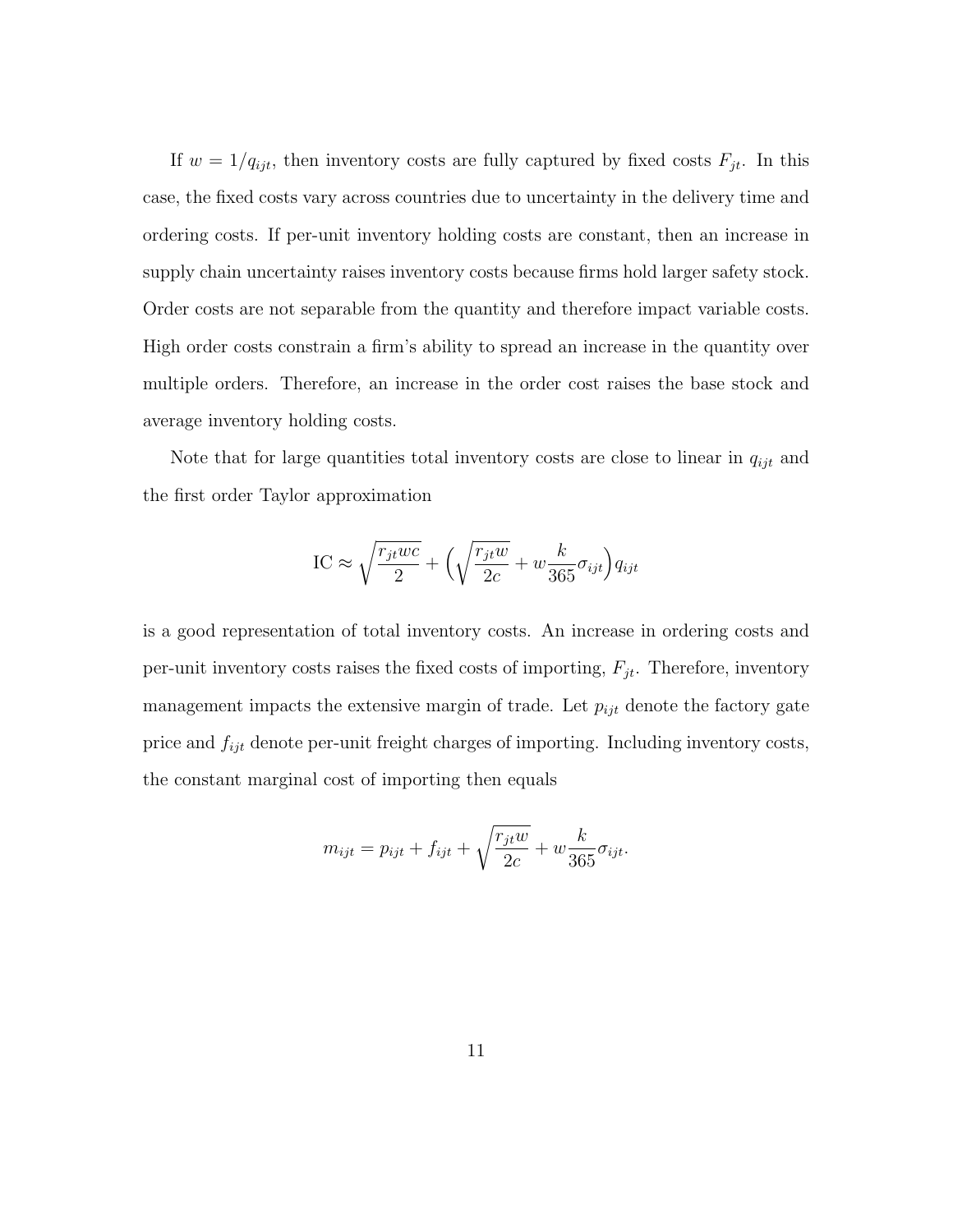Substitute  $m_{ijt}$  into the firm's import demand (1) to obtain

$$
q_{ijt} = \frac{\left(p_{ijt} + f_{ijt} + \sqrt{\frac{r_{jt}w}{2c}} + w\frac{k}{365}\sigma_{ijt}\right)^{\frac{1}{\rho - 1}}}{\left(\sum_j m_{ijt}^{\frac{\rho}{\rho - 1}}\right)^{\frac{1}{\rho}}} \cdot \frac{Q_{it}}{\varphi_i}.
$$
 (4)

This suggests the following two predictions regarding inventory management and the intensive margin of imports.

**Prediction 1.** All else equal, an increase in supply chain uncertainty for country j decreases a firm's imports from country j relative to its imports from all other countries.

The intuition is straightforward. An increase in supply chain uncertainty raises the costs of holding safety stock. All else equal, importers shift their import mix toward locations with lower supply chain uncertainty.

**Prediction 2.** All else equal, an increase in ordering costs for country j decreases a firm's imports from country j relative to its imports from all other countries.

High order costs raise base-stock inventory costs because it is more expensive for importers to split the desired quantity over multiple shipments. As a consequence, firms import less from locations with high order costs.

## 4 Specifications, Data, Estimation and Results

Our empirical model requires data on imports, prices, supply chain uncertainty measures, ordering and delivery costs. This section describes our empirical specification,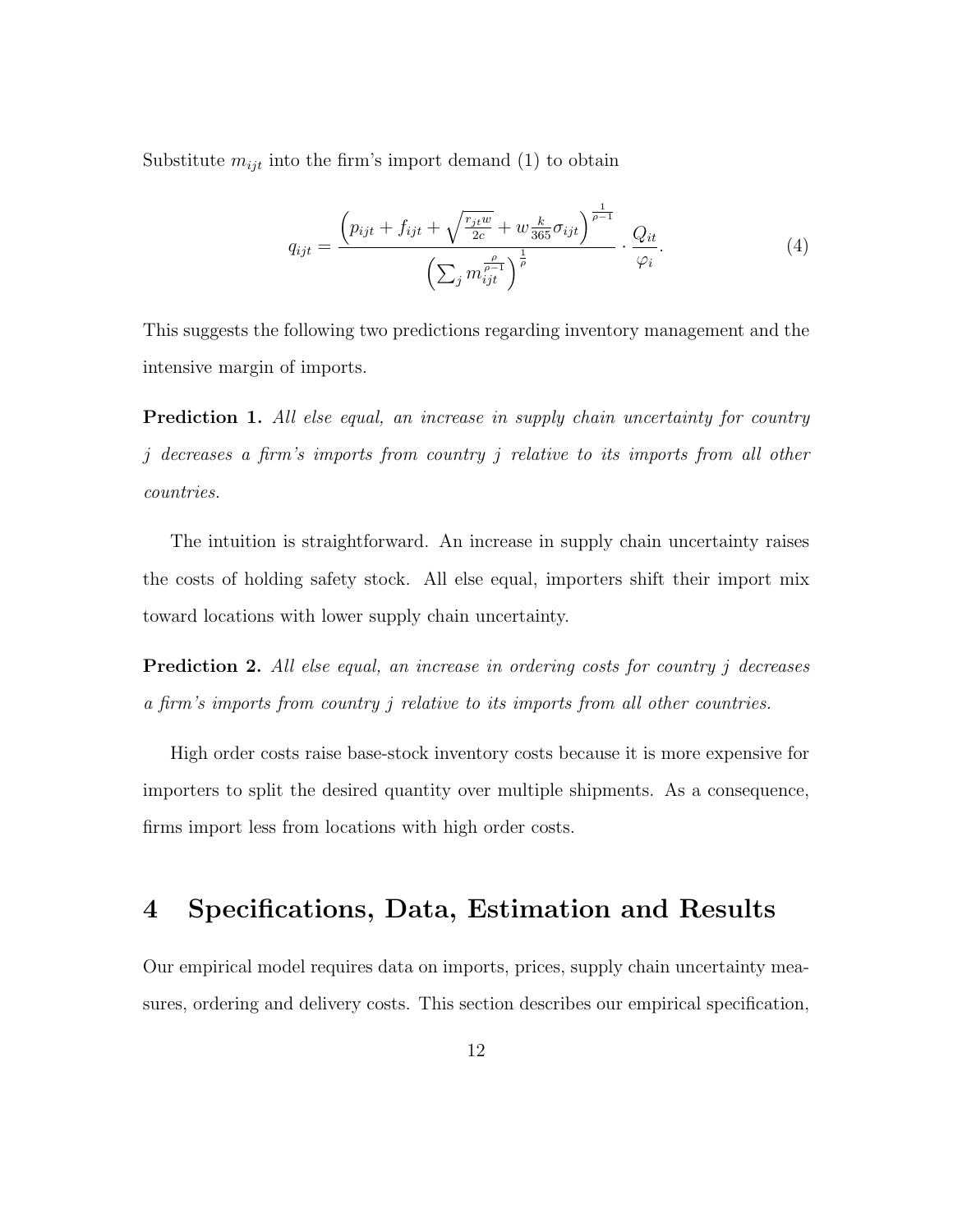data sources, and details regarding variable construction. Empirical predictions are tested. Robustness tests are also performed.

#### 4.1 Specification

We use a highly detailed panel dataset of U.S. imports for three years with four dimensions of variation: across districts of arrival  $d$ , across products  $h$ , across source countries  $j$  and across years  $t$ .

The starting point for our empirical model is equation (4), which specifies import quantity as a function of variable trade  $\cos s$ .<sup>7</sup> An estimation challenge is that the import demand is nonlinear in the variables of interest. Identification requires that we account for unobserved variables. Given the large number of products and countries this is difficult as we cannot difference a nonlinear model to eliminate the fixed effects. Instead, we log-linearize  $ln(q_{hdt})$  around the variable means based on equation (4). Let  $B = \bar{p} + \bar{f} + \sqrt{\frac{\bar{r}w}{2c}} + w \frac{k}{365} \bar{\sigma}$ . Then we obtain

$$
ln(q_{h\dot{q}j}t) = \beta_0 + \beta_1 ln(p_{h\dot{q}j}t) + \beta_2 ln(f_{jt}) + \beta_3 ln(r_{jt}) + \beta_4 ln(\sigma_{h\dot{q}j}t) + \epsilon_{h\dot{q}j}t,
$$
 (5)

where

$$
\epsilon_{h djt} = ln \frac{Q_{h d t}}{\left(\sum_{jt} m_{h djt}^{\frac{\rho}{\rho - 1}}\right)^{\frac{1}{\rho}} \varphi_{h d}} + u_{h djt} = v_{h djt} + u_{h djt}
$$

<sup>7</sup>We work with import quantity instead of values because our model highlights quantity management as opposed to price adjustments. For a model and empirical evidence that highlights price adjustments, see Alessandria et al. (2010). We also estimated our model with log import values as a dependent variable. Results are qualitatively the same.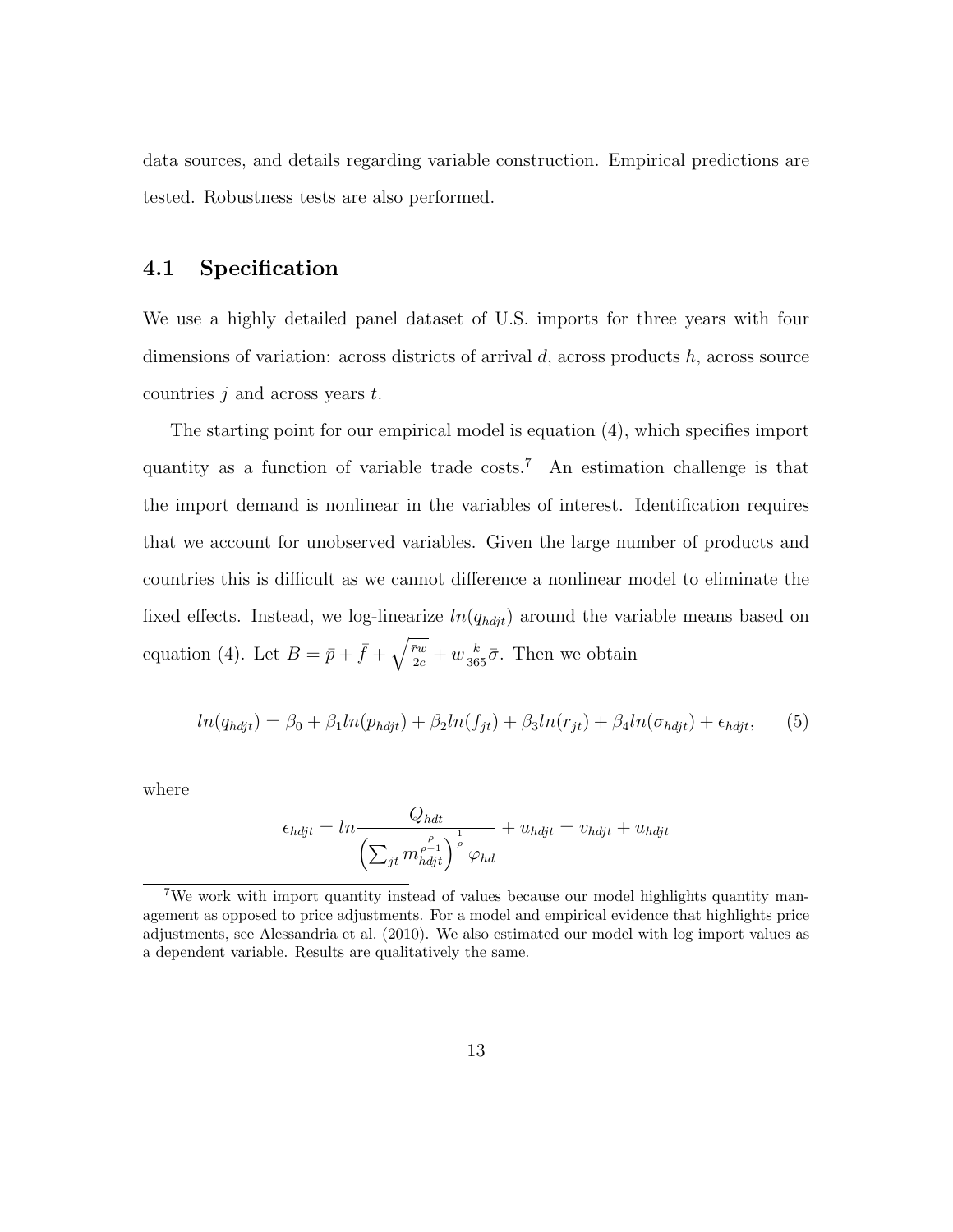and  $\beta_1 = \frac{B}{a}$  $\frac{B}{\rho-1}\bar{p},\ \beta_2=\frac{B}{\rho-1}$  $\frac{B}{\rho-1}\bar{f}, \ \beta_3 = \frac{B}{\rho-1}$  $\frac{B}{\rho-1}\sqrt{\frac{w}{2c\bar{r}}}\bar{r}$  and  $\beta_4 = \frac{B}{\rho-1}$  $\rho-1$  $\frac{wk}{365}\bar{\sigma}$ .<sup>8</sup> The advantage of specification (5) is that coefficients are easy to interpret in terms of elasticities and fixed effects are easy to accommodate. This solves several identification problems.

First, we observe import weights instead of quantities. Let  $q_{h\dot{q}t}$  be the imports measured in weights and suppose that a constant conversion factor  $\lambda_h$  translates weights to quantities.<sup>9</sup> Then, we can convert variables measured in kg to quantities by multiplying by  $\lambda_h$ . However, given the log separability of the model we obtain

$$
ln(q_{h\dot{q}t}) = \beta_0 + \beta_1 ln(p_{h\dot{q}t}) + \beta_2 ln(f_{jt}) + \beta_3 ln(r_{jt}) + \beta_4 ln(\sigma_{h\dot{q}t}) + \gamma ln(\lambda_h) + \epsilon_{h\dot{q}t},
$$

where  $\gamma = 1 - \beta_1 - \beta_2$ . Therefore, a product level fixed effect accounts for this conversion problem in the log-linear model.

Second, firm-level data are not available. Instead, we let every district-product combination represent one firm. Therefore, the firm indicator  $i$  is replaced with  $h - d$  in the empirical section. We do not observe if there is more than one importer for a given product in each district. As long as the importers are homogeneous, the number of importers is relegated to the error term and the rich variation in our panel data set allows us to accommodate several assumptions about the disturbance  $\epsilon_{hdyt}.$ If demands vary systematically across districts due to differences in productivity or market size, then  $v_{hdt} = \delta_{hdt}$ . Across all products and districts, U.S. importers may favor certain export partners for quality of infrastructure, product quality and country level differences in reliability. This extends to  $v_{hdyt} = \delta_{hdt} + \delta_j$  to account for

<sup>8</sup>Appendix A presents a detailed derivation of this linearization.

<sup>&</sup>lt;sup>9</sup>See Appendix B for a more detailed discussion.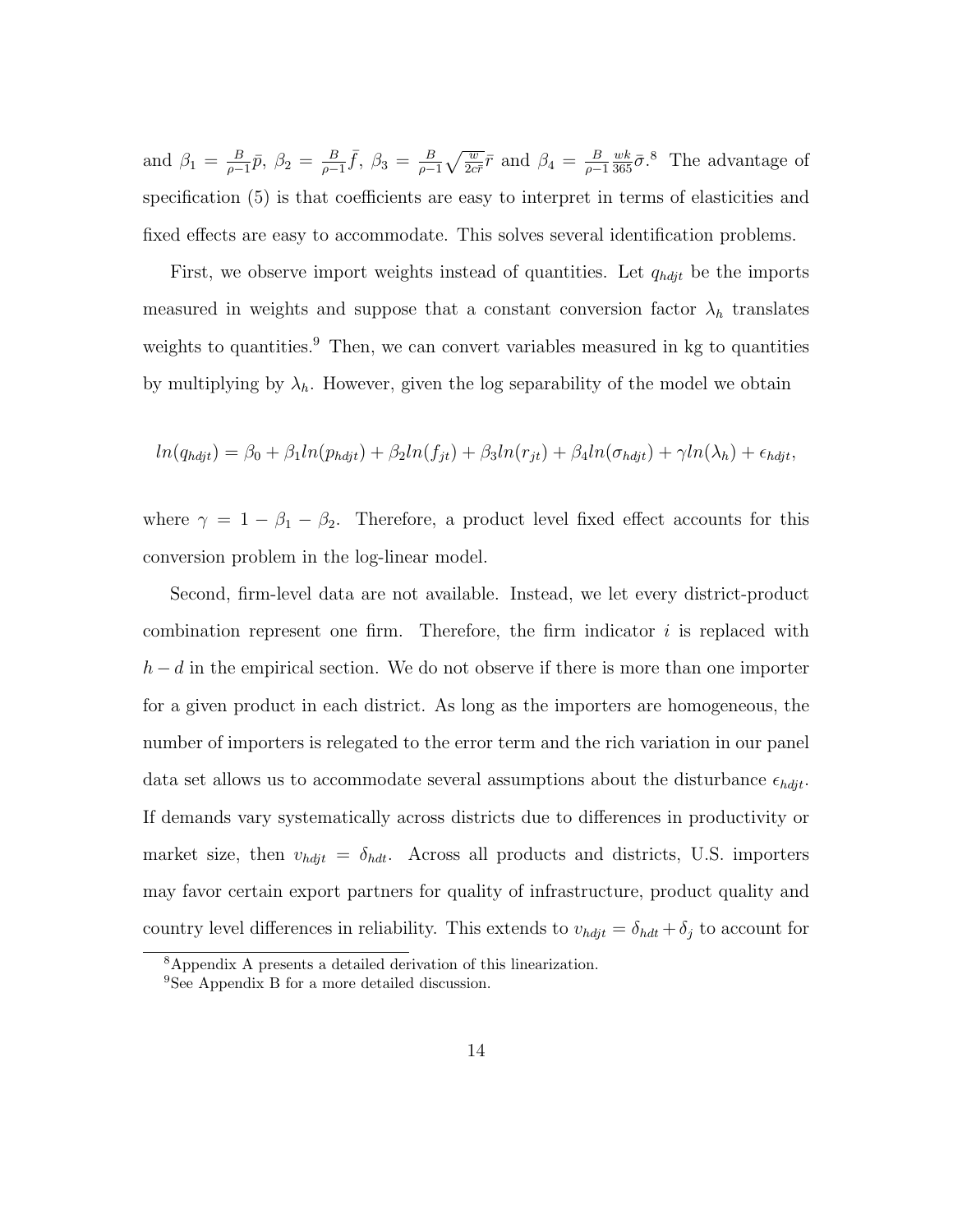these systematic differences.

Third, we can use coefficient estimates to back out information related to inventory costs. The constant,  $\beta_0$ , absorbs all constant terms that center the linearization. Combining the coefficient estimate  $\beta_4$  with the coefficient estimate  $\beta_2$  we can back out  $wk/365$  and quantify changes in the total costs of holding safety stock  $\frac{wk}{365}\sigma q$ .

Higher product prices reduce the quantity of imports demanded. This raises endogeneity concerns common to simultaneous equation models. The standard solution for this problem is to use supply shocks as instruments. Unfortunately, we do not know of any foreign shocks that vary across products and countries. However, if firms are small and supply curves are flat, such as with constant marginal costs, then importers take factory gate prices as given and the impact of a price change on imports is identified. Similarly, if individual importers are small so they do not impact the per-unit shipping charges set by shippers that serve many firms within a given period, then the impact of an increase in the per-unit freight charge on import demand is identified.

#### 4.2 Data

#### 4.2.1 U.S. Import Data

Monthly figures on U.S. imports disaggregated by district of arrival, HS 10 product code, mode of transport, and country of origin for the 2007-2009 period are from the U.S. Imports of Merchandise dataset. Quantities are measured in kilograms. The total value of shipments and total freight charges are measured in U.S. dollars. Our theory applies to products that can be stored and managed in inventories so we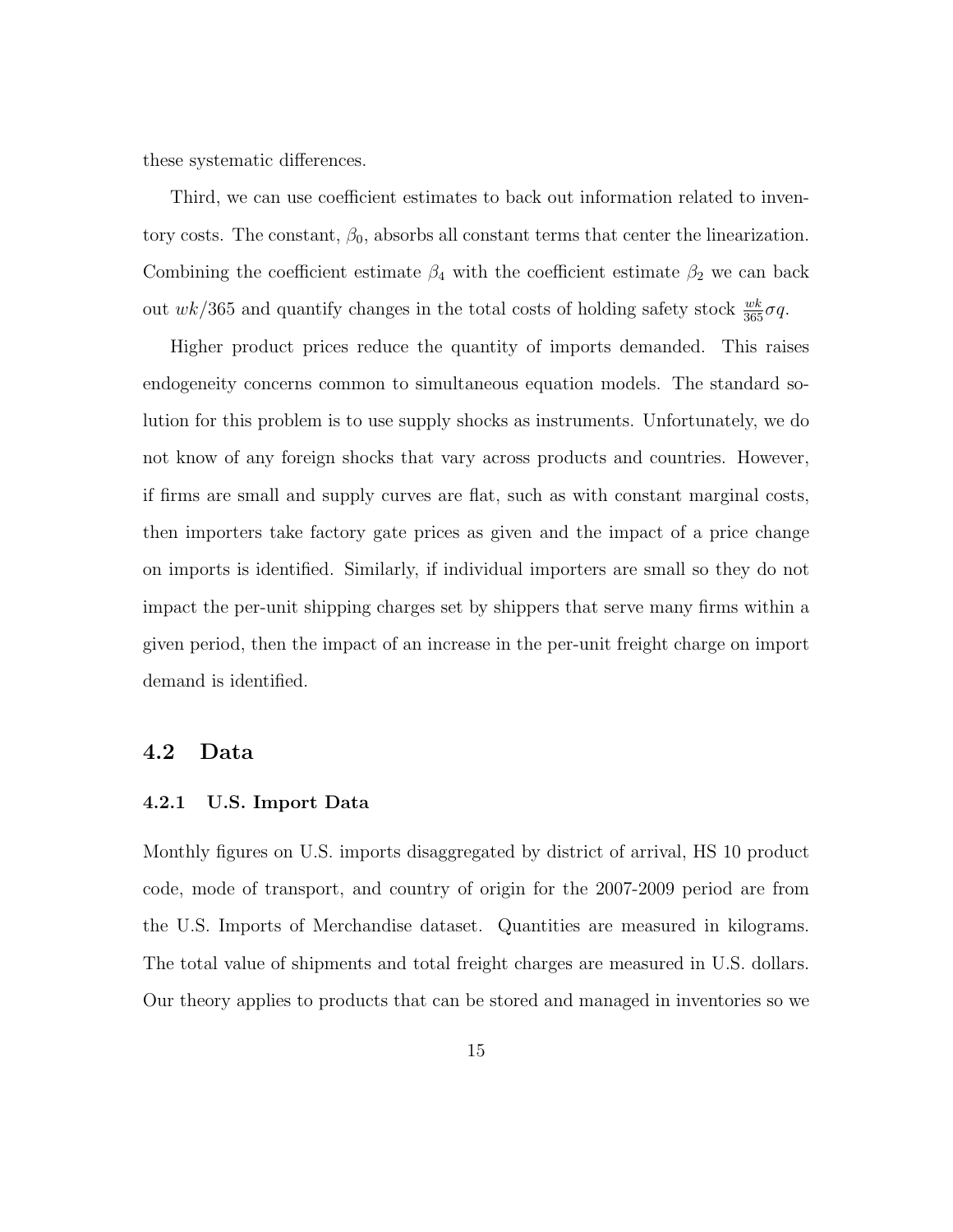exclude bulk and perishable goods. HS 10 codes are merged with SITC codes for industries SITC 5 to SITC 9. Imports from Canada and Mexico are dropped because most shipments use ground transportation. We use information related to Canada and Mexico as an alternative to inventory management in the robustness section. Finally, we exclude Hawaii, Puerto Rico and the Virgin Islands to focus on imports of the continental United States.

Our main specification focuses on imports that arrive on ocean vessels. The total value of imports arriving on ocean vessel in 2007, 2008 and 2009 is 926, 1040, and 715 billion dollars, respectively. Our estimation sample captures 70, 65, and 70 percent of total vessel imports. We do not mean to imply that supply chain uncertainty is not important for industries or locations excluded from our sample. We focus on a sample of industries where our supply chain management process is most applicable.

Let  $q_{hdi}^o$  be the total quantity of good h imported via ocean transport from country j in year t arriving in district d. Price per kg, denoted as  $p_{hdyt}^o$ , is calculated as total value of the shipment divided by weight. Let  $f_{hdi}^o$  denote the unit ocean freight rate associated with the shipment computed as the total freight charge associated with the shipment divided by the shipping weight,  $q_{h\dot{q}j}^o$ . Similarly for air shipments we obtain  $q_{hdyt}^a$ ,  $f_{hdyt}^a$  and  $p_{hdyt}^a$ .

#### 4.2.2 Shipment-Level Data

We employ transaction-level import data that include vessel arrival information available for the years 2007-2009 from Import Genius. This dataset contains information on every import that arrives at a U.S. port by date of arrival. For each import we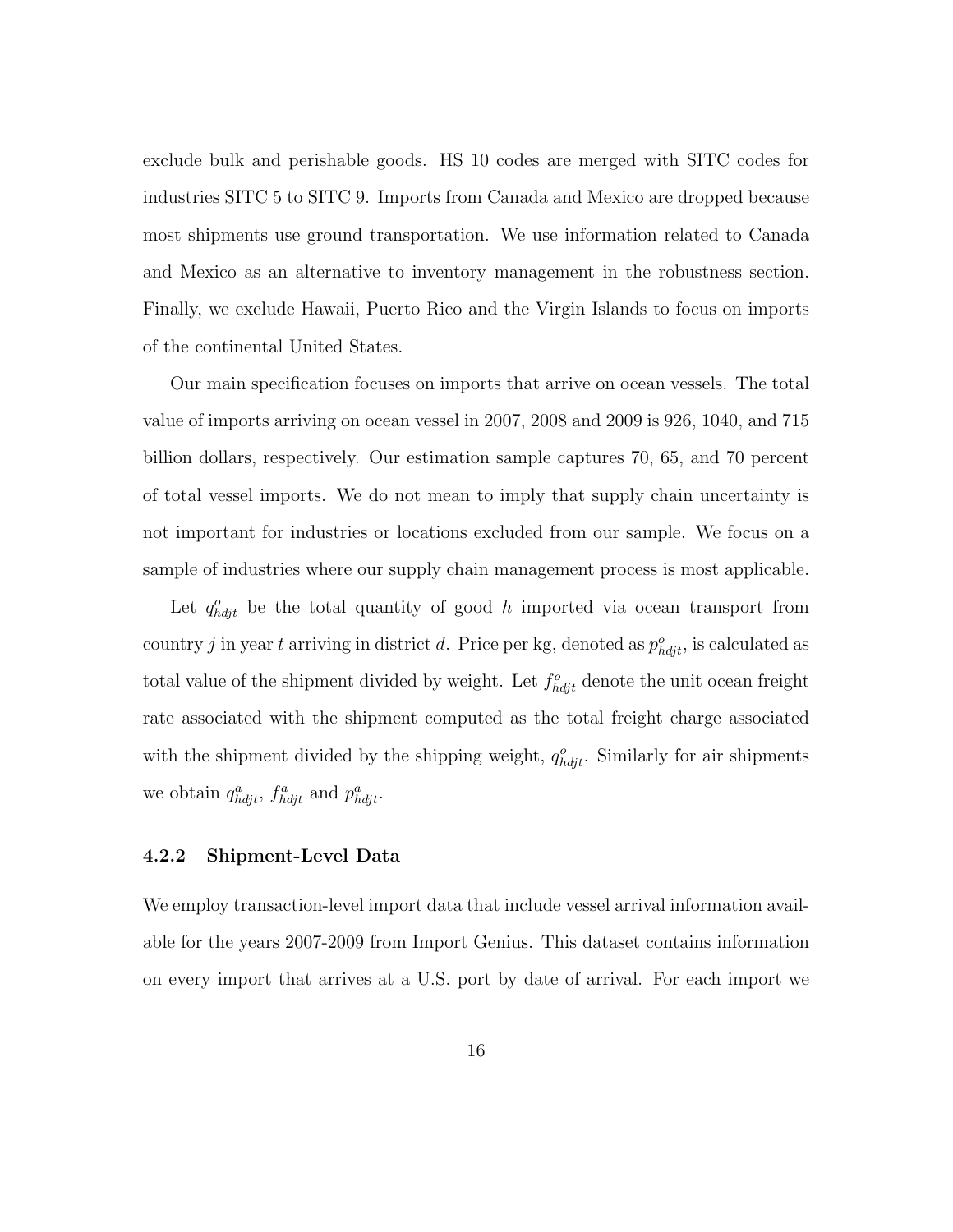observe the delivery vessel, actual date of arrival, the country of loading, the last foreign port the vessel cleared, and the expected arrival date based on the contractually negotiated berthing window at the final destination. All information is collected from the electronic bills of lading filed by the shipper. Import Genius receives this information via a U.S. customs feed.

We drop bulk and liquid shipments. This is not straightforward as the dataset does not report HS10 product codes. Product descriptions are used to identify and drop observations that include bulk shipments and liquid-carrying containers. The number of observations is reduced by about 12%.

The Import Genius data are highly disaggregated, but do not include freight cost or value information. To estimate the impact of supply chain uncertainty on imports we generate a measure of supply chain uncertainty based on the arrival information and merge it with the import information from the Imports of Merchandise. This is accomplished by assigning the arrival ports in the Import Genius data to customs districts consistent with the Imports of Merchandise. We then compute a districtby-country-by-year measure of supply chain uncertainty for the years 2007, 2008 and 2009 defined as the standard deviation of the actual relative to the expected arrival date for each district of arrival and country of loading.

It is not possible to develop a product-specific measure of supply chain uncertainty. Import Genius reports only product descriptions. Without commodity codes, it is difficult to match products in the Imports of Merchandise data. As a consequence, our measure of uncertainty assumes that importers in a given district are faced with the same variation in delivery time from each source country indepen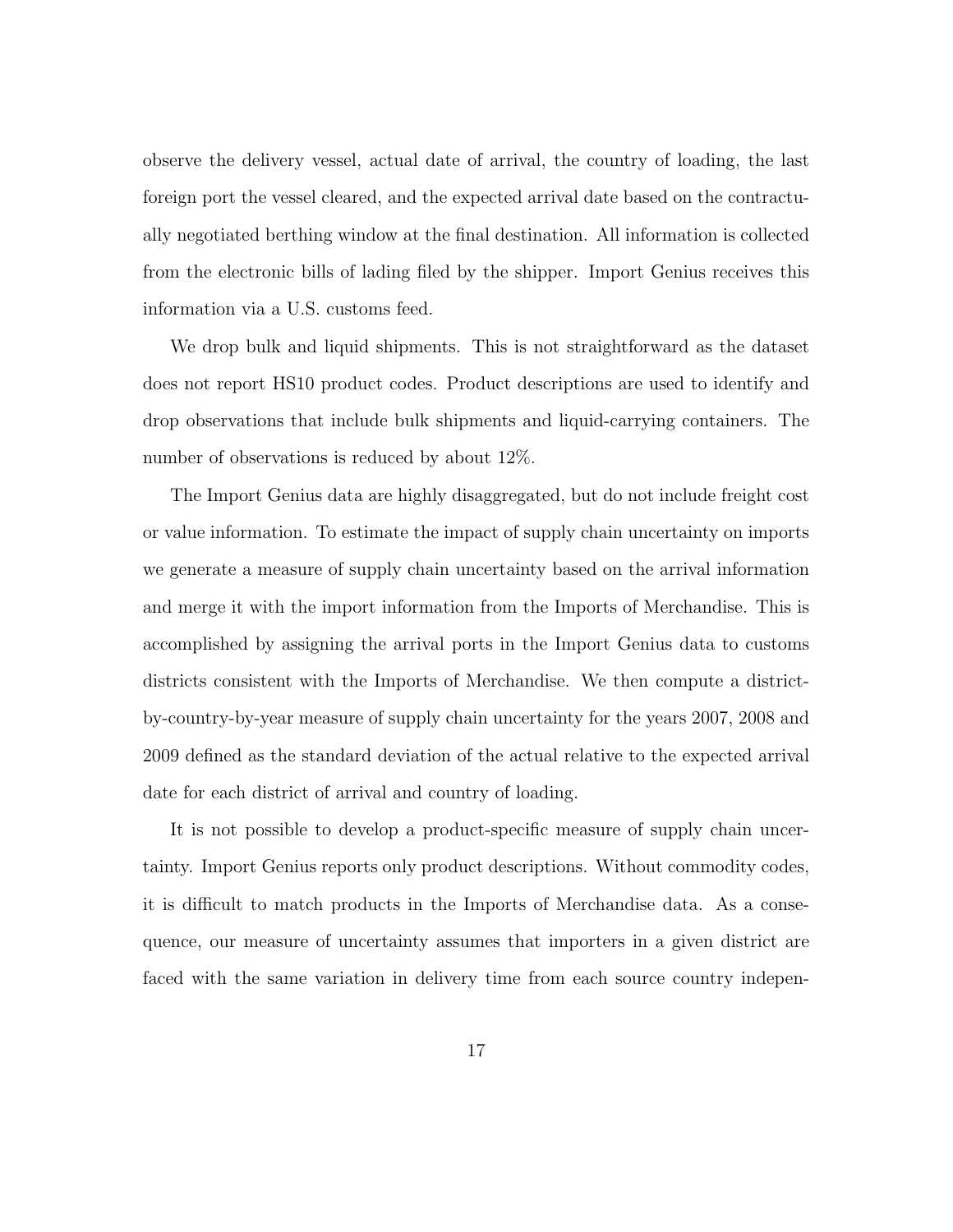dent on the product. Given that many different products are imported on the same vessel, this assumption is not unreasonable if much of the uncertainty is driven by scheduling issues for vessel transport.

Summary statistics for our supply chain uncertainty measure are reported in Figure 3 and Table 1. Initially we have 1,096,770 observations for uncertainty. Three percent are zeros. These observations are dropped when making log transformations. We lose an additional  $10\%$  of observations because of merges with other variables. Table 1 shows uncertainty is lower for North America and Asia, and higher for South America and Africa. Late shipment shares are lower for North America, Central America, and Asia, and higher for South America and Africa.

#### 4.2.3 Merging Import Data with Arrival Data

There are several challenges in merging the data worthy of mention. Imports of Merchandise reports the country of origin for each import based on the production location. Import Genius reports the country where the product was loaded on the vessel. These locations may not coincide. Our uncertainty measure is based on products loaded at a country's ports even though not all products might have been produced in that country. For example, the supply uncertainty measure for Holland that includes the Port of Rotterdam may contain some products produced in Germany that were transshipped to the Port of Rotterdam. Similar issues arise when we regress aggregate trade flows on distance. We do not observe inter- or intra-country movements of products on the way to their destinations.

An additional discrepancy between country of origin and loading is attributed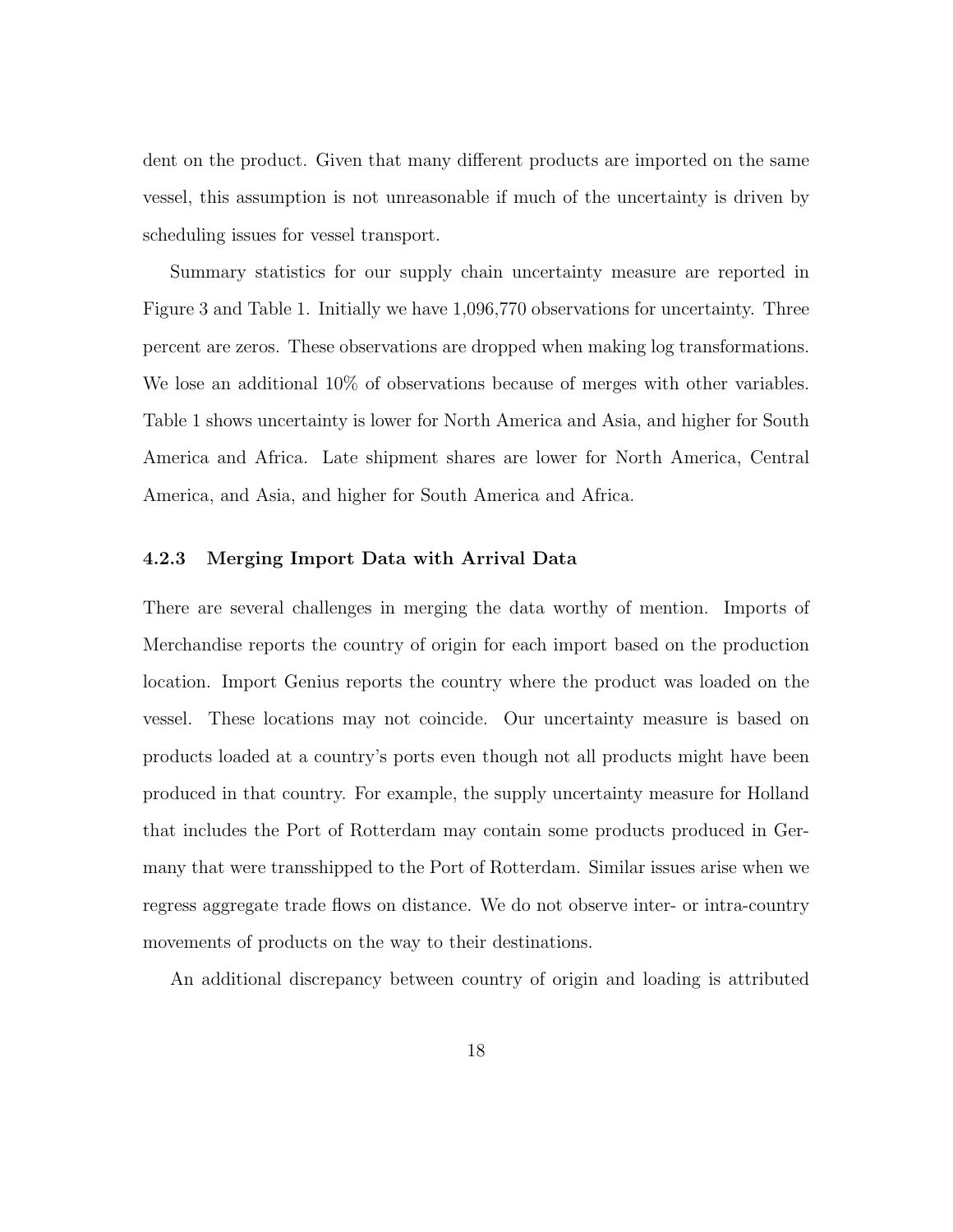to landlocked countries (e.g., Switzerland) or countries that do not ship directly to the United States. For example, small countries may ship to a "hub" port where shipments are unloaded, consolidated, and reloaded for the voyage to the United States. Because we do not observe the entire voyage, only the last leg, we cannot generate supply chain uncertainty measures in these cases. As a consequence, we lose some district-exporter pairs that are observed in the Imports of Merchandise dataset. Fortunately, these observations only account for about 3.3 percent of the total value of vessel imports across all three years.

#### 4.2.4 Additional Control Variables

Our theory requires that we control for fixed ordering costs  $r_{jt}$  when identifying the impact of supply chain uncertainty on trade. We obtain proxies for ordering costs from the Doing Business database. Included here are costs for documents, administrative fees for customs clearance and technical control, customs broker fees, terminal handling and inland transport.<sup>10</sup> Summary statistics for variables are presented in Table 2.

We also generate a U.S. district-by-exporter specific measure of distance. GPS coordinates of domestic and foreign ports from the U.S. Army Corps of Engineers are used to generate the average distance between a U.S. district and all ports for each exporter. Compared to standard country-level measures, this measure has the advantage that it is sensitive to the location of the exporter relative to the United States. While countries to the east or west face variation in distances across coasts,

 $10$ It is not possible to separate variable ordering costs, such as inland transport charges, from fixed ordering costs in the Doing Business ordering cost measure.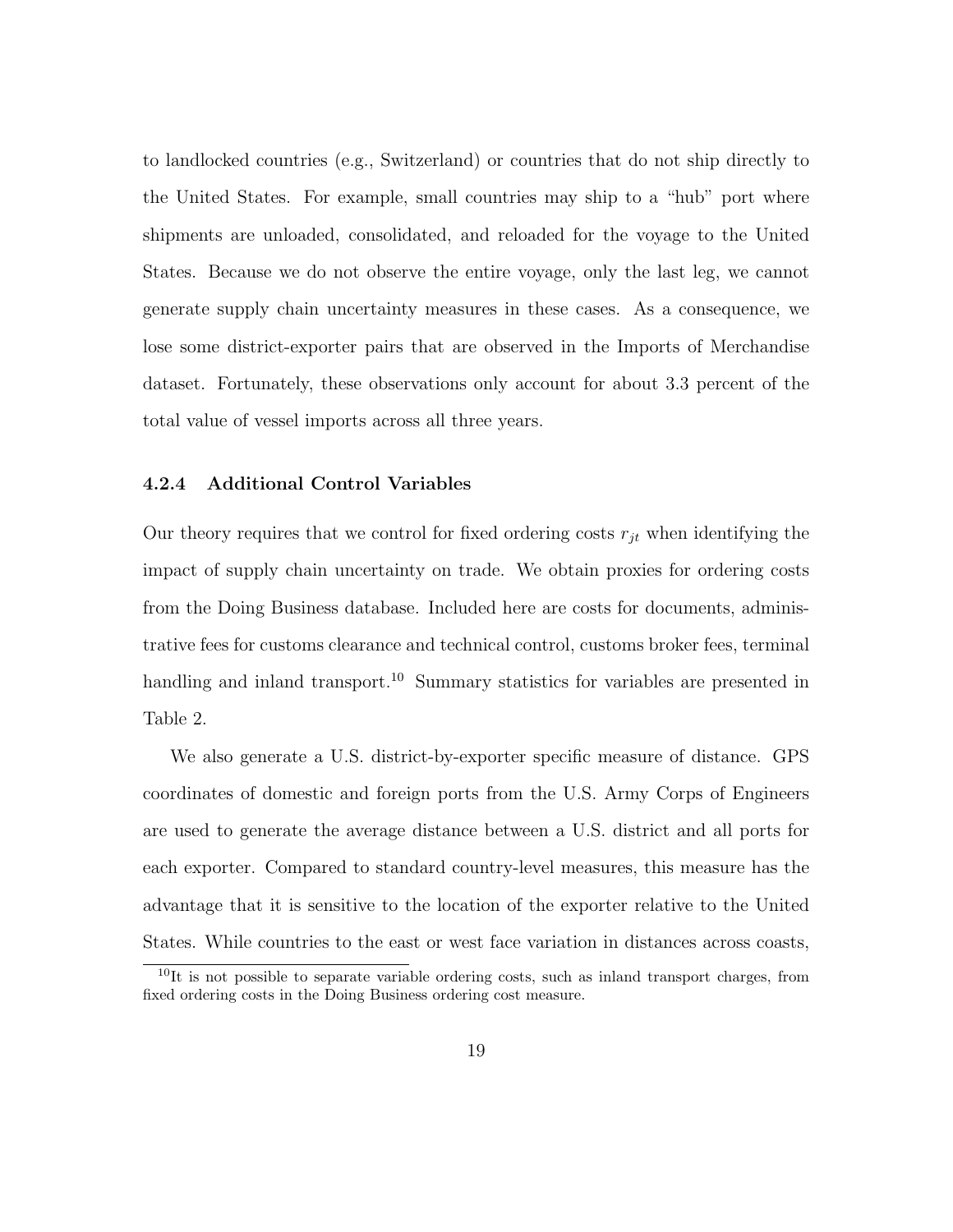countries to the south face variation along the coasts, for example, between New Orleans and New York.

#### 4.3 Results

#### 4.3.1 Main Estimation Results

Table 3 reports coefficient estimates for equation (5). Our first prediction is that firms will import more from countries with low supply chain uncertainty. Consistent with this prediction, an increase in supply chain uncertainty is found to lower imports across all specifications. Specification 1 includes country and districtby-commodity-by-year fixed effects. Specification 2 includes exporter-by-year and district-by-commodity-by-year fixed effects. We cannot estimate the impact of order costs because they only vary across exporters and time. Pooled over all years, a unit increase in log uncertainty lowers imports by 0.103 log points. A unit increase in log prices or log freight rates lowers imports by 1.072 and 0.148 log points, respectively.

Specifications 3 to 5 report estimates by year for the 2007-2009 period that are used to examine the stability of our estimates during the trade collapse. Compared to pooled estimates, the impact of supply chain uncertainty more than doubles for 2007, drops by about 63 percent in 2008 and is about 16 percent lower in 2009. Freight charges and prices, on the other hand, have a similar impact as in the pooled estimates. We conclude that during the trade collapse, the impact of supply chain uncertainty drops in magnitude, but the impact of realized prices and freight charges remain relatively unchanged. This is what we would expect if the trade collapse changed supply chain uncertainty in ways that importers did not anticipate, but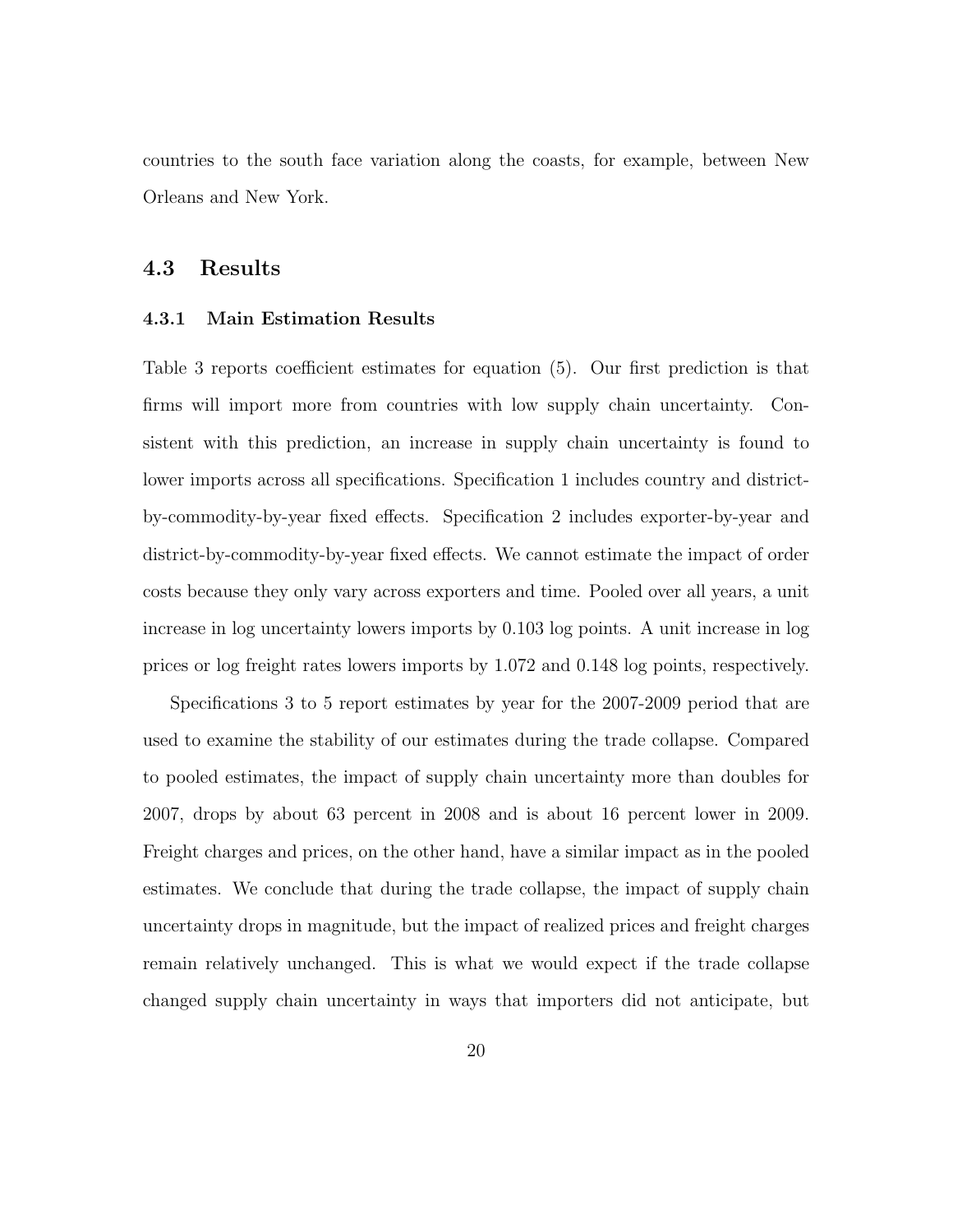transactions were based on realized and perfectly observed prices and freight charges. This leads us to expect that realized uncertainties before the trade collapse predicted trade flows during the trade collapse. Specifications 6 and 7 relate 2008 and 2009 imports to the supply chain uncertainty experienced in 2007. The impact of the 2007 supply chain uncertainty on 2008 and 2009 trade flows is similar in sign and magnitude to the impact of the 2007 supply chain uncertainty on 2007 imports. This suggests that the trade collapse changed uncertainties, but firms acted based on their experience before the trade collapse.

Our second prediction is that an increase in order costs reduces imports. Specification 1 delivers the appropriate sign, but an insignificant estimate. There are two reason for this outcome. First, order costs vary only across countries and years. As a result, after accounting for country fixed effects, we have little information left to identify the impact. We also experimented with specifications excluding country fixed effects. In this case order costs have a negative and significant impact, as predicted. The tradeoff is a less rigorous identification strategy.<sup>11</sup> The second reason is that order costs aggregate over many costs related to trade and therefore are only a proxy for ordering costs. This issue may be magnified during the time of the trade collapse when some of these costs may be more difficult to measure.

#### 4.3.2 Alternative Theories

Table 4 augments specification 3 of Table 3 to examine alternative theories. We focus on the year 2007 to alleviate concerns regarding the trade collapse.

<sup>&</sup>lt;sup>11</sup>Results are available upon request.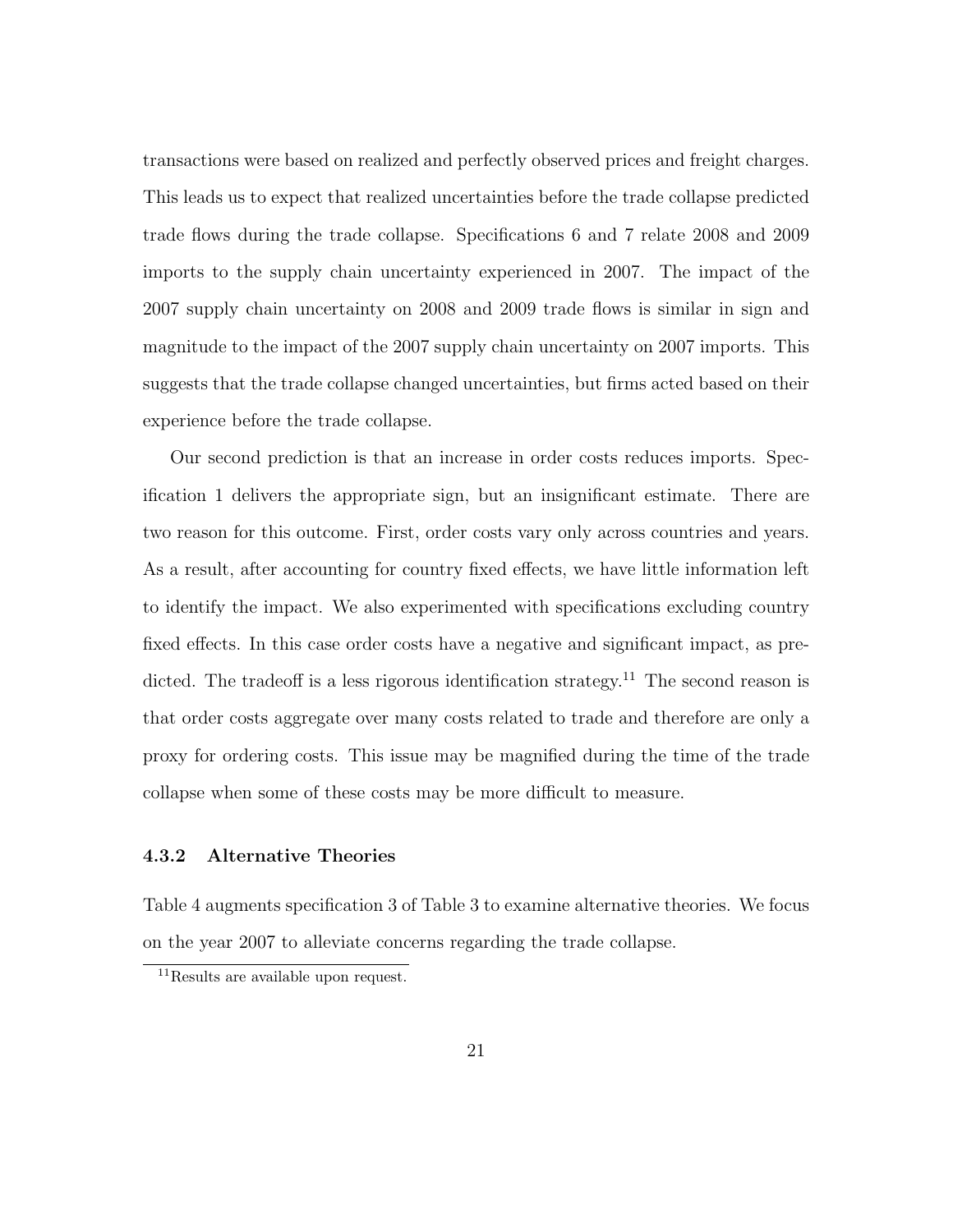The first question we want to examine is whether supply chain uncertainty is captured by trade costs proxies such as distance, or if supply chain uncertainty is an independent source of such costs. Specification 1 of Table 4 augments our main specification with the distance from each U.S. port district to the exporter's capital. Proxying for all other distance related costs, an increase in supply chain uncertainty is still found to have a negative and significant impact on trade. This implies that supply chain uncertainty is not simply a proxy for distance related costs. It is a barrier to trade even among countries that are at a similar distance from the U.S. market, but, compared to the estimates of Table 3, the impact of uncertainty on imports drops in magnitude by about half.

Next, we explore mechanisms other than inventory management that firms may use to smooth uncertainty. In the case of demand volatility, Evans and Harrigan (2005) show firms move closer to the destination market to ensure timely delivery and Hummels and Schaur (2010) provide evidence that firms use expensive air transport. We expect supply chain uncertainty matters less for firms that can easily respond to bad arrival shocks by sourcing from nearby markets or emergency deliveries via air transport.

To identify the possibility of switching between ocean and air transport let

rate-mile<sup>a</sup><sub>it</sub> = 
$$
\sqrt{\frac{\sum_{j=1}^{J} \frac{\sum_{d=1}^{D} f_{ijdt}^a}{\text{distance}}}{J}}
$$

be the average unit freight rate for air shipping per mile traveled for a particular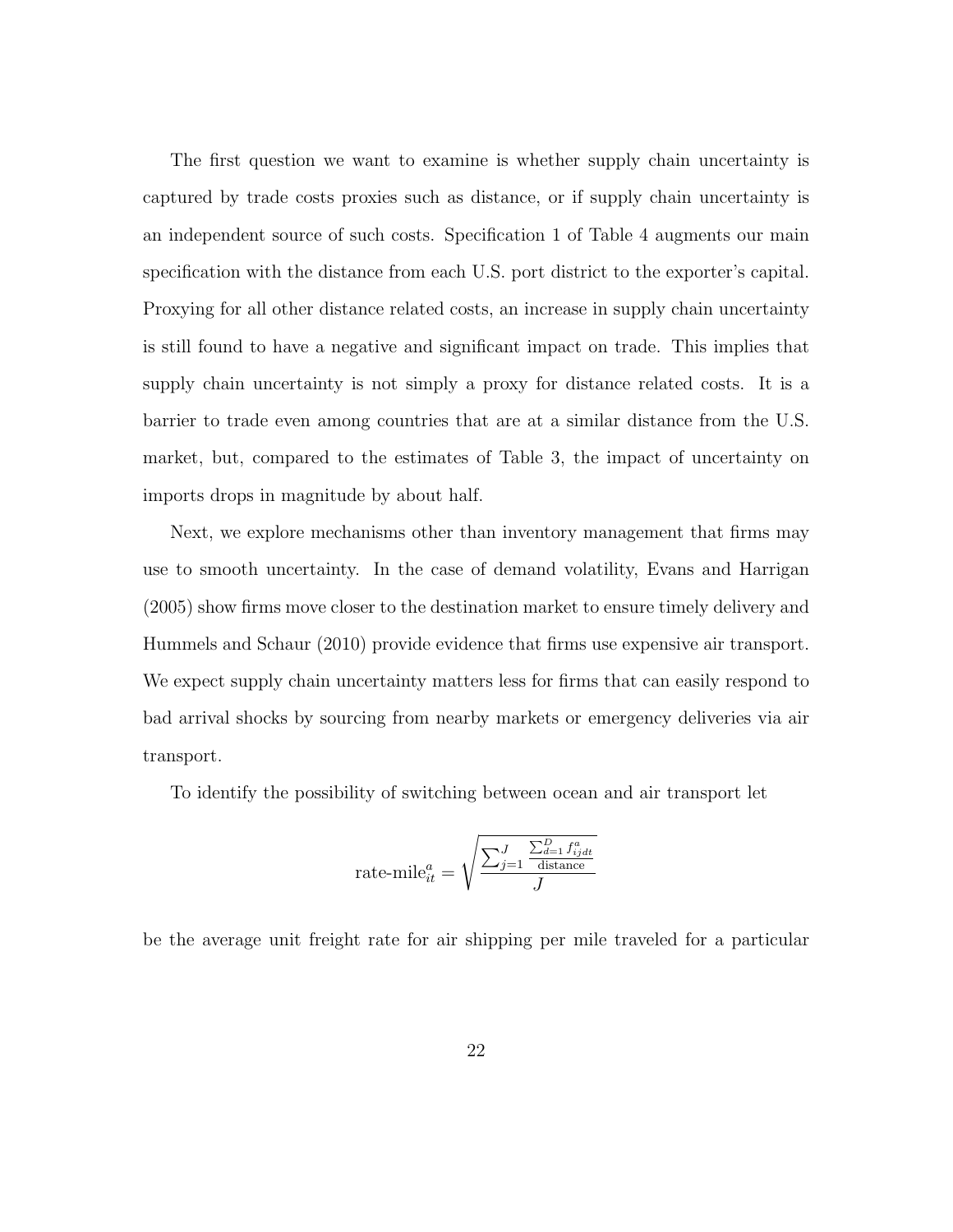product  $h^{12}$  This variable is an indicator of how expensive it is to ship via air as opposed to shipping by ocean. Specification 2 of Table 4 interacts the log of supply chain uncertainty with the log of the cost of air shipping. As we would expect, the cheaper it is to substitute to air shipment, the lower the impact of supply chain uncertainty on imports. Evaluated at the mean of 0.001, the impact of an increase in the log uncertainty on imports equals about  $-.235.^{13}$ 

To examine the impact of sourcing from nearby markets, we interact supply chain uncertainty with the share of imports of a given product from Canada and Mexico. A higher share means importers source a larger amount of a product from nearby markets, allowing for a fast response time in case of a bad arrival shock. Therefore, we expect that uncertainty matters less for goods that can be sourced from the Canadian and Mexican markets.<sup>14</sup> Specification 3 of Table 4 interacts supply chain uncertainty with the Canada/Mexico import share. As we would expect, supply chain uncertainty matters more for products that are not heavily sourced from nearby markets.

#### 4.3.3 Uncertainty impact by product category

Our estimates of the uncertainty impact are averaged across all commodities, hiding some variation in how imports of different commodity groups respond to changes in delivery time uncertainty. One important classification distinction is differentiated versus homogeneous products. An importer facing large delivery shocks should be harmed less if products are easily substitutable. This expectation is supported by

<sup>&</sup>lt;sup>12</sup>Distance is measured as a straight line from the capital of country  $j$  to the U.S. capital.  $\frac{13}{\partial ln \sigma} \frac{\partial ln q}{\partial ln \sigma} = -0.518 - 0.041 \times (ln(0.001)).$ 

 $14$ Unfortunately we do not have data for alternative suppliers to the U.S. market.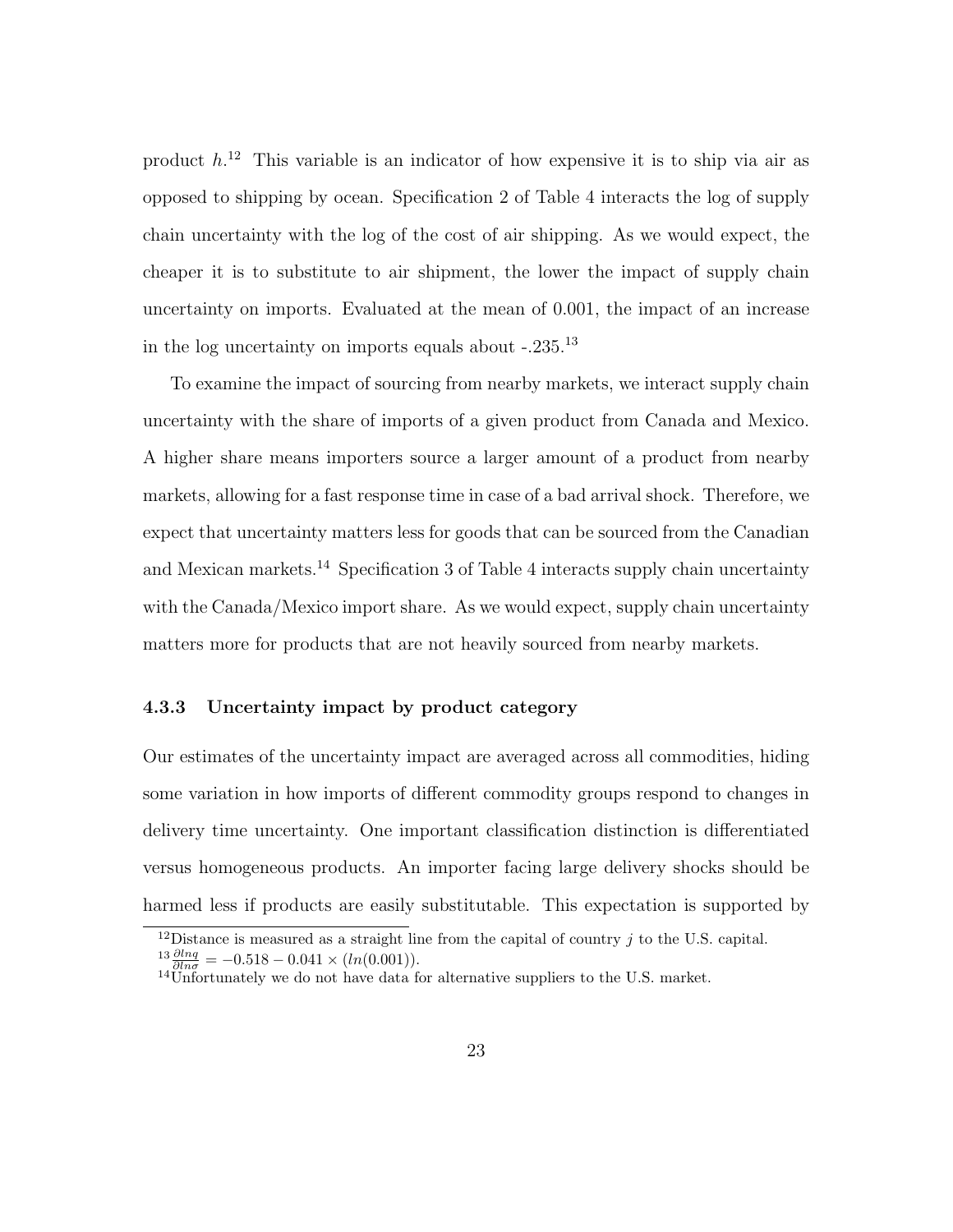our data based on the preferred specification with commodity-country-year fixed effects. Using the Rauch (1999) classification, results shown in Table 5 reveal the uncertainty impact is higher than average for differentiated goods and about average for homogeneous goods.

We also employ the U.S. Census end use classification to study different impacts of uncertainty based on products' end use characteristics. Imports of goods that are more difficult to store in inventory, such as foods and beverages, are found to respond less to uncertainty and ordering costs than other product groups. Industry supplies and capital goods are associated with a smaller uncertainty impact than consumer products. This result is not surprising because time sensitive goods used in manufacturing require more efficient supply chains. Hummels and Schaur (2013) provide evidence that inputs are among the most time sensitive commodities in trade. Firms that require timely delivery often use other sourcing strategies such as purchasing inputs from nearby locations or using expensive air transport. We examined these alternative channels in section 4.3.2. Final products might also be ordered by a larger number of importers, which means uncertainty will impact more entities and have a greater cumulative effect. For example, imports of footwear fall by 6.7% in response to a 10% increase in uncertainty, which is much larger than the average impact.

#### 4.3.4 Additional Robustness Exercises

We also take advantage of an outside measure of supply chain uncertainty based on the timeliness component of the World Bank's Logistics Performance Index (LPI)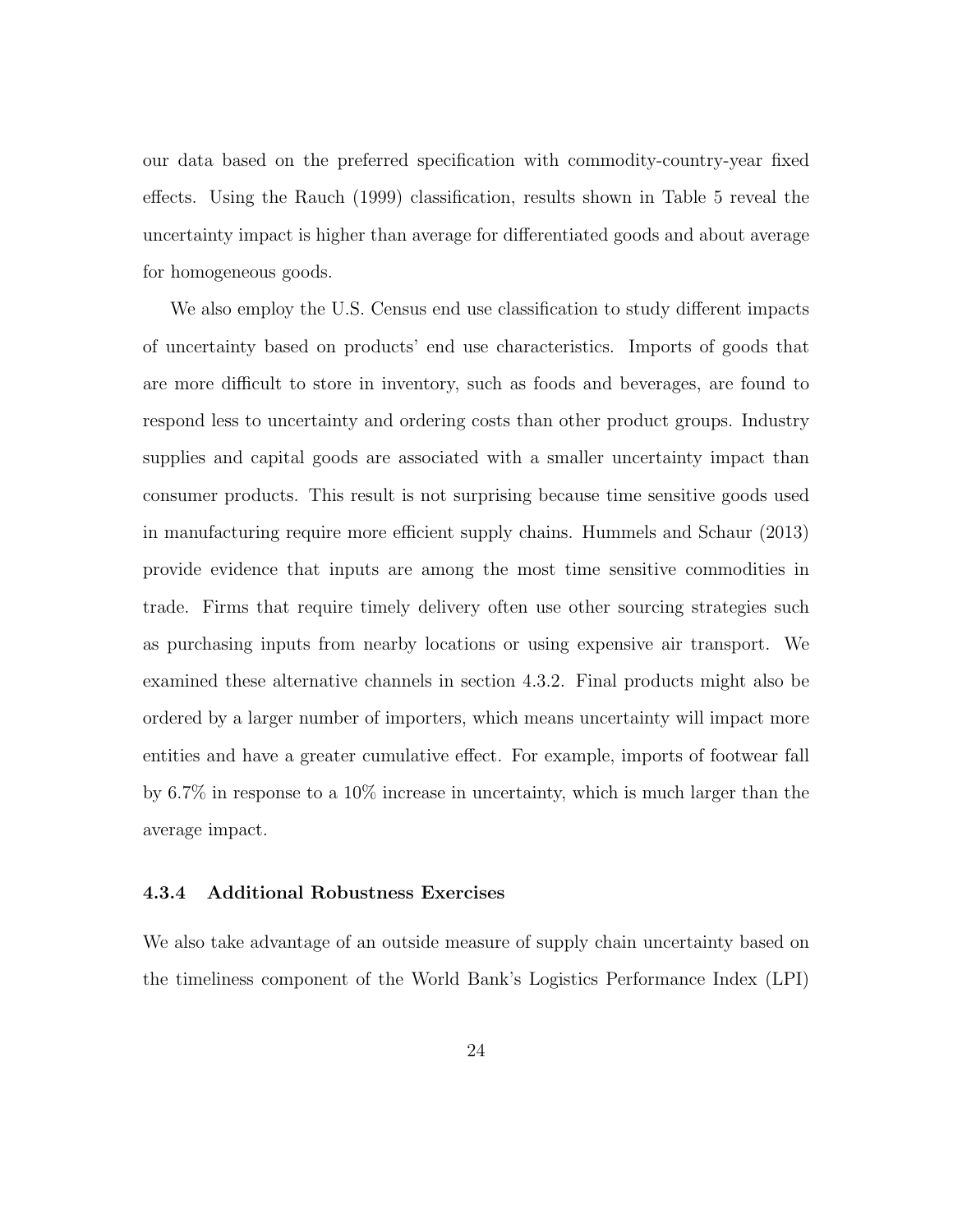that measures the "timeliness of shipments in reaching destination within the scheduled or expected delivery time." This index ranges from 1.38 for Somalia to 4.48 for Germany. Since this measure is increasing with improvements in timeliness, the expected sign on the LPI variable is positive. The disadvantage of this measure of uncertainty is that it only varies across countries and years. Therefore, we exclude country fixed effects when we test the impact of this measure of supply chain uncertainty on imports. As expected, better supply chain performance of the export country based on timeliness is found to have a positive impact on U.S. vessel imports. Results are available upon request.

#### 4.4 Back of the Envelope Computation of Inventory Costs

Based on linearization of the import demand equation, we can back out per-unit storage costs from coefficient estimates of equation (5). Dividing coefficient estimates on the supply chain uncertainty measure by the coefficient on the freight rate yields

$$
\frac{\hat{\beta}_4}{\hat{\beta}_2} = \frac{wk\overline{\sigma}}{365\overline{f}}.\tag{6}
$$

When this is multiplied by the average freight charge, we obtain the marginal cost of safety stock with respect to an increase in the total quantity that cycles through inventory over a given planning period.

Combining coefficient estimates of specification 1 in Table 3 with the mean ocean freight rate of 1.148 yields a per-unit cost of holding safety stock equal to \$.67. When compared to the average import unit value of \$36.82, per-unit safety stock costs are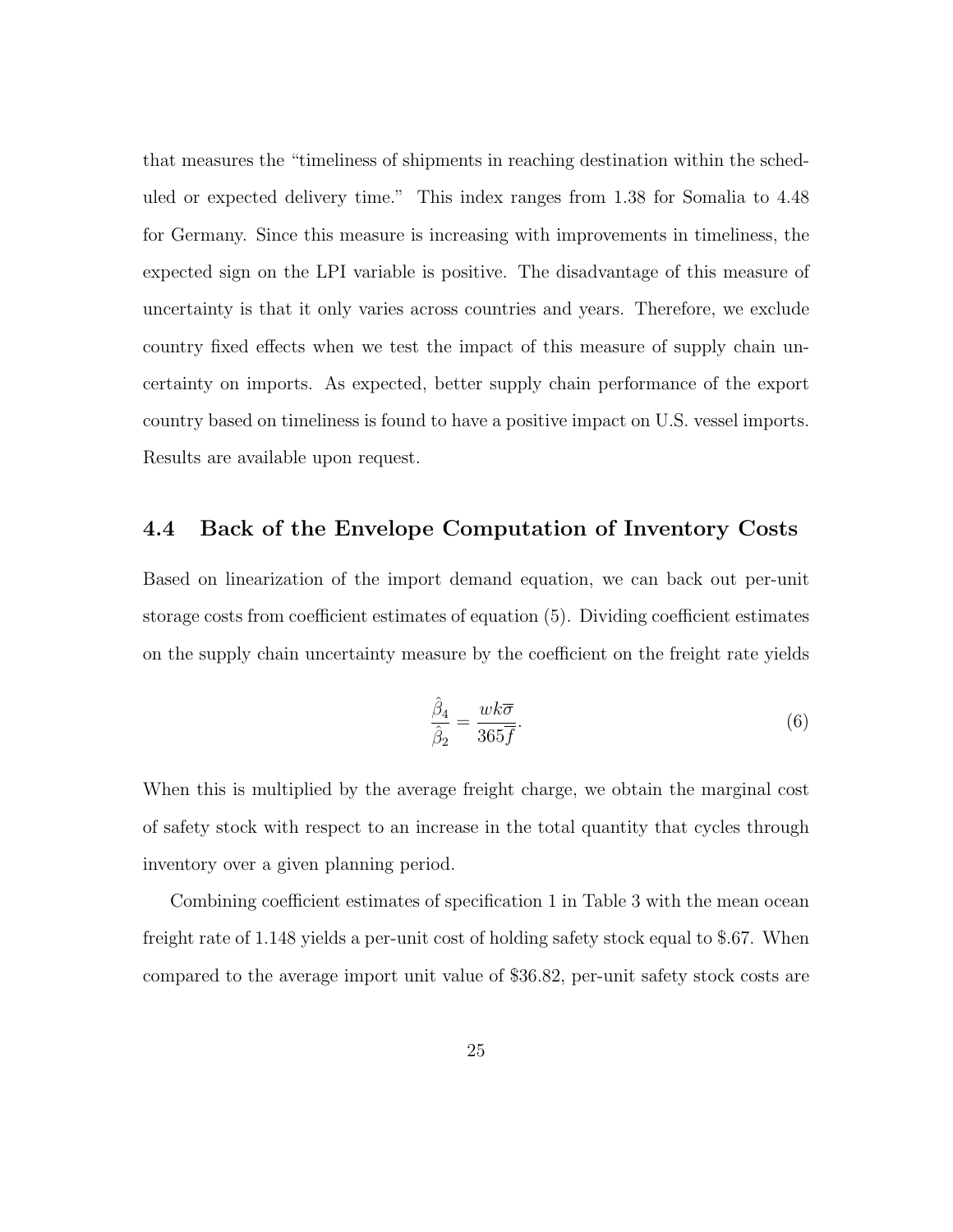found to be equivalent to a 2 percent ad valorem cost. Applying coefficient estimates of equation 3 yields a higher cost of about 4 percent.<sup>15</sup>

For comparison, in our sample per-unit freight charges are about 3 percent of the unit value of the product. Hummels (2001) reports an average ad valorem freight charge for the U.S. of 3.8 percent. According to Hummels (2007), ad valorem ocean freight charges decreased to about 5 to 6 percent by 2004. Hummels argues that ad valorem freight charges pose a barrier to trade that is equal to or greater than that associated with tariffs.

Total per-unit inventory costs can be calculated from our estimates and assumptions about the number of shipments. Applying coefficient estimates of specification 1 in Table 3 with the mean uncertainty value and freight rate reported in Table 2, and setting  $k = 2.33$ , we obtain  $\hat{w} = 56.6 \frac{\$}{kg}$ . If instead we apply the estimates of specification 3 of Table 3 we obtain  $\hat{w} = 134.6 \frac{\$}{kg}$ . Total storage cost is  $\frac{1}{2} w_n^q + \frac{w k \sigma q}{365}$ . Dividing total storage cost by the import value  $p \times q$ , we obtain  $\left(\frac{1}{2}w_{\overline{n}}^1 + \frac{w k \sigma}{365}\right)/p$ .

Inventory costs increase as the number of shipments decreases due to a larger average base-stock  $\cos t$ .<sup>16</sup> To evaluate the costs of inventory relative to the import value therefore requires information on the number of shipments between an importer and exporter, n. The Census Import data reports the number of records for a given HS10 product in a given month.<sup>17</sup> In our sample the average number of shipments

<sup>&</sup>lt;sup>15</sup>Safety stock costs increase with unusually high uncertainty. We estimate them to be equivalent to a 3.5% - 8.5% tariff if uncertainty is equal to 3.6, which is the mean plus two standard deviations. <sup>16</sup>This does not impact the costs of holding safety stock. Based on the above example, the cost of holding safety stock is still between 2 and 4 percent of the average import unit value.

<sup>&</sup>lt;sup>17</sup>This number of records is disaggregated by HS10 product, exporter, district and month but not by mode of transportation. In the few cases where we observe both air and ocean shipments at this level of dissagregation we split the number of shipments by the value share.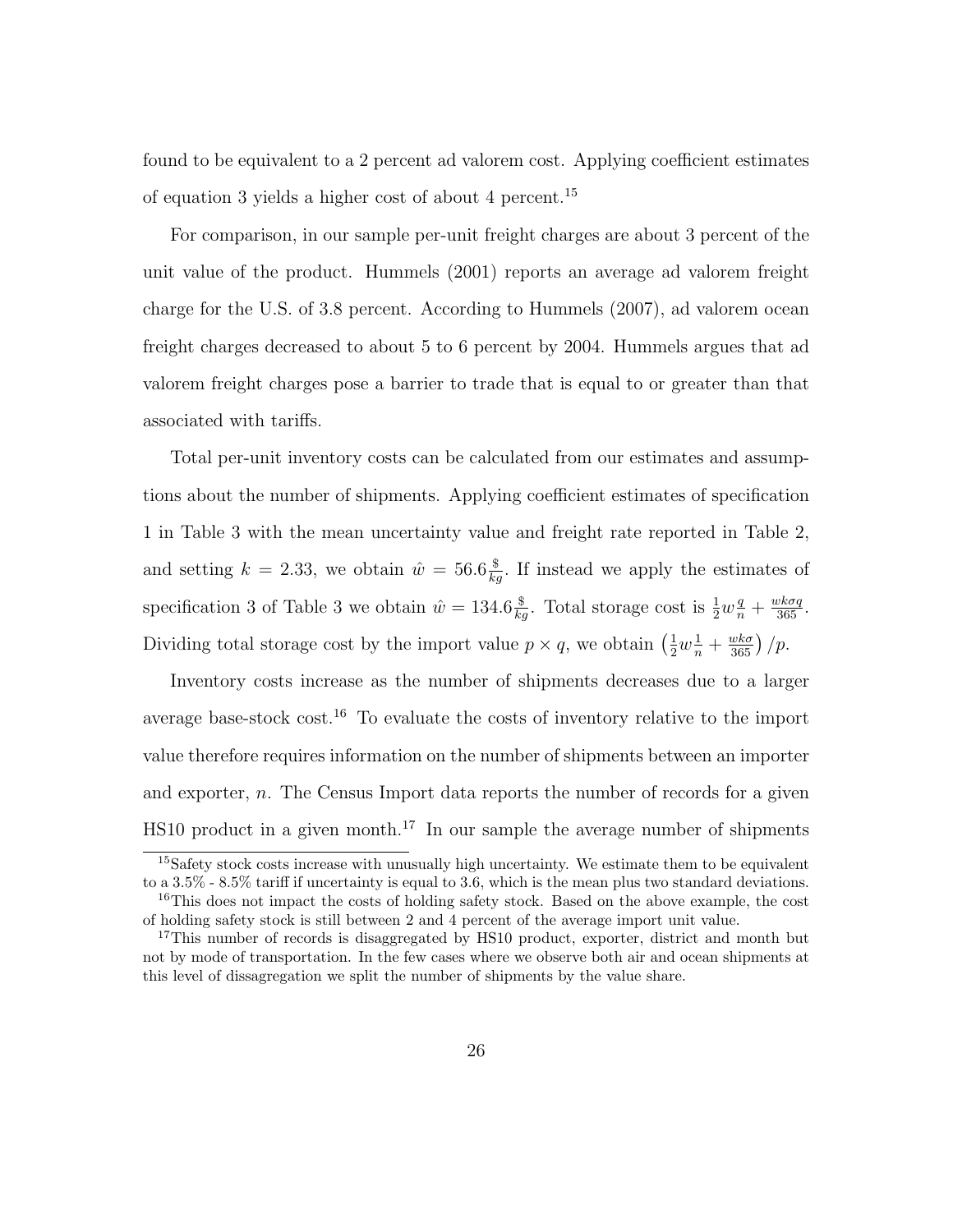equals 40. This number likely overestimates the average number of shipments because it potentially includes multiple importer-exporter pairs that transact the same product. Based on detailed data from El Salvador, Carballo et al. (2014) report that the average exporter makes about 8 shipments per product and destination.

Evaluated at  $w = 56.6$ , with n=40 and  $n = 8$  shipments and the mean unit value reported in Table 2 shows that per-unit storage cost is about 4 and 11 percent of the average import unit value. At the high end, if we set  $w = 134.6$ , this cost increases to about 9 and 27 percent of the average import unit value.

## 5 Conclusions

This paper investigates the impact of supply chain uncertainty and ordering costs on trade. Previous studies have been preoccupied with the effects of demand uncertainty on trade. An increase in supply chain uncertainty raises safety stocks, increases inventory holding costs, and reduces imports. Results indicate that unforeseen delays in shipment significantly reduce trade volumes in the same manner as other non-tariff barriers. A 10 percent increase in supply chain uncertainty reduces imports between 1 and 2 percent.

For the average importer inventory costs per unit of import are as high as 27 percent of the unit import value. Per-unit safety stock costs range between 2 and 4 percent of the per-unit import value and are comparable to the cost of average per-unit freight charges relative to the unit import value of about 3 percent.

Late shipments may be due to factors beyond shipping lines' control. Included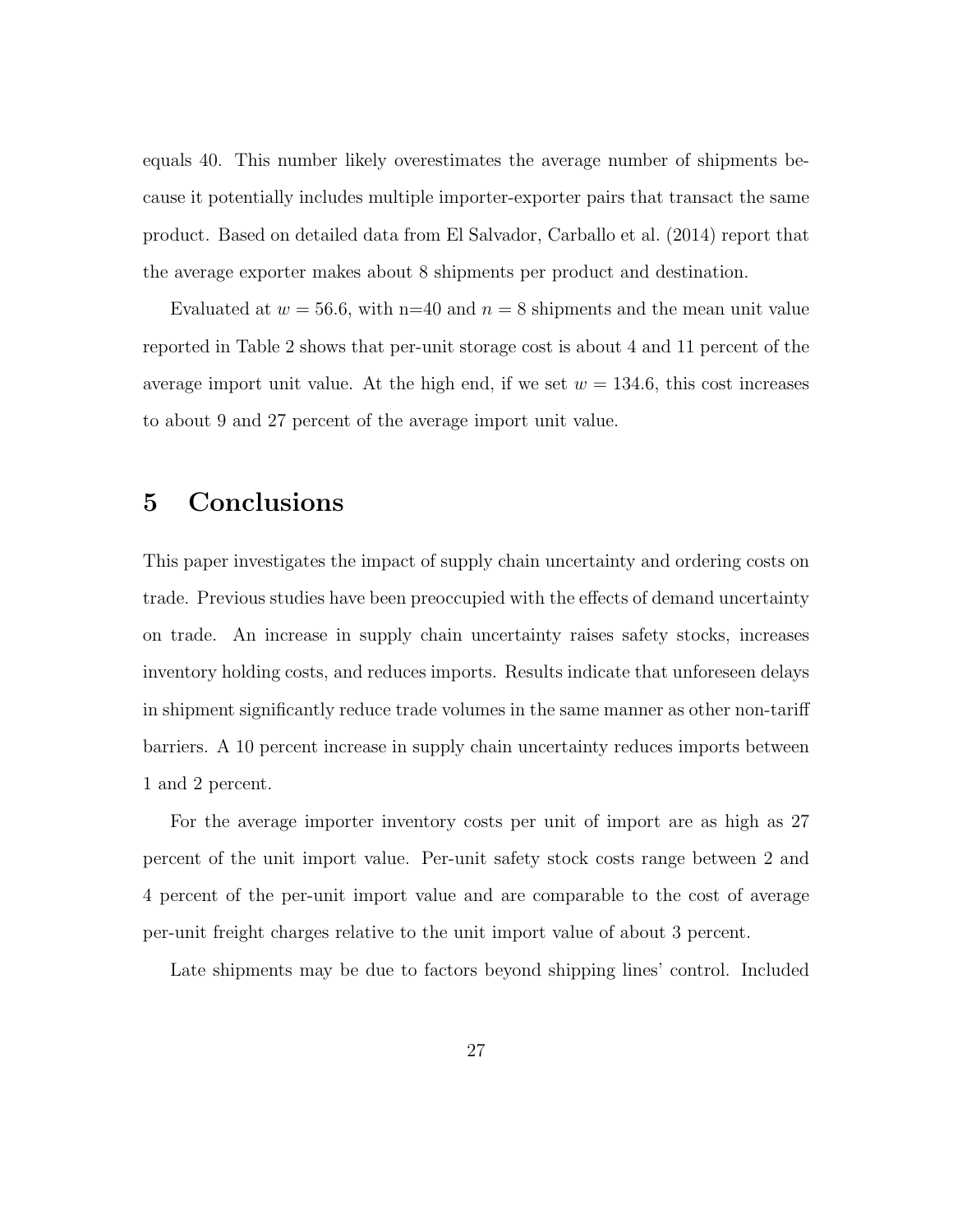here are bad weather, labor strikes, fires, ship collisions, groundings, delays at previous ports of call, and customs delays. We find that shipment delays significantly reduce U.S. trade flows. A large nation, like the U.S., imports most shipments over direct trade routes. Trade costs associated with supply chain uncertainty are even higher for lower income countries with inadequate port facilities that ship through multiple ports of call. A container ship that misses its contractually negotiated berthing window affects both berth and yard planning at seaport terminals, leading to port congestion. Measuring supply chain uncertainty can help us assess costs associated with both unforeseen and deliberate shipment delays, and the economic impact of policies intended to facilitate trade such as streamlined cargo screening, improved customs procedures, and investment in infrastructure to ease port congestion.

High trade costs associated with supply chain uncertainty suggest much can be gained from reducing these costs. Trade costs affect the fragmentation of production (Feenstra and Hanson, 1996; Grossman and Rossi-Hansberg, 2008; Yi, 2003). Safety stocks are a coordination cost that firms incur to hedge against the failure of timely arrival or faulty inputs. Coordination costs and failure rates determine comparative advantage in the supply chain and vertical specialization (Costinot et al., 2013). Reductions in supply chain uncertainty from investments in additional container handling capacity, port and screening infrastructure will lead to significant cost savings for shippers, importing firms, and final consumers and will affect the location of production and pattern of trade.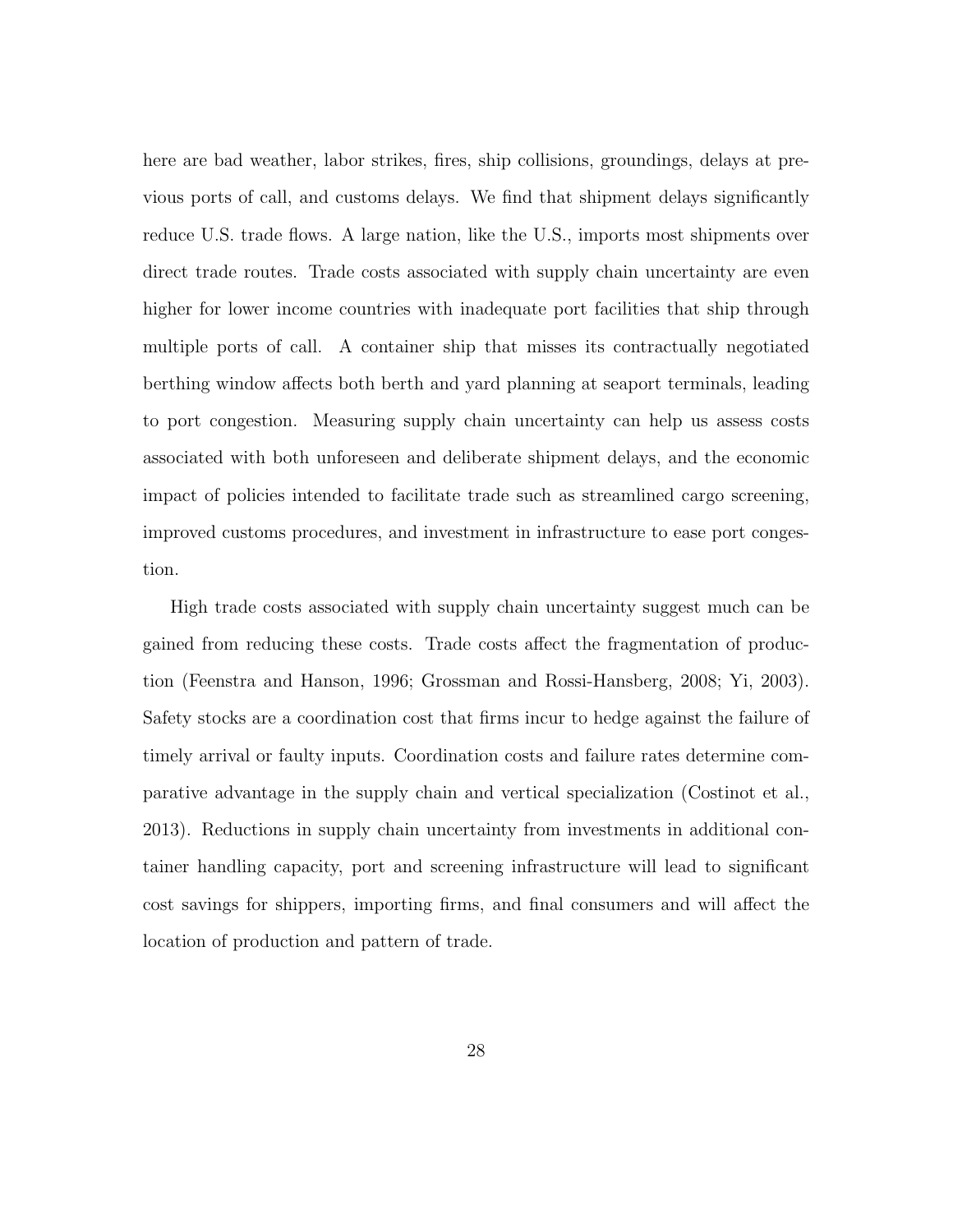## References

- Alessandria, G., J. P. Kaboski, and V. Midrigan (2010). Inventories, lumpy trade, and large devaluations. American Economic Review 100 (5), 2304–39.
- Baumol, W. and H. D. Vinod (1970). Inventory Theoretic Model of Freight Transport Demand. *Management Science 16*(7), 413–421.
- Blonigen, B. and W. Wilson (2008, February). Port efficiency and trade flows. Review of International Economics  $16(1)$ , 21–36.
- Carballo, J., A. Graziano, G. Schaur, and C. V. Martincus (2012). Decomposing the impact of customs and trade delays on exports: Firm level evidence. Inter-American Development Bank Working Paper No. 25 .
- Carballo, J., A. Graziano, G. Schaur, and C. V. Martincus (2014). Transit trade. Inter-American Development Bank Working Paper .
- Costinot, A., J. Vogel, and S. Wang (2013). An elementary theory of global supply chains. Review of Economic Studies 80, 109–144.
- Djankov, S., C. Freund, and C. Pham (2010). Trading on time. *Review of Economics* and Statistics  $92(1)$ , 166–173.
- Dullaert, W., B. Vernimmen, E.-H. Aghezzaf, and B. Raa (2007). Revisiting servicelevel measurement for an inventory system with different transport modes. Transport Reviews 27 (3), 273–283.
- Eppen, G. D. and R. K. Martin (1988, NOV). Determining safety stock in the presence of stochastic lead time and demand. Management Science 34 (11), 1380– 1390.
- Evans, C. L. and J. Harrigan (2005, MAR). Distance, time, and specialization: Lean retailing in general equilibrium. American Economic Review 95 (1), 292–313.
- Feenstra, R. C. and G. Hanson (1996). Globalization, outsourcing, and wage inequality. American Economic Review 86, 240–245.
- Fortuin, L. (1980). Five popular probability density functions: A comparison in the field of stock-control models. The Journal of the Operational Research Soci $ety \t31(10), 937-942.$
- Grossman, G. M. and E. Rossi-Hansberg (2008). Trading tasks: A simple theory of offshoring. American Economic Review 98, 19781997.
- Harrigan, J. and A. J. Venables (2006). Timeliness and agglomeration. Journal of Urban Economics  $59(2)$ ,  $300 - 316$ .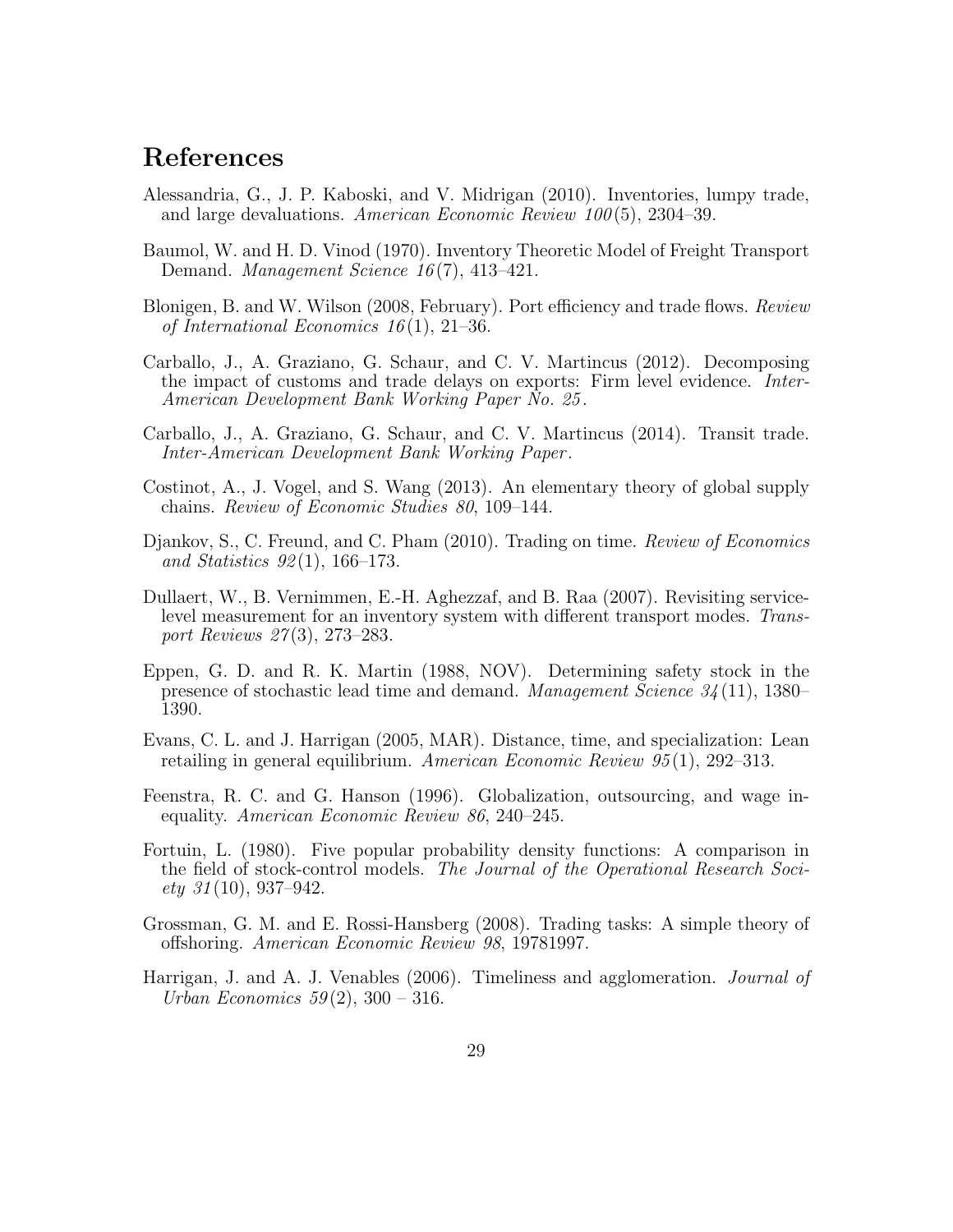Hummels, D. L. (2001). Toward a geography of trade costs. GTAP Working Paper.

- Hummels, D. L. (2007). Transportation costs and international trade in the second era of globalization. Journal of Economic Perspectives 21, 131–154.
- Hummels, D. L. and G. Schaur (2010). Hedging price volatility using fast transport. Journal of International Economics  $82(1)$ ,  $15-25$ .
- Hummels, D. L. and G. Schaur (2013). Time as a trade barrier. American Economic Review  $103(7)$ ,  $2935 - 2959$ .
- Khan, A. and J. K. Thomas (2007). Inventories and the business cycle: An equilibrium analysis of  $(s, s)$  policies. American Economic Review 97(4), 1165–1188.
- Melitz, M. J. (2003, NOV). The impact of trade on intra-industry reallocations and aggregate industry productivity. *Econometrica*  $71(6)$ , 1695–1725.
- Rauch, J. E. (1999). Networks versus markets in international trade. Journal of International Economics 48 (1), 7–35.
- Ray, S., S. Li, and Y. Song (2005). Tailored supply chain decision making under pricesensitive stochastic demand and delivery uncertainty. Management Science 51 (12), 1873–1891.
- Sanders, N. R. (2012). Supply Chain Management: A Global Perspective. John Wiley & Sons.
- The World Bank (2007-2009). Doing Business. http://www.doingbusiness.org.
- Tyworth, J. E. and L. O'Neill (1997, MAR). Robustness of the Normal Approximation of Lead-Time Demand in a Distribution Setting. Naval Research Logistics  $44(2)$ , 165–186.
- US Census (2007-2009). Imports of Merchandise.
- Wisner, J. D., K.-C. Tan, and G. K. Leong (2005). Principles of Supply Chain Management: A Balanced Approach. Thomson South-Western.
- Yi, K.-M. (2003). Can vertical specialization explain the growth of world trade? Journal of Political Economy 111, 52–102.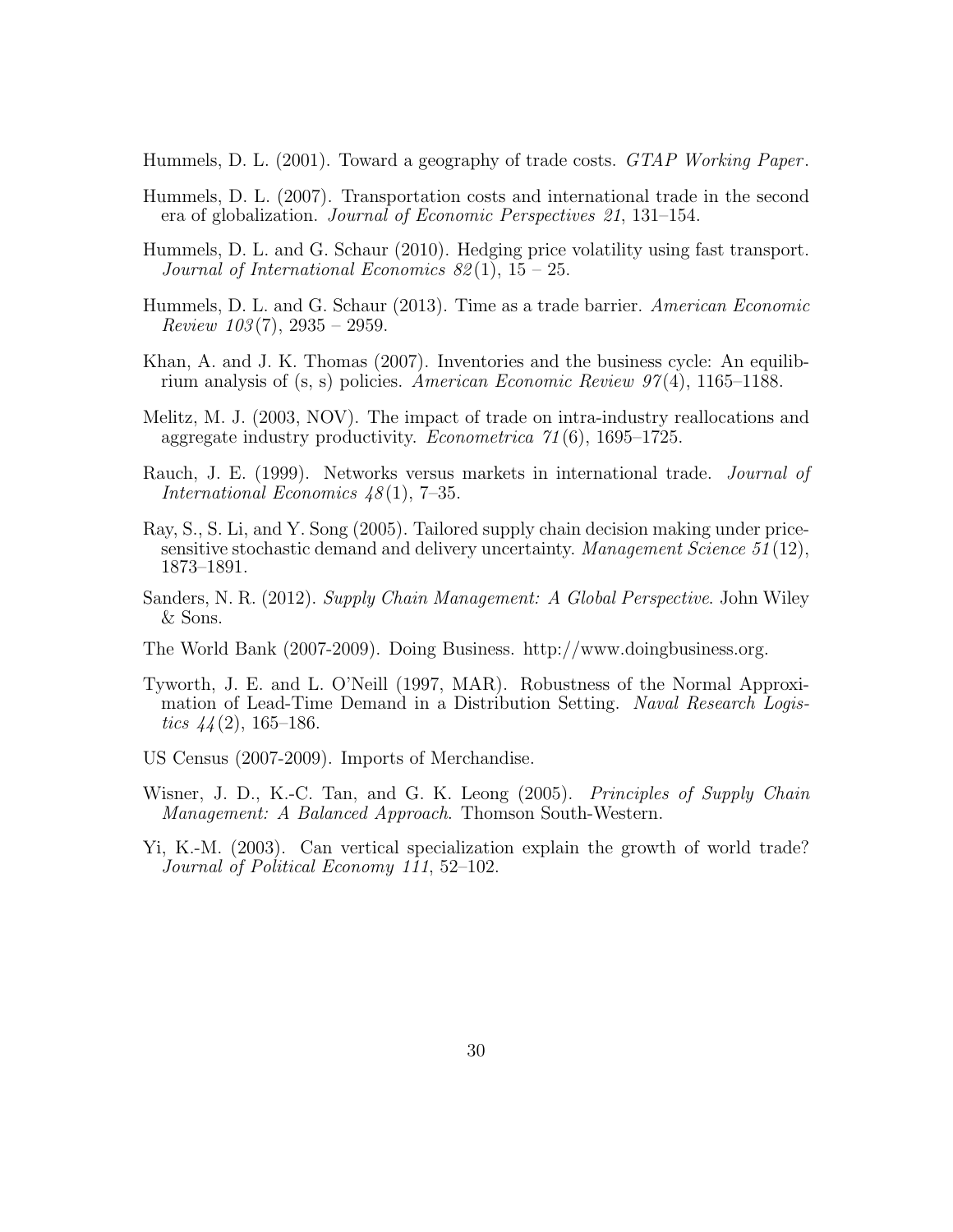Figure 1: Difference between the actual date of arrival and the estimated date of arrival

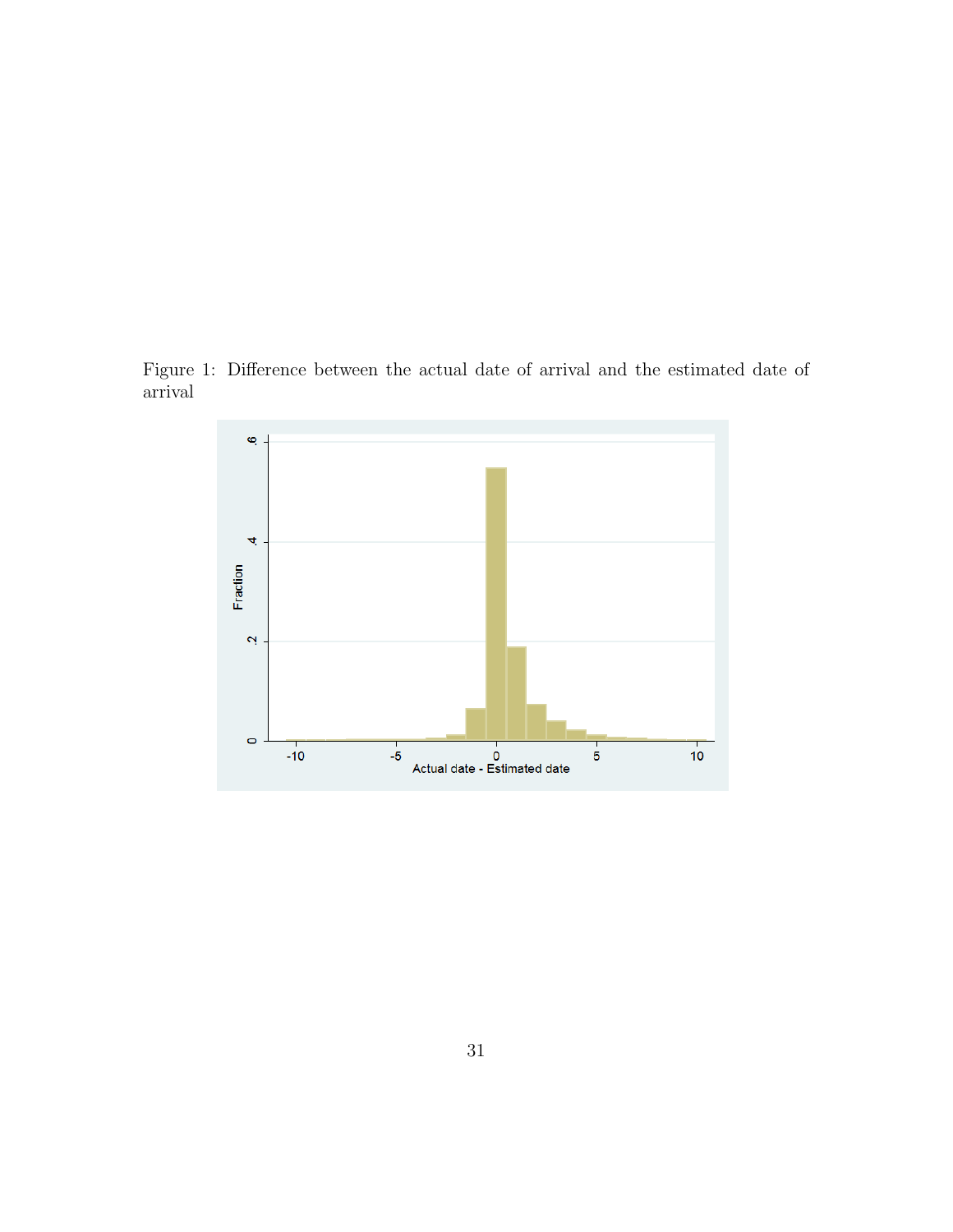

Figure 2: Supply Chain Uncertainty and Distance

Note: Horizontal and vertical axes are log scaled.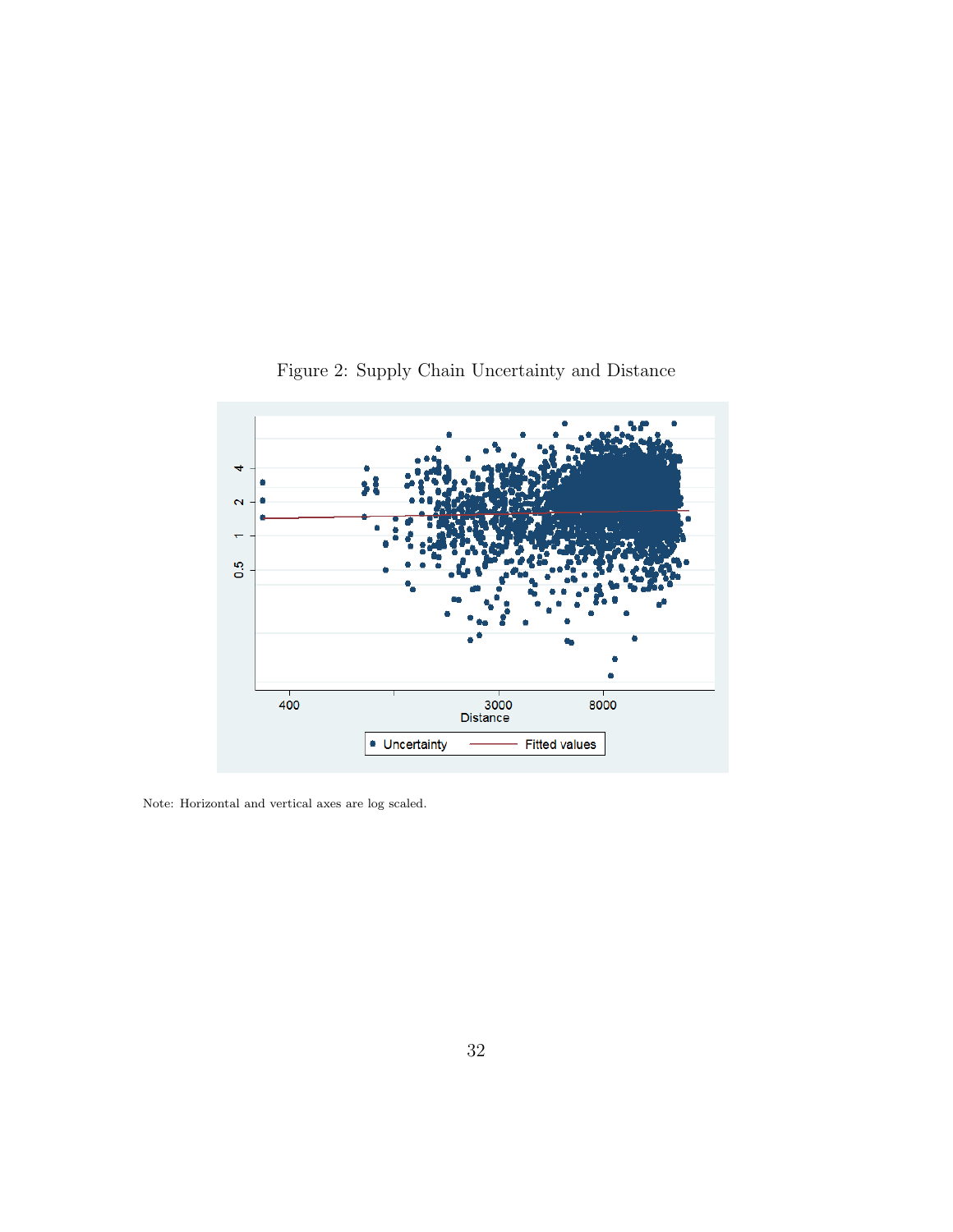

Figure 3: Uncertainty for district  $d$  and country  $j$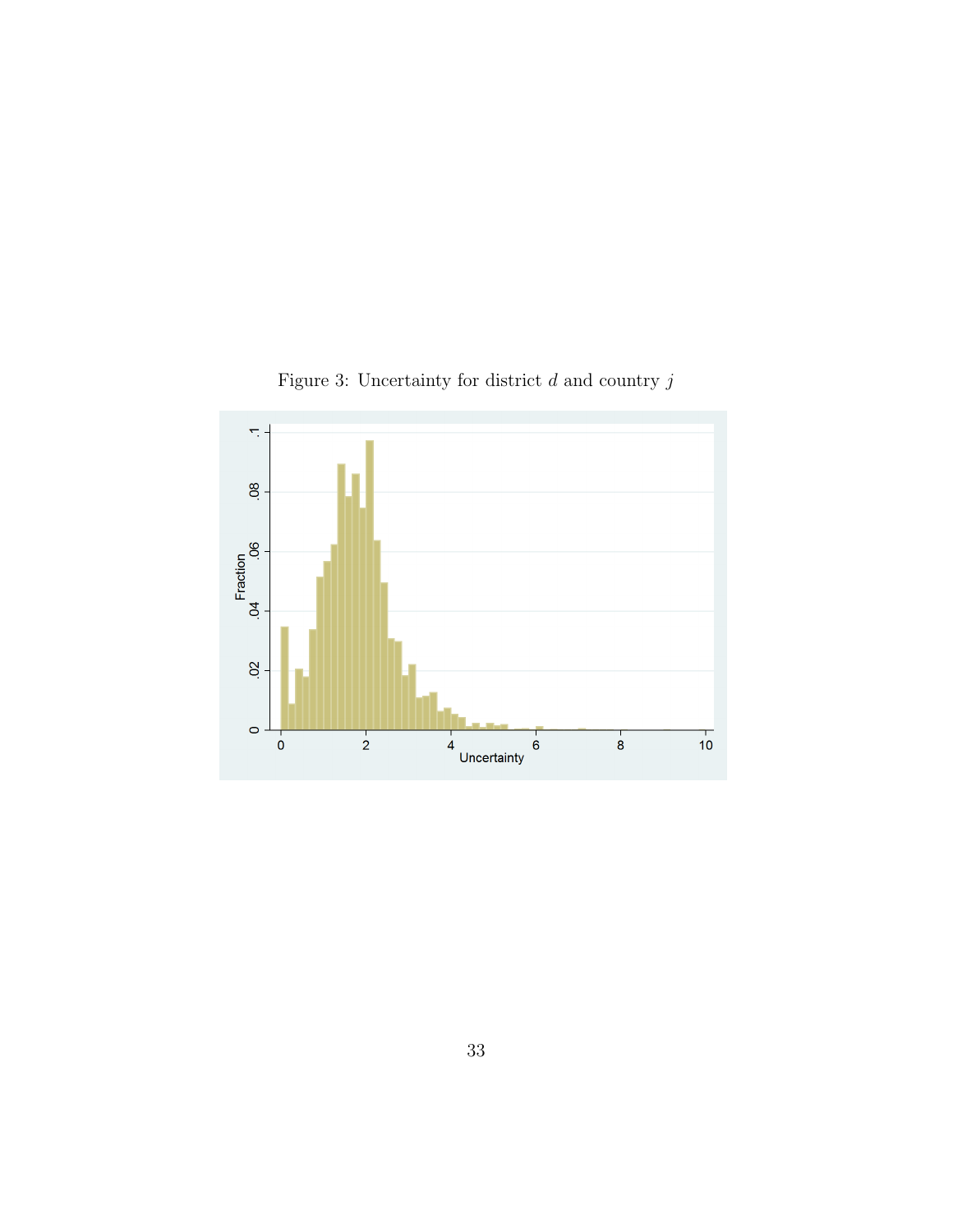|                  |                     |                                    | $\Delta_{vdj}$             |     |                            | Late:                                              |                                                          | shipments only                                           |                  | Early                                                                                                                                                                                                                                                                                                         |                                      | shipments only |                                                                                                                                                                                                                                                                                                     |
|------------------|---------------------|------------------------------------|----------------------------|-----|----------------------------|----------------------------------------------------|----------------------------------------------------------|----------------------------------------------------------|------------------|---------------------------------------------------------------------------------------------------------------------------------------------------------------------------------------------------------------------------------------------------------------------------------------------------------------|--------------------------------------|----------------|-----------------------------------------------------------------------------------------------------------------------------------------------------------------------------------------------------------------------------------------------------------------------------------------------------|
|                  |                     | $\mathsf{Z}$                       | avg                        | med | Sd                         | share                                              | avg                                                      | med                                                      | ್ದ               | share                                                                                                                                                                                                                                                                                                         | avg                                  | med            |                                                                                                                                                                                                                                                                                                     |
| all observations |                     | 566453                             | 0.58                       |     | 1.96                       | $\overline{0.34}$                                  | 2.3                                                      | $\left \frac{1}{152}\right $                             | 2.09             | $\,0.13$                                                                                                                                                                                                                                                                                                      | 1.6                                  |                | 1.98                                                                                                                                                                                                                                                                                                |
|                  | 2007                | 236781                             |                            |     | 1.96                       |                                                    |                                                          |                                                          | $\mathcal{C}$    |                                                                                                                                                                                                                                                                                                               |                                      |                |                                                                                                                                                                                                                                                                                                     |
| years            | 2008<br>2009        | 171290                             | $\frac{17}{0.56}$          |     |                            | $\begin{array}{c} 0.38 \\ 0.33 \\ 0.3 \end{array}$ | $2.\overline{3}$<br>$2.\overline{1}$<br>$2.\overline{1}$ |                                                          | $2.24$<br>$2.05$ |                                                                                                                                                                                                                                                                                                               |                                      |                | $\frac{1.85}{2.13}$                                                                                                                                                                                                                                                                                 |
|                  |                     | 158382                             |                            |     |                            |                                                    |                                                          | $\frac{2}{1.64}$                                         |                  | $\begin{array}{c} 0.13 \\ 0.14 \\ 0.07 \\ 0.07 \\ 0.07 \\ 0.07 \\ 0.07 \\ 0.07 \\ 0.07 \\ 0.07 \\ 0.07 \\ 0.07 \\ 0.07 \\ 0.07 \\ 0.07 \\ 0.07 \\ 0.07 \\ 0.07 \\ 0.07 \\ 0.07 \\ 0.07 \\ 0.07 \\ 0.07 \\ 0.07 \\ 0.07 \\ 0.07 \\ 0.07 \\ 0.07 \\ 0.07 \\ 0.07 \\ 0.07 \\ 0.07 \\ 0.07 \\ 0.07 \\ 0.07 \\ 0.$ |                                      |                |                                                                                                                                                                                                                                                                                                     |
|                  | n america           | 10937                              |                            |     |                            |                                                    |                                                          |                                                          |                  |                                                                                                                                                                                                                                                                                                               |                                      |                |                                                                                                                                                                                                                                                                                                     |
|                  | c america           |                                    |                            |     |                            |                                                    |                                                          | $\begin{array}{c} 1.09 \end{array}$                      |                  |                                                                                                                                                                                                                                                                                                               |                                      |                |                                                                                                                                                                                                                                                                                                     |
|                  | s america           |                                    |                            |     |                            |                                                    |                                                          |                                                          |                  |                                                                                                                                                                                                                                                                                                               |                                      |                |                                                                                                                                                                                                                                                                                                     |
|                  | europe              | 78462<br>47273<br>156878<br>156878 | $0.53$<br>$0.53$<br>$0.57$ |     |                            |                                                    |                                                          |                                                          |                  |                                                                                                                                                                                                                                                                                                               |                                      |                |                                                                                                                                                                                                                                                                                                     |
| regions          | asia                |                                    |                            |     |                            |                                                    |                                                          |                                                          |                  |                                                                                                                                                                                                                                                                                                               |                                      |                |                                                                                                                                                                                                                                                                                                     |
|                  | australia           | 10998<br>12985                     | $0.55$ 1                   |     |                            |                                                    |                                                          | $1.88\,$                                                 |                  |                                                                                                                                                                                                                                                                                                               |                                      |                |                                                                                                                                                                                                                                                                                                     |
|                  | africa              |                                    |                            |     |                            |                                                    |                                                          |                                                          |                  |                                                                                                                                                                                                                                                                                                               |                                      |                |                                                                                                                                                                                                                                                                                                     |
|                  | puerto rico         | 1846                               | 0.29                       |     |                            |                                                    |                                                          |                                                          |                  |                                                                                                                                                                                                                                                                                                               |                                      |                | $\begin{array}{c} 1.82 \\ 1.184 \\ 1.111 \\ 2.136 \\ 3.136 \\ 4.149 \\ 5.136 \\ 6.149 \\ 7.149 \\ 1.184 \\ 1.184 \\ 1.194 \\ 1.194 \\ 1.194 \\ 1.194 \\ 1.194 \\ 1.194 \\ 1.194 \\ 1.194 \\ 1.194 \\ 1.194 \\ 1.194 \\ 1.194 \\ 1.194 \\ 1.194 \\ 1.194 \\ 1.194 \\ 1.194 \\ 1.194 \\ 1.194 \\ 1.1$ |
|                  | east coast          | 385502                             | 0.66                       |     |                            |                                                    |                                                          | $1.98$ $\,$                                              |                  |                                                                                                                                                                                                                                                                                                               |                                      |                |                                                                                                                                                                                                                                                                                                     |
| coasts           | west coast          | 156240                             | 0.38                       |     | $1.96$<br>$1.92$           |                                                    |                                                          |                                                          |                  |                                                                                                                                                                                                                                                                                                               | $\frac{1.56}{1.6}$                   |                |                                                                                                                                                                                                                                                                                                     |
|                  | low income          | 6278                               | 0.71                       |     |                            |                                                    |                                                          |                                                          |                  |                                                                                                                                                                                                                                                                                                               |                                      |                |                                                                                                                                                                                                                                                                                                     |
|                  | lower-middle income | 193622                             | 0.63                       |     | $1.85$<br>$2.02$<br>$1.86$ |                                                    |                                                          | $\begin{array}{c} 2 \\ 2.67 \\ 1.14 \\ 1.91 \end{array}$ |                  | $\begin{array}{c} 0.097 \\ 0.12 \\ 0.13 \\ 0.13 \\ 0.13 \\ 0.14 \end{array}$                                                                                                                                                                                                                                  | $1.64$<br>$1.61$<br>$1.62$<br>$1.57$ |                | $\frac{1.67}{2.04}$<br>$\frac{1.85}{2.14}$                                                                                                                                                                                                                                                          |
| income           | upper-middle income | 73977                              |                            |     |                            |                                                    |                                                          |                                                          |                  |                                                                                                                                                                                                                                                                                                               |                                      |                |                                                                                                                                                                                                                                                                                                     |
|                  | higher income non-o | 65420                              | 0.44                       |     | $\ddot{\mathcal{S}}$       |                                                    |                                                          |                                                          |                  |                                                                                                                                                                                                                                                                                                               |                                      |                |                                                                                                                                                                                                                                                                                                     |
|                  | higher income oecd  | 107325                             | 0.61                       |     | $86$ .                     |                                                    |                                                          |                                                          |                  |                                                                                                                                                                                                                                                                                                               |                                      |                |                                                                                                                                                                                                                                                                                                     |

Table 1: Table of summary statistics of uncertainty Table 1: Table of summary statistics of uncertainty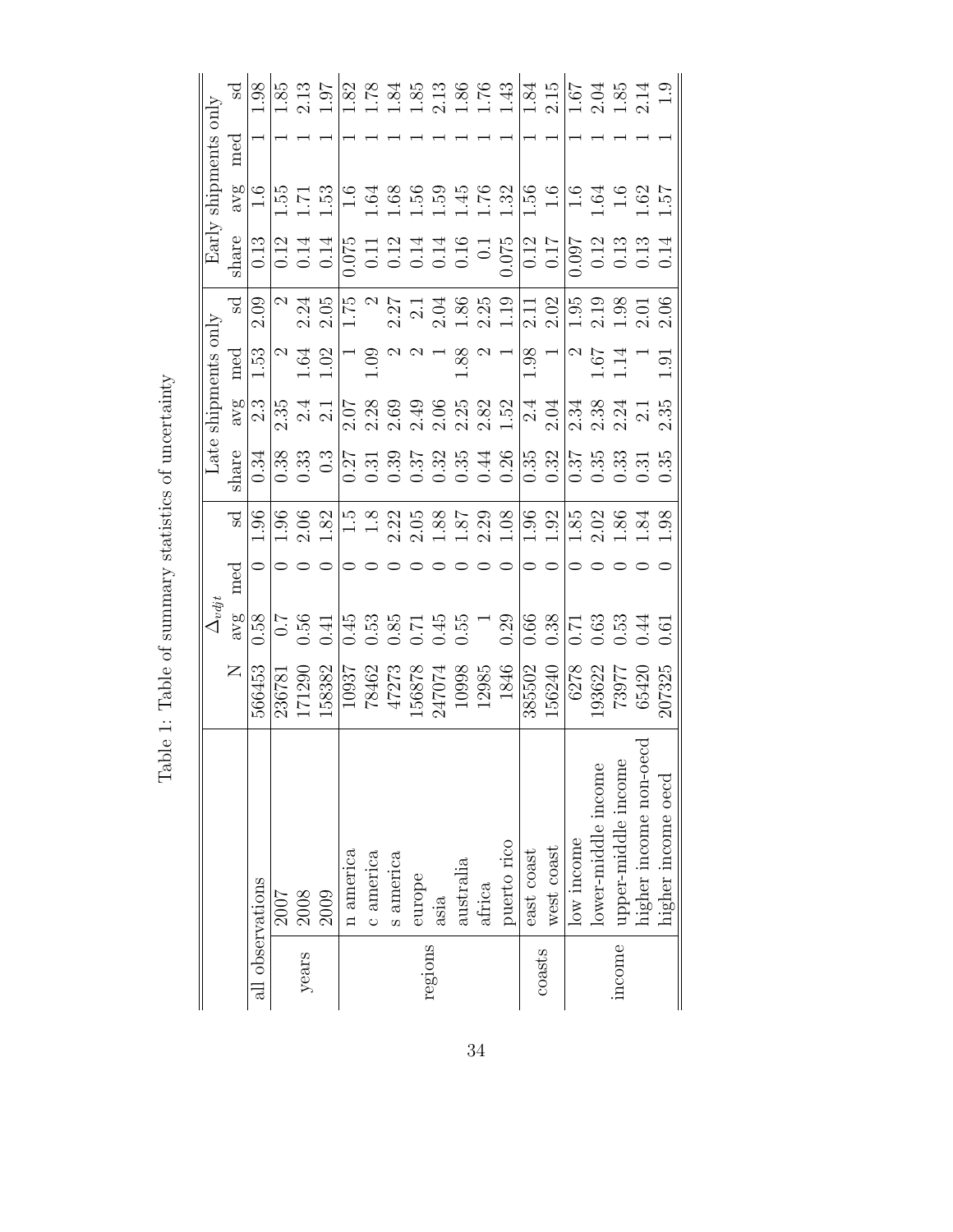| Variable                                             |                                           | Source                | Mean     | Std. Dev. N |         |
|------------------------------------------------------|-------------------------------------------|-----------------------|----------|-------------|---------|
| $\sigma_{dit}$                                       | uncertainty by district                   | Import Genius         | 1.854    | 0.869       | 1008001 |
| $\mathrm{dist}$ ance $_{dj}$                         | distance between a district and a country | Authors' calculation  | 9935.755 | 3094.587    | T60800  |
|                                                      | ocean weight (tons)                       | <b>US Census</b>      | 441.029  | 8895.522    | 760800  |
|                                                      | value per kg                              | US Census             | 36.822   | 2513.224    | T60800  |
| $q_{ijat}^o \overline{q_{ijat}^o}$                   | air unit freight rates                    | US Census             | 6.065    | 29.077      | 310917  |
|                                                      | ocean unit freight rates                  | US Census             | 1.148    | 33.392      | 760800  |
| $\mathop{\mathrm{rate\text{-}mile}}\nolimits_{it}^a$ | air freight rates per mile traveled       | US Census             | 0.001    | 1.004       | 110902  |
| $\mathrm{share}^{\mathit{MC}}_{it}$                  | Mexico and Canade trade share             | <b>JS Census</b>      | 0.176    | 0.212       | 008090  |
| i,                                                   | ordering costs                            | <b>Doing Business</b> | 767.106  | 281.747     | 760800  |

Table 2: Summary statistics Table 2: Summary statistics

35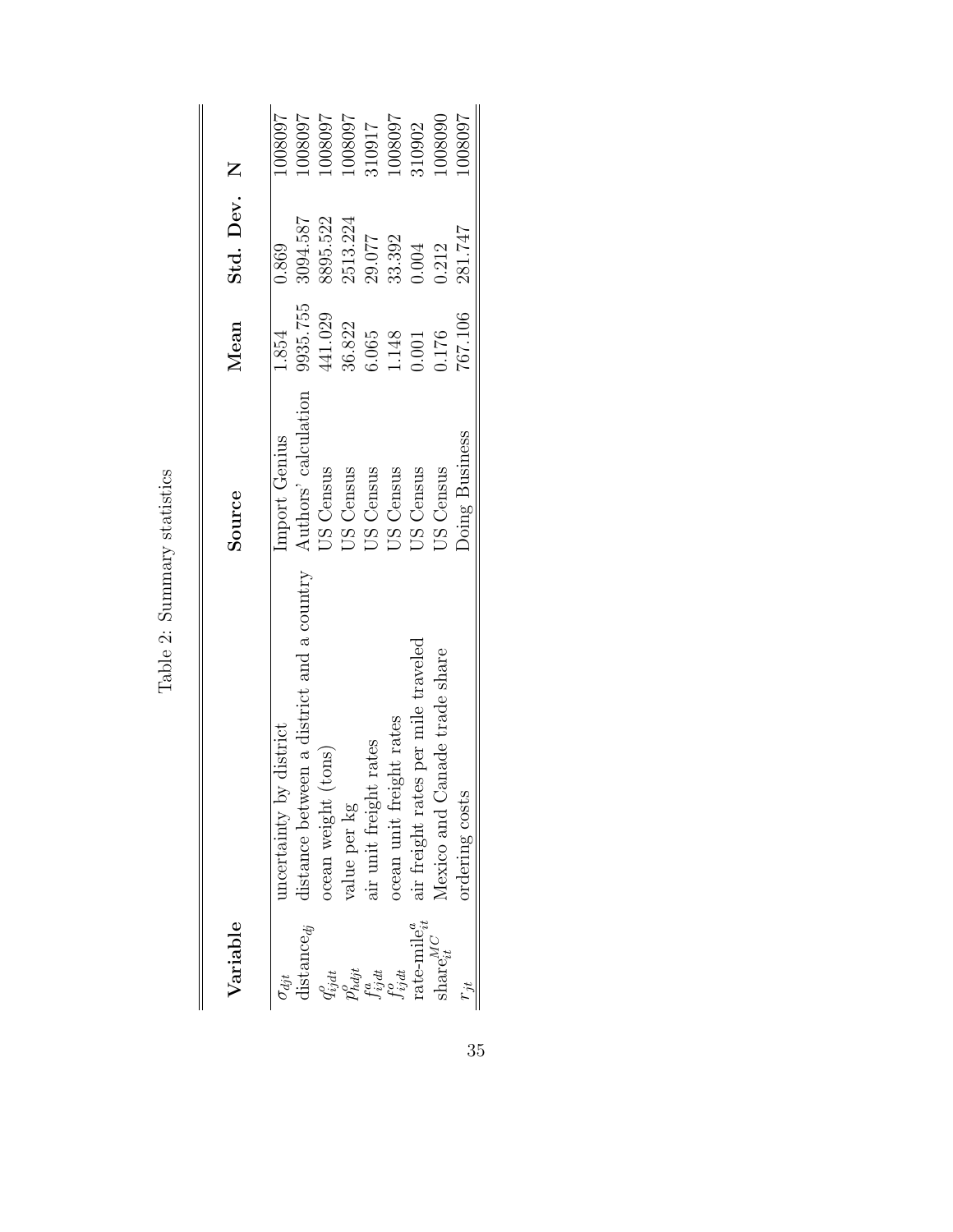| Variable<br>$(in \text{ logs})$ | (1)                       | (2)                       | (3)                       | (4)                       | (5)                       | (6)                       | (7)                       |
|---------------------------------|---------------------------|---------------------------|---------------------------|---------------------------|---------------------------|---------------------------|---------------------------|
| uncertainty                     | $-0.087$<br>$(0.008)$ *** | $-0.103$<br>$(0.008)$ *** | $-0.211$<br>$(0.017)$ *** | $-0.038$<br>$(0.014)$ *** | $-0.087$<br>$(0.013)$ *** |                           |                           |
| uncertainty<br>of 2007          |                           |                           |                           |                           |                           | $-0.176$<br>$(0.019)$ *** | $-0.215$<br>$(0.02)$ ***  |
| price                           | $-1.072$<br>$(0.004)$ *** | $-1.072$<br>$(0.004)$ *** | $-1.072$<br>$(0.007)$ *** | $-1.083$<br>$(0.008)$ *** | $-1.06$<br>$(0.008)$ ***  | $-1.084$<br>$(0.008)$ *** | $-1.062$<br>$(0.008)$ *** |
| ordering cost                   | $-0.027$<br>(0.042)       |                           |                           |                           |                           |                           |                           |
| freight rate                    | $-0.149$<br>$(0.003)$ *** | $-0.148$<br>$(0.003)$ *** | $-0.152$<br>$(0.004)$ *** | $-0.149$<br>$(0.005)$ *** | $-0.142$<br>$(0.005)$ *** | $-0.148$<br>$(0.005)$ *** | $-0.142$<br>$(0.005)$ *** |
| Fixed Effects:                  |                           |                           |                           |                           |                           |                           |                           |
| Country                         | yes                       | no                        | yes                       | yes                       | yes                       | yes                       | yes                       |
| Country-year                    | no                        | yes                       | $\mathbf{n}$              | $\mathbf{n}$              | $\mathbf{n}$              | $\mathbf{n}$              | $\mathbf{n}\mathbf{o}$    |
| Product-dist                    | no                        | $\mathbf{no}$             | yes                       | yes                       | yes                       | yes                       | yes                       |
| Product-dist-year               | yes                       | yes                       | no                        | $\mathbf{n}$              | no                        | $\mathbf{n}$              | $\mathbf{no}$             |
| Year                            | all                       | all                       | 2007                      | 2008                      | 2009                      | 2008                      | 2009                      |
| N                               | 1008097                   | 1008097                   | 364047                    | 332508                    | 311542                    | 338941                    | 312617                    |

Table 3: Coefficient Estimates of the Main Specification

Note: The dependent variable in all specifications is the log of imports in kgs. The unit of observation is at the product-district-country-year level. Standard errors are robust and clustered by product-district-year.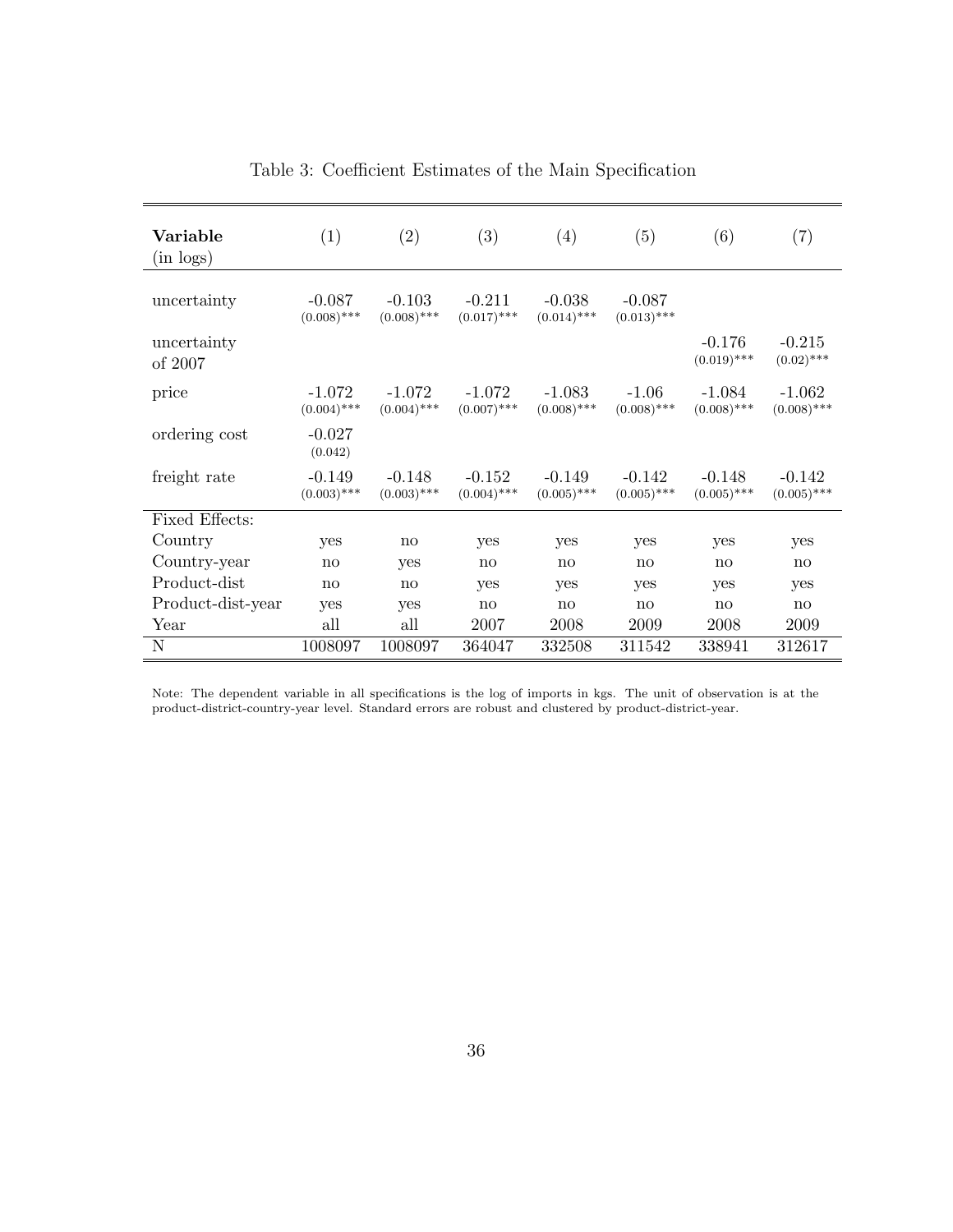| Variable<br>$(in \text{ logs})$        | (1)                       | (2)                       | (3)                       |
|----------------------------------------|---------------------------|---------------------------|---------------------------|
| uncertainty                            | $-0.095$<br>$(0.016)$ *** | $-0.518$<br>$(0.125)$ *** | $-0.271$<br>$(0.022)$ *** |
| distance                               | $-2.581$<br>$(0.054)$ *** |                           |                           |
| uncertainty $\cdot$ air rate per mile  |                           | $-0.041$<br>$(0.016)$ **  |                           |
| air rate per mile                      |                           | dropped                   |                           |
| uncertainty $\cdot$ MexicoCanada share |                           |                           | 0.33<br>$(0.065)$ ***     |
| MexicoCanada share                     |                           |                           | dropped                   |
| price                                  | -1.074<br>$(0.007)$ ***   | $-1.067$<br>$(0.007)$ *** | $-1.072$<br>$(0.007)$ *** |
| freight rate                           | $-0.151$<br>$(0.004)$ *** | $-0.156$<br>$(0.004)$ *** | $-0.152$<br>$(0.004)$ *** |
| Country FE                             | yes                       | yes                       | yes                       |
| Comm-dist-year FE                      | yes                       | yes                       | yes                       |
| Year                                   | 2007                      | 2007                      | 2007                      |
| N                                      | 364047                    | 346297                    | 364045                    |

Table 4: Robustness checks

Note: The dependent variable in all specifications is the log of imports in kgs. The unit of observation is at the product-district-country-year level. Standard errors are robust and clustered by product-district-year.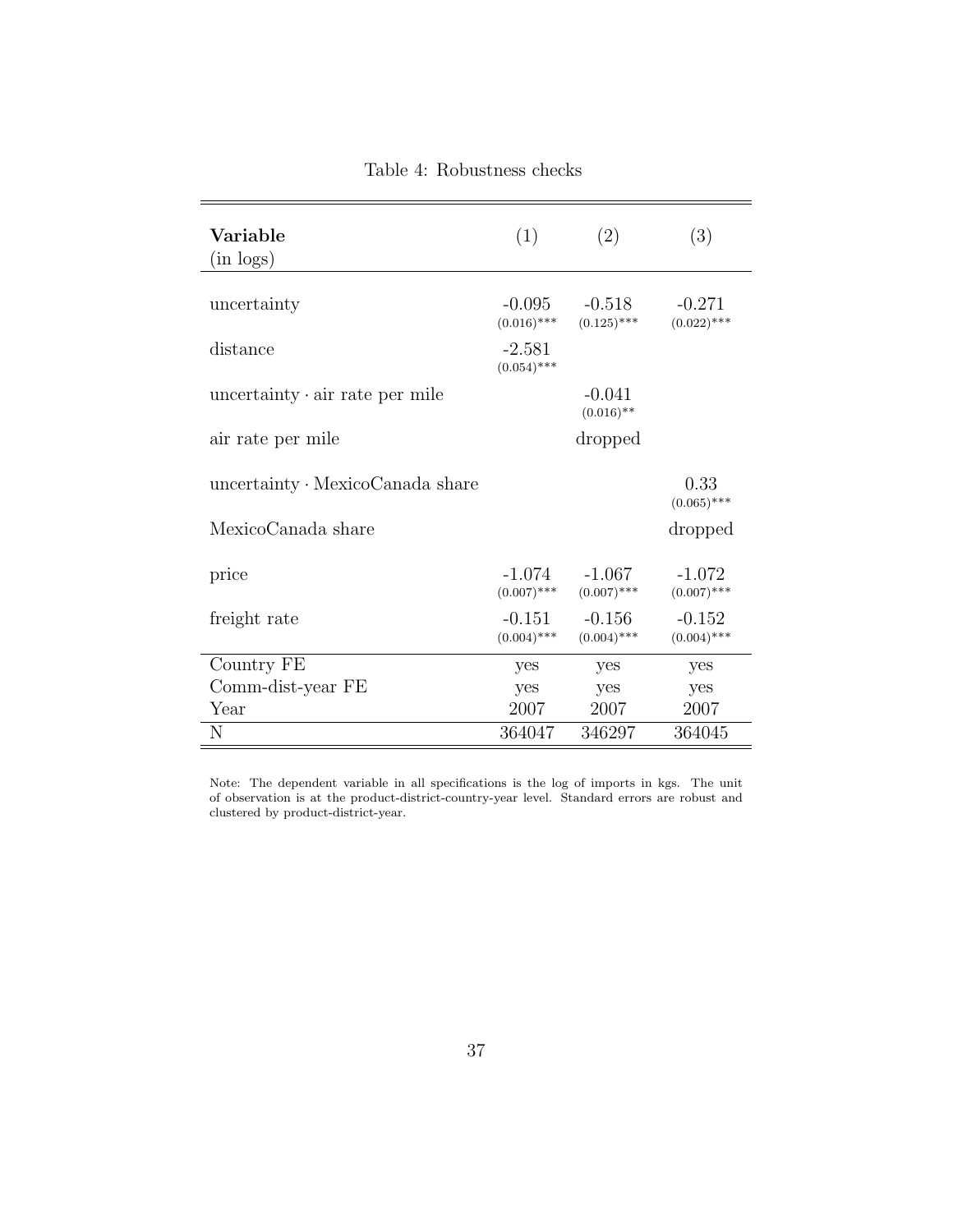| Product<br>category                    | Uncertainty<br>impact       | Obs N  |
|----------------------------------------|-----------------------------|--------|
| Homogeneous goods                      | $-0.088$<br>$(0.045)$ **    | 57504  |
| Differentiated goods                   | $-0.238$<br>$(0.021)$ ***   | 252506 |
| End use category (1 digit)             |                             |        |
| Foods and beverages                    | $-0.346$<br>(0.537)         | 700    |
| Industry supplies and materials        | $-0.087$<br>$(0.031)$ ***   | 109856 |
| Capital goods, except automotive       | $-0.159$<br>$(0.034)$ ***   | 88613  |
| Automotive vehicles, parts and engines | $-0.062$<br>(0.077)         | 16715  |
| Consumer goods                         | $-0.334$<br>$(0.027)^{***}$ | 140211 |
| Nondurable goods                       | $-0.402$<br>$(0.039)$ ***   | 78833  |
| Durable goods                          | $-0.215$<br>$(0.038)$ ***   | 60617  |
| Other goods                            | $-0.023$<br>$(0.119)$ ***   | 3715   |
| End use category 5 digit example       |                             |        |
| Footwear $(40040)$                     | $-0.673$<br>$(0.117)$ ***   | 5077   |

Table 5: The effect of uncertainty on log of ocean-shipped weight by category

Note: The dependent variable in all specifications is the log of imports in kgs. The unit of observation is at the product-district-country-year level. Standard errors are robust and clustered by product-district-year. Only observations from 2007 were used.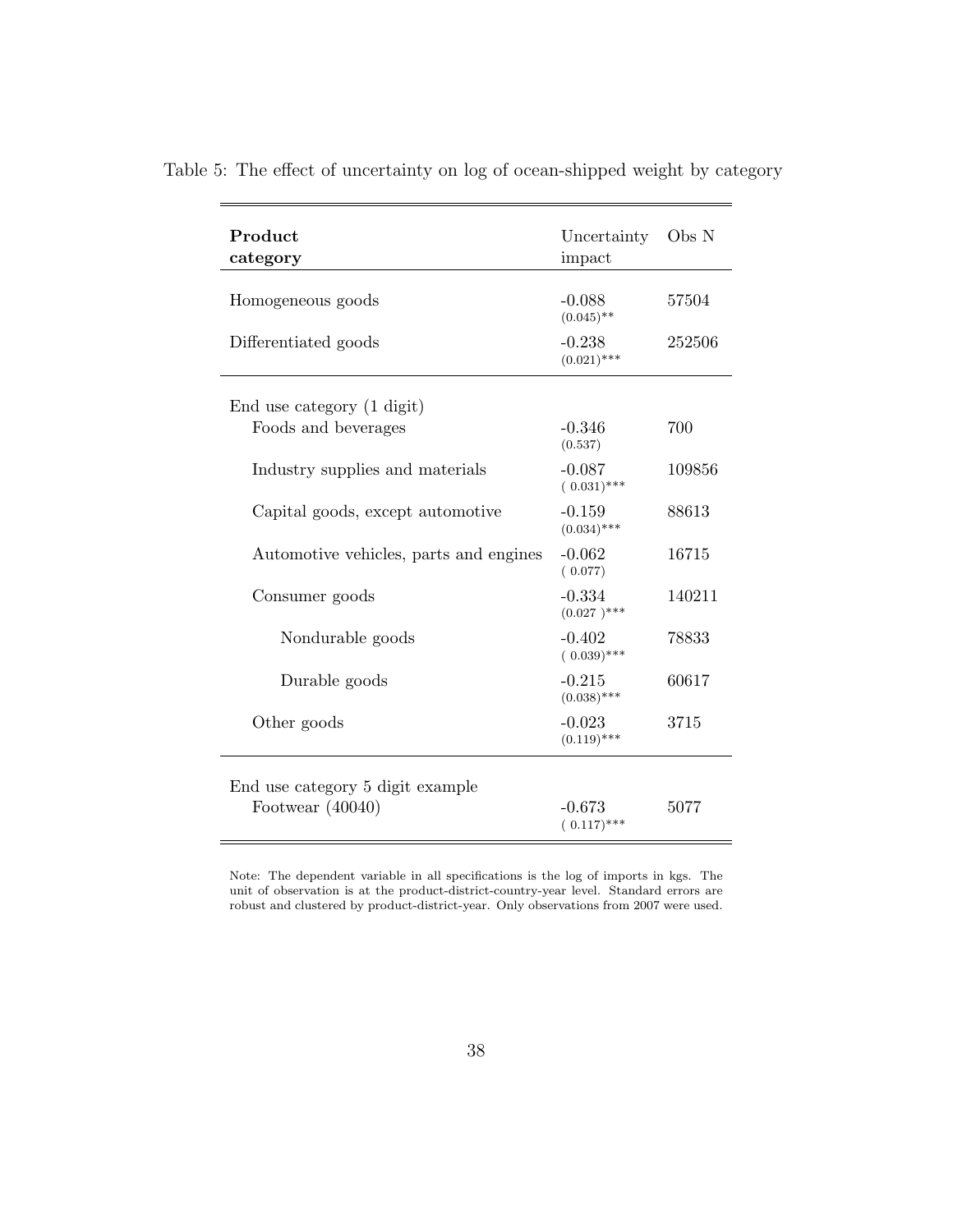# Appendices

## A Log-linearization

For simplification let

$$
A = \frac{Q_{it}}{\varphi_i \left(\sum_{jt} m_{ijt}^{\frac{\rho}{\rho-1}}\right)^{\frac{1}{\rho}}}, and
$$
  

$$
B = \bar{p} + \bar{f} + \sqrt{\frac{\bar{r}w}{2c}} + w \frac{k}{365} \bar{\sigma}.
$$

Rewrite the main equation (4) such that every endogenous variable  $x$  is replaced with  $e^{ln(x)}$ , and take logs of both sides:

$$
ln [e^{ln(q_{ij}t)}] = ln \left[ A \left( e^{ln(p_{ij}t)} + e^{ln(f_{jt})} + \sqrt{\frac{e^{ln(r_{jt})}w}{2c}} + w \frac{k}{365} e^{ln(\sigma_{ij}t)} \right)^{\frac{1}{\rho - 1}} \right].
$$
 (7)

Using first-order Taylor approximation of equation (7) for all endogenous variables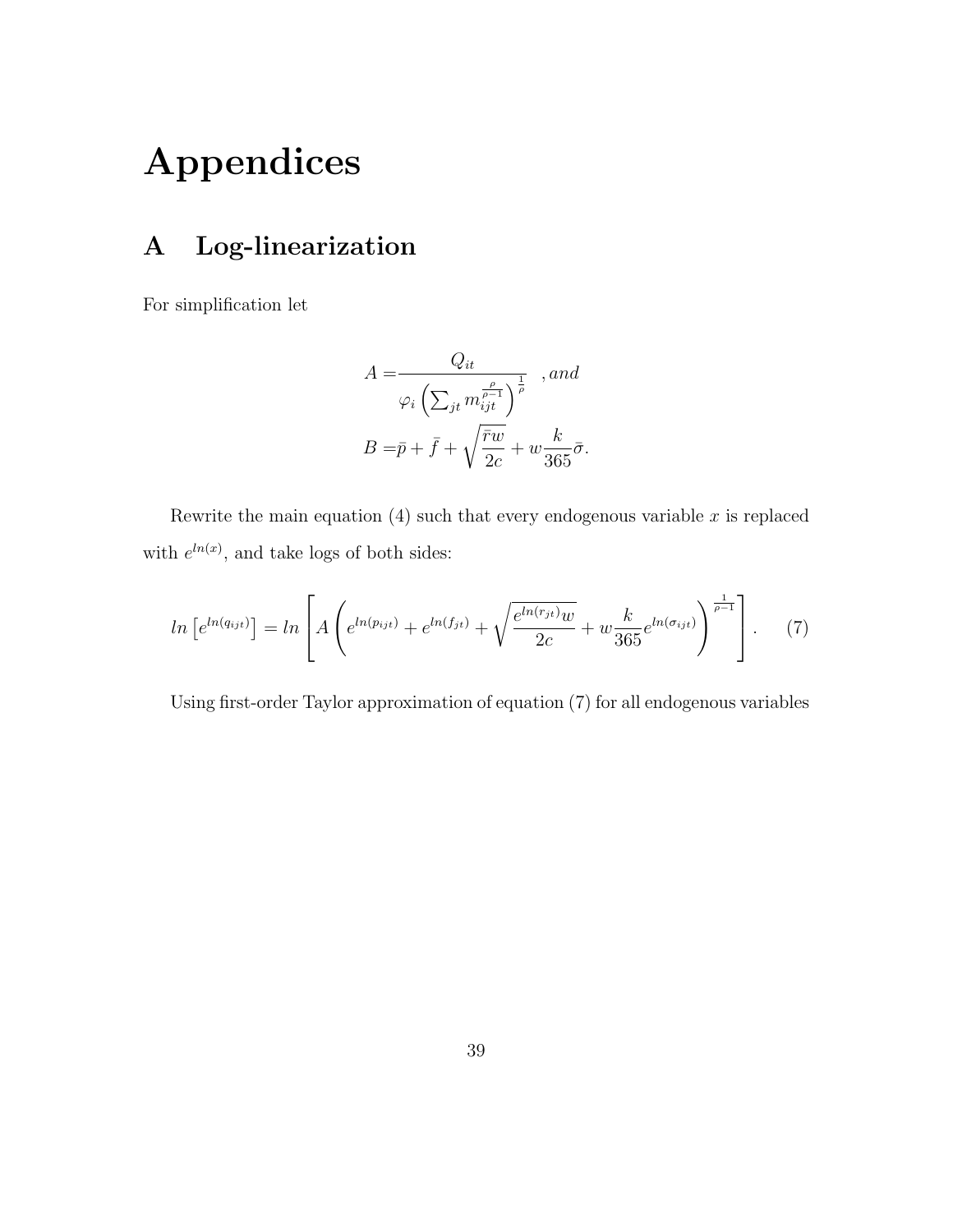around  $(ln(\bar{q}), ln(\bar{p}), ln(\bar{f}), ln(\bar{r}), ln(\bar{\sigma}))$ , we obtain:

LHS = 
$$
ln(\bar{q}) + \frac{1}{\bar{q}}e^{ln(\bar{q})}(ln(q_{ijt}) - ln(\bar{q})) = ln(q_{ijt}).
$$
  
\nRHS =  $ln(AB^{\frac{1}{p-1}}) + \frac{1}{AB^{\frac{1}{p-1}}}AB^{\frac{\rho}{p-1}}\frac{1}{\rho-1}e^{ln(\bar{p})}(ln(p_{ijt}) - ln(\bar{p})) +$   
\n $+ \frac{1}{AB^{\frac{1}{p-1}}}AB^{\frac{\rho}{p-1}}\frac{1}{\rho-1}e^{ln(\bar{f})}(ln(f_{jt}) - ln(\bar{f})) +$   
\n $+ \frac{1}{AB^{\frac{1}{p-1}}}AB^{\frac{\rho}{p-1}}\frac{1}{\rho-1}\sqrt{\frac{w}{2c\bar{r}}}e^{ln(\bar{r})}(ln(r_{jt}) - ln(\bar{r})) +$   
\n $+ \frac{1}{AB^{\frac{1}{p-1}}}AB^{\frac{\rho}{p-1}}\frac{1}{\rho-1}\frac{wk}{365}e^{ln(\bar{\sigma})}(ln(\sigma_{ijt}) - ln(\bar{\sigma})).$ 

We then combine the LHS and the RHS and rearrange to get:

$$
ln(q_{ijt}) = lnA + \frac{1}{\rho - 1}lnB - \frac{B}{\rho - 1}\bar{p}ln(\bar{p}) - \frac{B}{\rho - 1}\bar{f}ln(\bar{f}) -
$$
  

$$
- \frac{B}{\rho - 1}\sqrt{\frac{w}{2c\bar{r}}}ln(\bar{r}) - \frac{B}{\rho - 1}\frac{wk}{365}\bar{\sigma}ln(\bar{\sigma}) + \frac{B}{\rho - 1}\bar{p}ln(p_{ijt}) +
$$
  

$$
+ \frac{B}{\rho - 1}\bar{f}ln(f_{jt}) + \frac{B}{\rho - 1}\sqrt{\frac{w}{2c\bar{r}}}ln(r_{jt}) + \frac{B}{\rho - 1}\frac{wk}{365}\bar{\sigma}ln(\sigma_{ijt}).
$$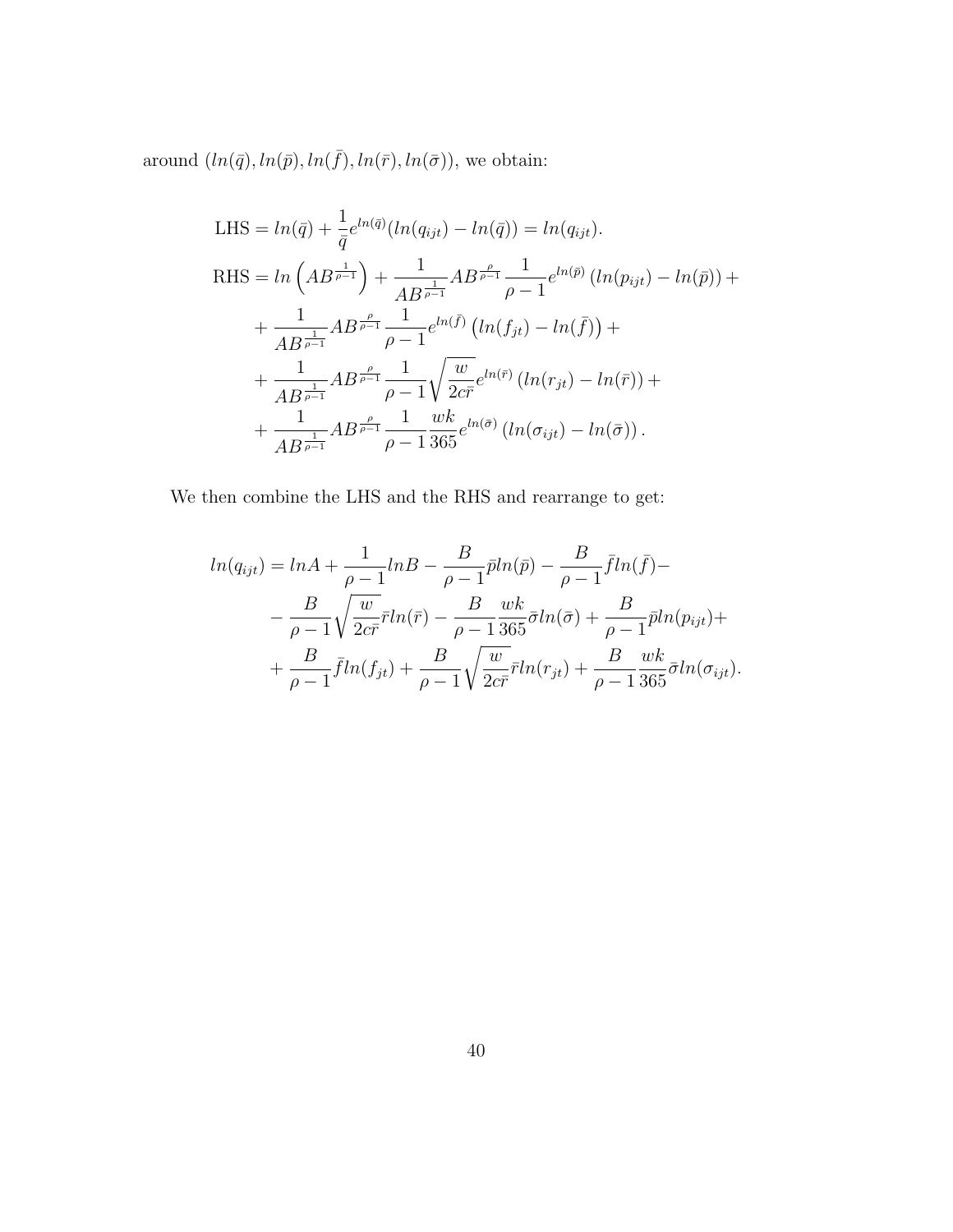Now rename the coefficients:

$$
\beta_0 = \ln A + \frac{1}{\rho - 1} \ln B - \frac{B}{\rho - 1} \bar{p} \ln(\bar{p}) - \frac{B}{\rho - 1} \bar{f} \ln(\bar{f}) -
$$
  
\n
$$
- \frac{B}{\rho - 1} \sqrt{\frac{w}{2c\bar{r}}} \bar{r} \ln(\bar{r}) - \frac{B}{\rho - 1} \frac{wk}{365} \bar{\sigma} \ln(\bar{\sigma}),
$$
  
\n
$$
\beta_1 = \frac{B}{\rho - 1} \bar{p},
$$
  
\n
$$
\beta_2 = \frac{B}{\rho - 1} \bar{f},
$$
  
\n
$$
\beta_3 = \frac{B}{\rho - 1} \sqrt{\frac{w}{2c\bar{r}}} \bar{r}, and
$$
  
\n
$$
\beta_4 = \frac{B}{\rho - 1} \frac{wk}{365} \bar{\sigma}.
$$

Change the subscript from  $i$  to  $hd$  to match the level of aggregation in our data and obtain:

$$
ln(q_{h\dot{q}j}t) = \beta_0 + \beta_1 ln(p_{h\dot{q}j}t) + \beta_2 ln(f_{jt}) + \beta_3 ln(r_{jt}) + \beta_4 ln(\sigma_{h\dot{q}j}t) + \epsilon_{h\dot{q}j}t,
$$

which is our structural estimation of the model, equation (5).

## B Units vs. kilograms

Assume a switching parameter  $\gamma$  that transforms units into kilograms, with  $\gamma$  being constant within one 10-digit industry code:  $q_{ijt} = \gamma q'_{ijt}$ , where  $q_{ijt}$  is quantity in units and  $q'_{ijt}$  is quantity in kgs. Similarly the purchasing price per unit and freight charges per unit transform into price per kg and charges per kg as  $p_{ijt} = \frac{1}{\gamma}$  $\frac{1}{\gamma}$   $p'_{ijt}$  and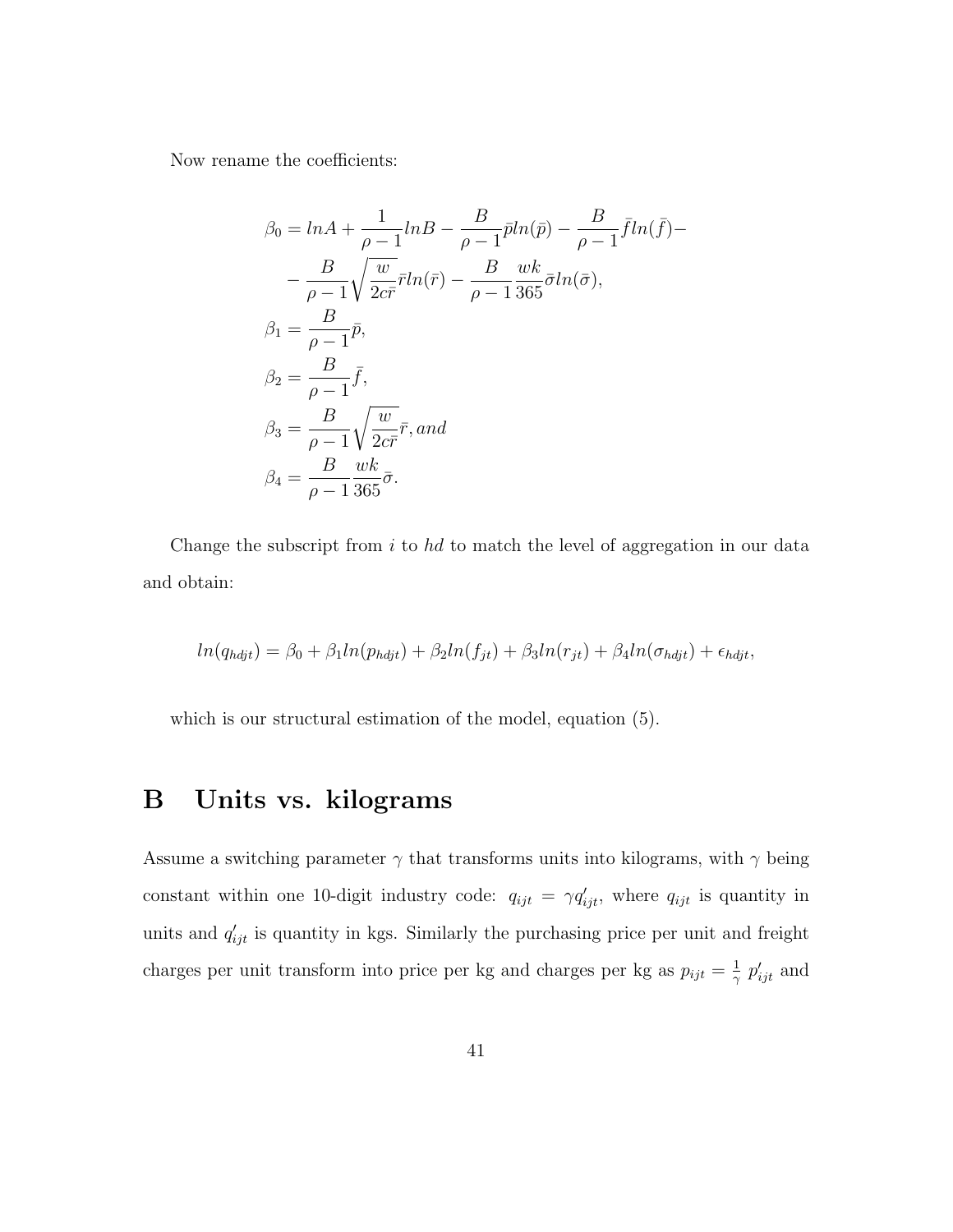$f_{jt} = \frac{1}{\gamma}$  $\frac{1}{\gamma}$   $f'_{ijt}$ . Then import demand equation (4) becomes:

$$
\gamma q'_{ijt} = \frac{\left(\frac{1}{\gamma}p'_{ijt} + \frac{1}{\gamma}f'_{ijt} + \sqrt{\frac{r_{jt}w}{2c}} + w\frac{k}{365}\sigma_{ijt}\right)^{\frac{1}{\rho-1}}}{\left(\sum_{jt} m_{ijt}^{\frac{\rho}{\rho-1}}\right)^{\frac{1}{\rho}}} \cdot \frac{Q_{it}}{\varphi_i}.
$$

Denote

$$
A = \frac{Q_{it}}{\varphi_i \left(\sum_{jt} m_{ijt}^{\frac{\rho}{\rho - 1}}\right)^{\frac{1}{\rho}}}, and
$$
  

$$
C = \frac{1}{\gamma} \bar{p} + \frac{1}{\gamma} \bar{f} + \sqrt{\frac{\bar{r}w}{2c}} + w \frac{k}{365} \bar{\sigma}.
$$

After log-linarizing as described in Appendix A we get:

$$
ln(q'_{ijt}) = lnA + \frac{1}{\rho - 1}lnC - \frac{1}{\gamma} \frac{C}{\rho - 1} \bar{p}ln(\bar{p}) - \frac{1}{\gamma} \frac{C}{\rho - 1} \bar{f}ln(\bar{f}) -
$$
  

$$
- \frac{C}{\rho - 1} \sqrt{\frac{w}{2c\bar{r}}} \bar{r}ln(\bar{r}) - \frac{C}{\rho - 1} \frac{wk}{365} \bar{\sigma}ln(\bar{\sigma}) + \frac{1}{\gamma} \frac{C}{\rho - 1} \bar{p}ln(p_{ijt}) +
$$
  

$$
+ \frac{1}{\gamma} \frac{C}{\rho - 1} \bar{f}ln(f_{jt}) + \frac{C}{\rho - 1} \sqrt{\frac{w}{2c\bar{r}}} \bar{r}ln(r_{jt}) + \frac{C}{\rho - 1} \frac{wk}{365} \bar{\sigma}ln(\sigma_{ijt}).
$$

Combining all the constant terms into the intercept and renaming coefficients, the structural estimation becomes:

$$
ln(q'_{h\dot{q}j}t) = \beta_0 + \beta_1 \frac{1}{\gamma} ln(p'_{h\dot{q}j}t) + \beta_2 \frac{1}{\gamma} ln(\gamma f'_{jt}) + \beta_3 ln(r_{jt}) + \beta_4 ln(\sigma_{h\dot{q}j}t) + \epsilon_{h\dot{q}j}t.
$$